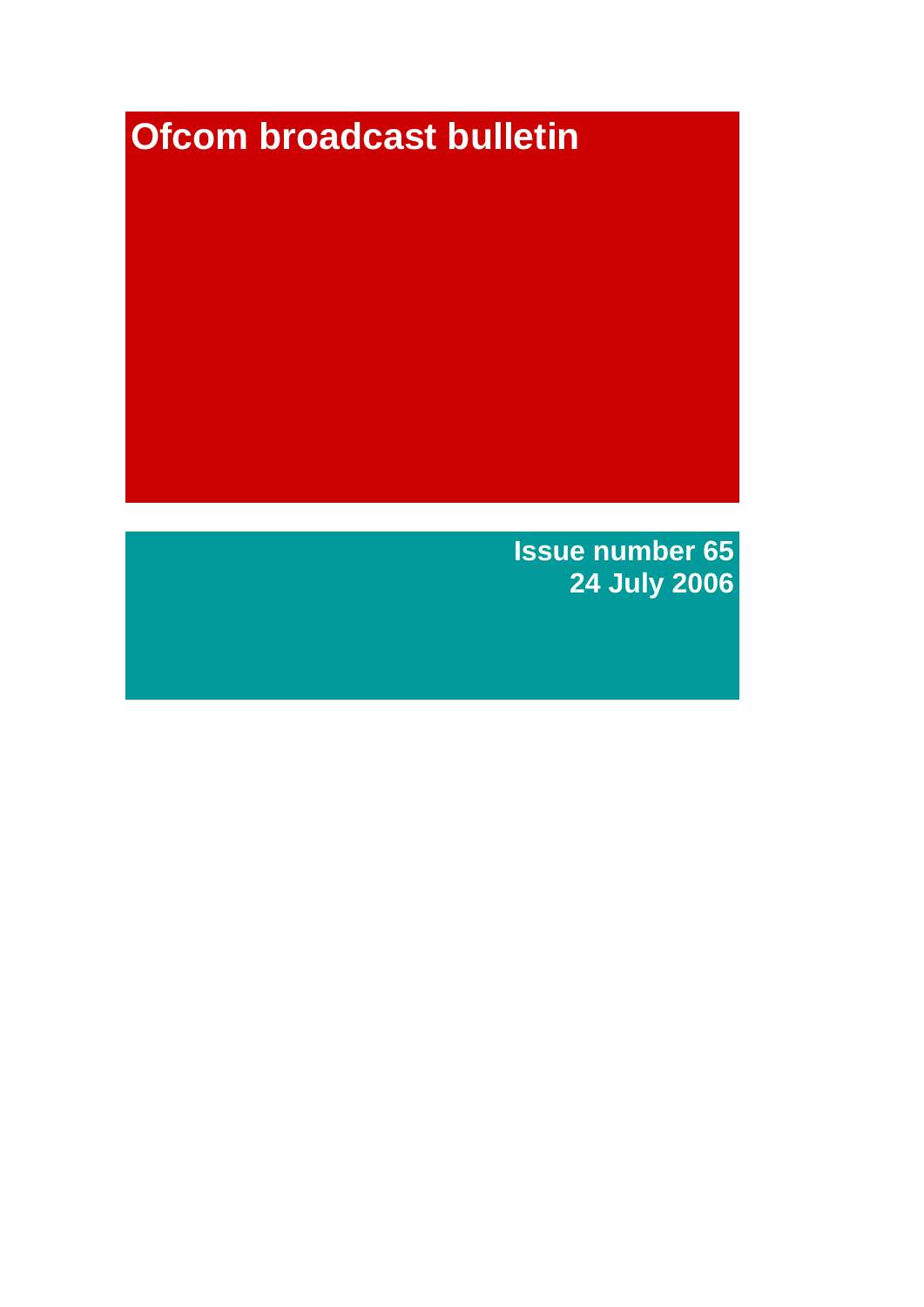Ofcom broadcast bulletin 65 24 July 2006

# **Contents**

| Introduction                        |    |
|-------------------------------------|----|
| <b>Standards cases</b>              |    |
| In Breach                           | 4  |
| Resolved                            | 13 |
| <b>Fairness &amp; Privacy cases</b> |    |
| Upheld in part                      | 18 |
| Not Upheld                          | 32 |
|                                     |    |

Other programmes not in breach/outside remit 48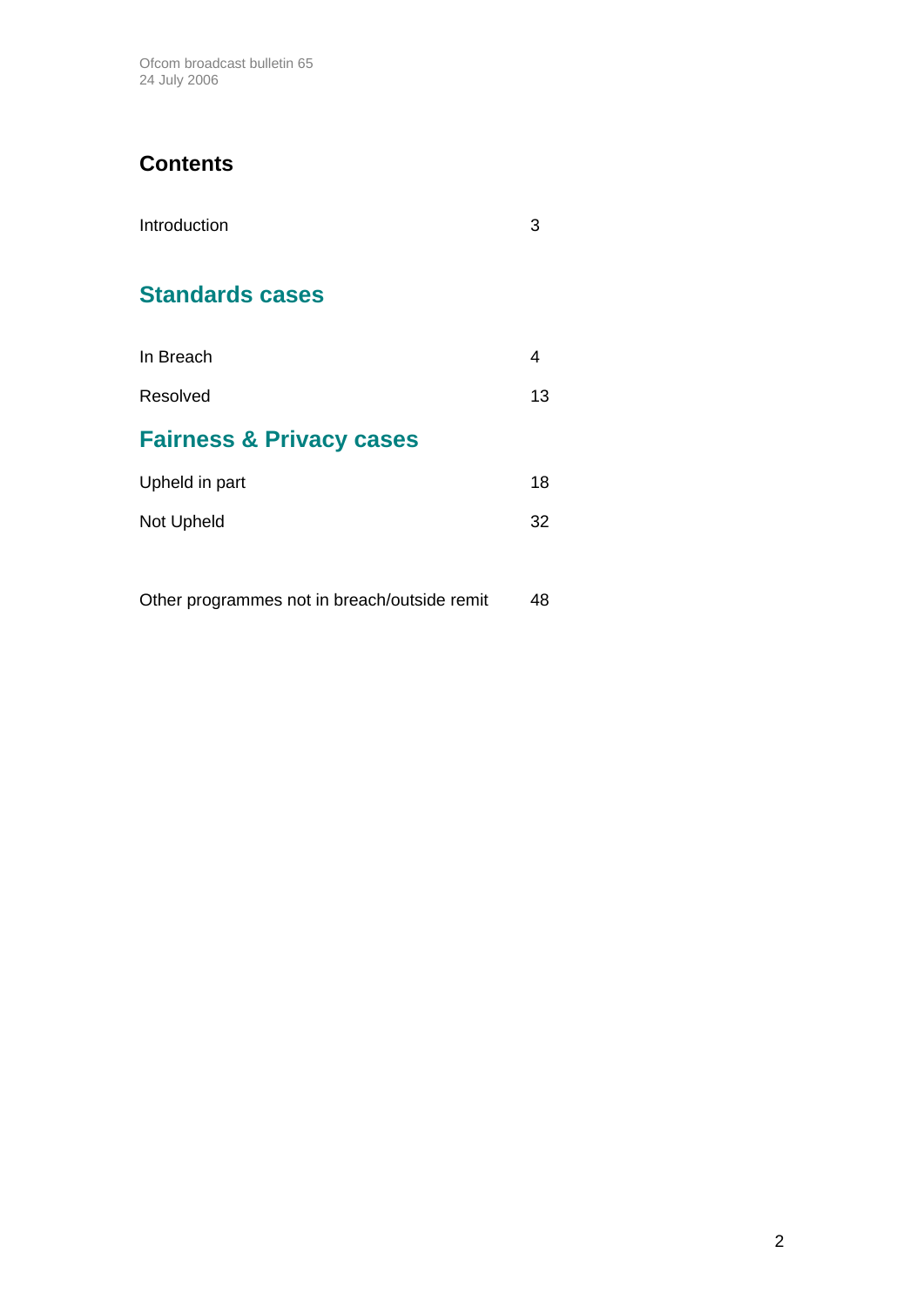# **Introduction**

Ofcom's Broadcasting Code took effect on 25 July 2005 (with the exception of Rule 10.17 which came into effect on 1 July 2005). This Code is used to assess the compliance of all programmes broadcast on or after 25 July 2005. The Broadcasting Code can be found at http://www.ofcom.org.uk/tv/ifi/codes/bcode/

The Rules on the Amount and Distribution of Advertising (RADA) apply to advertising issues within Ofcom's remit from 25 July 2005. The Rules can be found at http://www.ofcom.org.uk/tv/ifi/codes/advertising/#content

The Communications Act 2003 allowed for the codes of the legacy regulators to remain in force until such time as Ofcom developed its own Code. While Ofcom has now published its Broadcasting Code, the following legacy Codes apply to content broadcast before 25 July 2005.

- Advertising and Sponsorship Code (Radio Authority)
- News & Current Affairs Code and Programme Code (Radio Authority)
- Code on Standards (Broadcasting Standards Commission)
- Code on Fairness and Privacy (Broadcasting Standards Commission)
- Programme Code (Independent Television Commission)
- Programme Sponsorship Code (Independent Television Commission)
- Rules on the Amount and Distribution of Advertising

From time to time adjudications relating to advertising content may appear in the bulletin in relation to areas of advertising regulation which remain with Ofcom (including the application of statutory sanctions by Ofcom).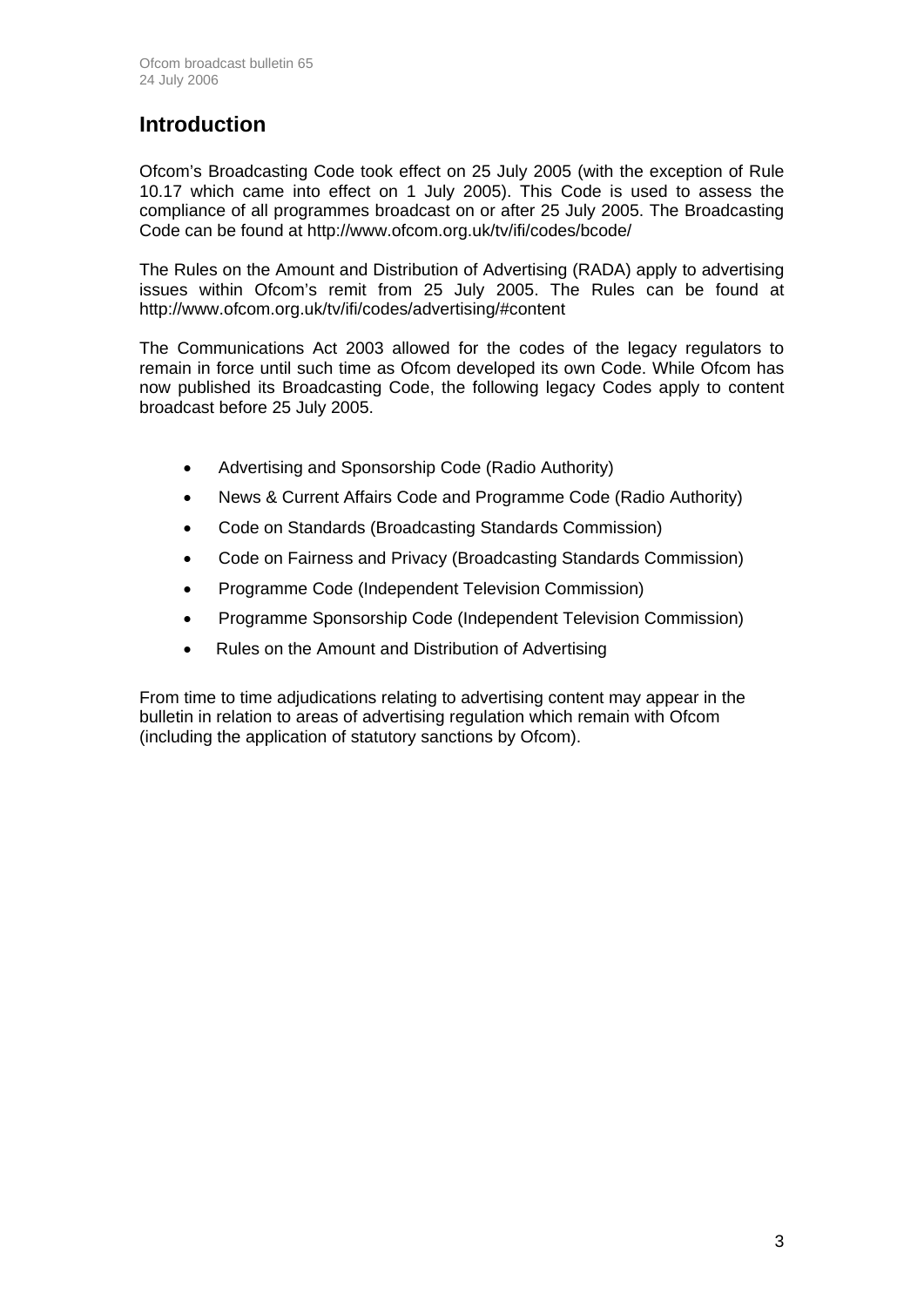# **Standards cases**

# **In Breach**

## **The Rugby Club**

*Sky Sports 1, 9 March 2006, 22:30*

## **Introduction**

The Rugby Club is a magazine-style programme about rugby union.

In this particular edition, three members of the England team were interviewed while being shaved at an exclusive men's grooming salon. Each wore an England rugby shirt bearing the Gillette logo, and Gillette-branded towels and what appeared to be Gillette shaving products were clearly visible.

A viewer complained that it was "quite clear that this was done for promotional purposes".

Section 10 of the Broadcasting Code is intended to ensure that:

- the independence of editorial control over programme content is maintained and that programmes are not distorted for commercial purposes; and
- the advertising and programme elements of a service are clearly separated.

## **Response**

Sky said that the interview took place at a crucial time during England's Six Nations campaign following the team's defeat by Scotland. The interview provided insight into the players' thoughts on the games played and those to come.

It advised that Gillette was the "*official Male Grooming Partner of England Rugby*" and one of a large number of sponsors of the England rugby team. The venue for the interview was arranged by the players' representatives and was accepted by the Sky Sports production team as a 'fun' and unusual location for the interviews to take place. Gillette shaving products were used during the interview. The production team was not responsible for the location or equipment used, which were secondary to the objective of the item (which was to interview the England players about recent games and the remainder of the Six Nations tournament).

Sky said that the production team was, at all times, in control of the editorial content of the programme and, in particular, of the player interviews. At no time during those interviews did the players refer to any product or service relevant to this complaint.

In addition, the production team took steps to minimise the appearance of any branding during the interview; for example branding on any shaving products being used or available in the salon was not shown and care was taken to minimise the appearance on screen of the Gillette logo on the players' rugby shirts.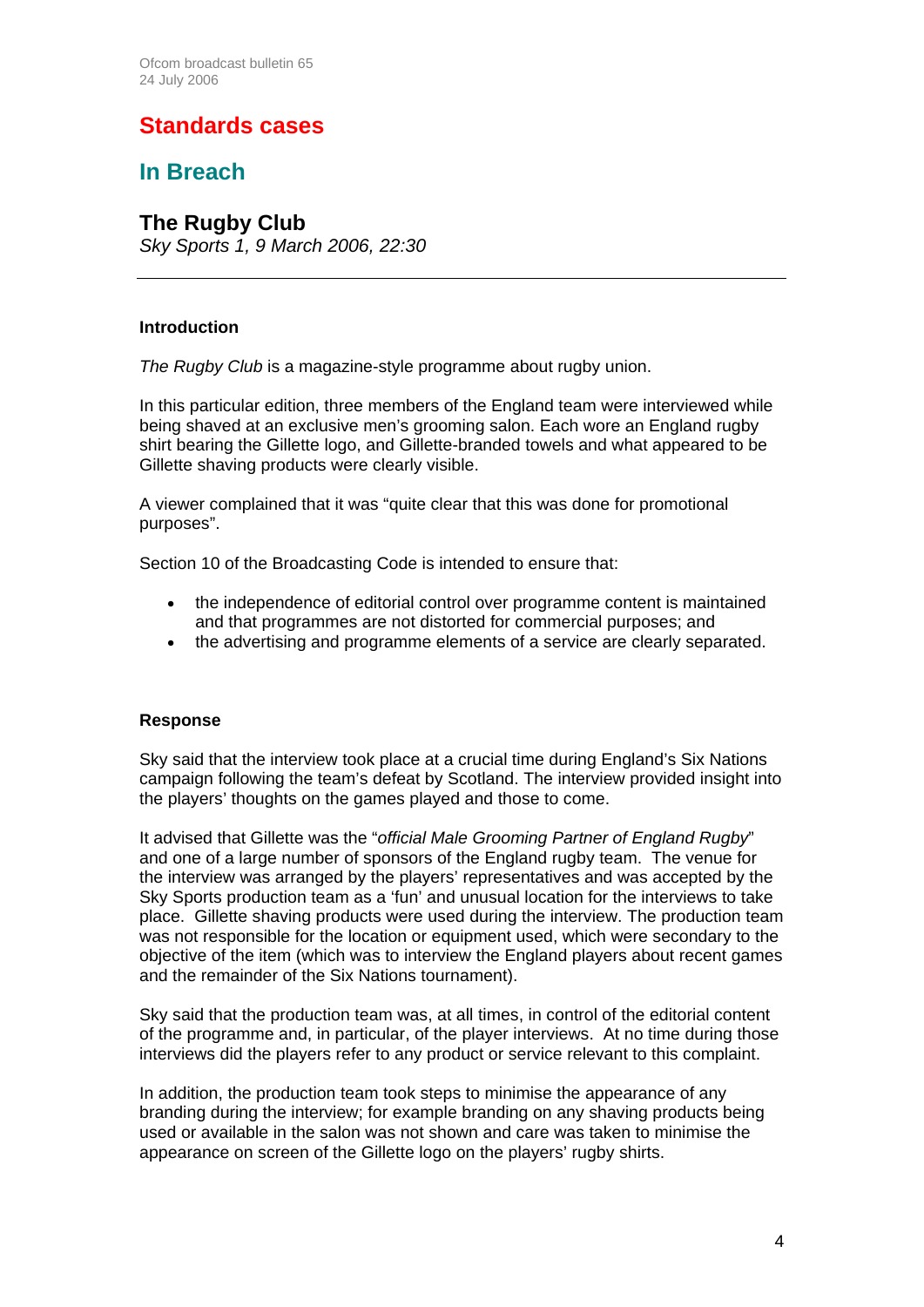Sky acknowledged, however, that some branding - in particular, branding on towels used in the salon - may have appeared to be unduly prominent and that more could have been done to reduce the prominence of this branding during the interview. This was an error of judgement. Production staff had been reminded of the need to ensure that brand references were not unduly prominent and of the importance of ensuring that all broadcast material was properly complied. Further training on this issue would be provided to production staff to avoid a recurrence.

## **Decision**

Rule 10.4 of the Broadcasting Code states: "No undue prominence may be given in any programme to a product or service.

Note: *"Undue prominence" may result from:* 

- *the presence of, or reference to, a product or service (including company names, brand names, logos) in a programme where there is no editorial justification; or*
- *the manner in which a product or service (including company names, brand names, logos) appears or is referred to in a programme."*

The ways in which the branded rugby shirts and the Gillette razors and other shaving items appeared on screen were not, in themselves, unduly prominent.

We were concerned that, in a number of camera shots, branded towels draped around the players' shoulders appeared to have been deliberately arranged to display the Gillette logo as clearly as possible. We considered these brand references to be unduly prominent.

Rule 10.1 of the Broadcasting Code states: "Broadcasters must maintain the independence of editorial control over programme content.". We have no concerns regarding the verbal content of the actual interviews. Sky claims that it did retain editorial control and Ofcom has no evidence that it failed to do this.

However, Ofcom found that, in particular, the prominence of Gillette branded towels and the use of Gillette disposable razors (rather than traditional 'cut-throat' razors usually favoured by exclusive grooming salons) suggest that the broadcaster failed to apply editorial control adequately on this occasion.

While we welcome both Sky's acknowledgement that the feature included unduly prominent brand references and the subsequent action it has taken, we were concerned by such an error of judgement.

#### **Breach of Rule 10.4**

**An element of the original decision to find this trail in breach was appealed by the broadcaster, leading to a review. This finding is the result of that review.**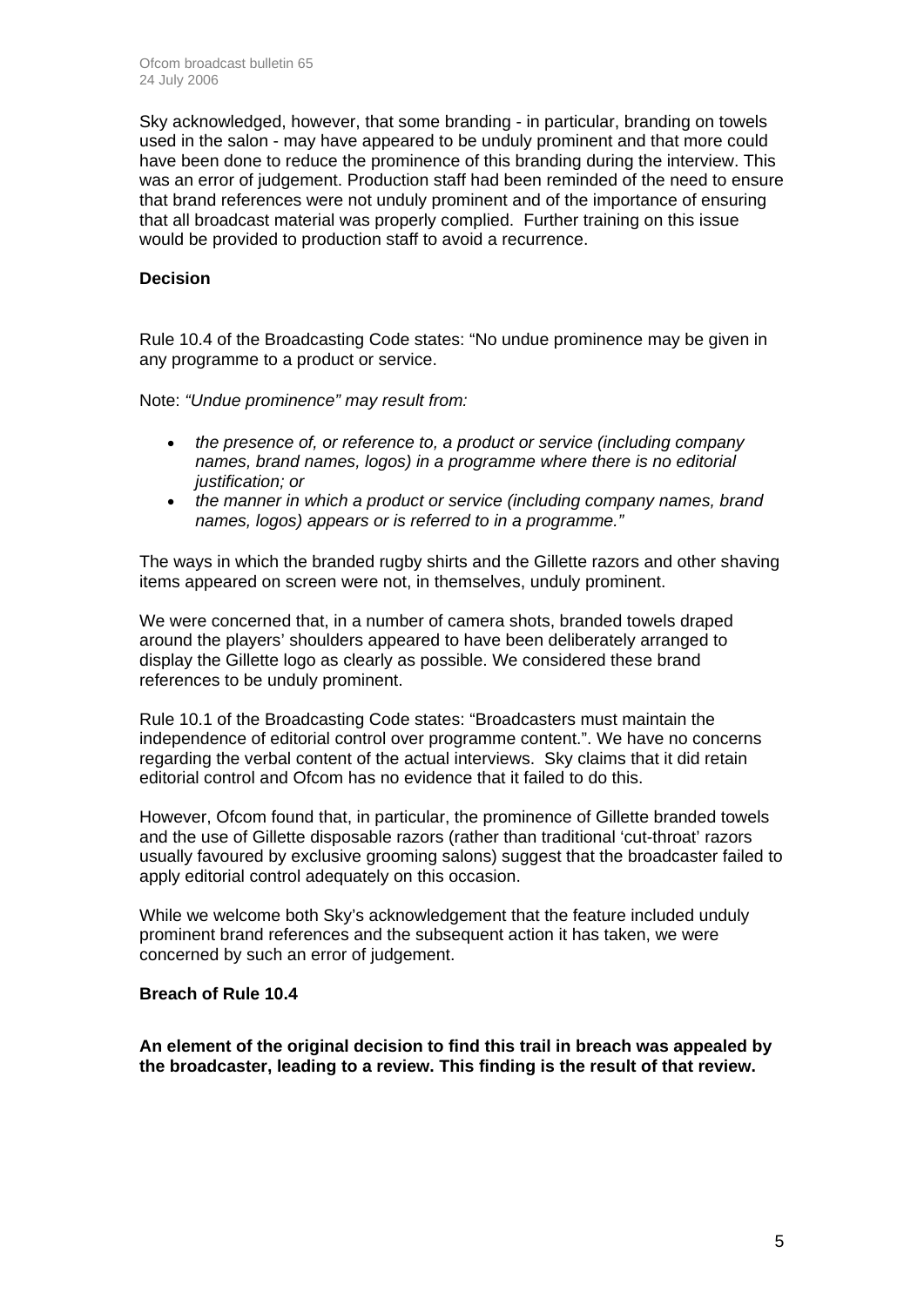## **London Greek Radio**

*London Greek Radio, various dates and times including March 2006*

## **Introduction**

London Greek Radio is a local station which is targeted at the London Greek community. Ofcom was notified that news programmes on the station were being presented by Andreas Tambourides. Mr Tambourides is a Conservative councillor in the London Borough of Barnet. At the time of the broadcasts he was the outgoing mayor of the Borough and was facing re-election as a councillor for the Brunswick Park Ward in the local elections being held on 4 May 2006.

We asked the station to comment in relation to Rule 5.3 which fundamentally prohibits politicians being used as newsreaders. As this was during the pending period of an election, Ofcom also requested the broadcaster's comments in relation to Rule 6.6 which states that candidates in UK elections must not act as news presenters.

## **Response**

London Greek Radio said that Andreas Tambourides was employed simply as a newsreader and only presented news bulletins that were prepared by properly qualified journalistic staff. During his employment Mr Tambourides did not carry out interviews and was instructed not to read any items that related to the local elections in which he was a candidate.

The station also pointed out that most of its news consisted of news stories from Greece, Cyprus or the relevant local community.

Mr Tambourides ceased reading the news on 1 April 2006, before Ofcom's inquiry, and he no longer had any involvement in the news output of the station.

## **Decision**

Rule 5.3 states:

"No politician may be used as a newsreader, interviewer or reporter in any news programmes unless, exceptionally, it is editorially justified. In that case, the political allegiance of that person must be made clear to the audience."

This is to ensure that the news is presented, and is perceived to be presented, with due impartiality as required by the Communications Act 2003. In the guidance notes to this rule we make clear that a politician is likely to include a councillor or a candidate. At that time Mr Tambourides fell into both categories.

The presentation of news with due impartiality is especially important at the time of elections. Furthermore it is important that no candidate or party gains an electoral advantage due to either the candidate being seen to be the face or voice of the news or by the insertion of the candidate's own political views into the news. Rule 6.6 therefore states:

"Candidates in UK elections, and representatives of permitted participants in UK referendums, must not act as news presenters, interviewers or presenters of any type of programme during the election period."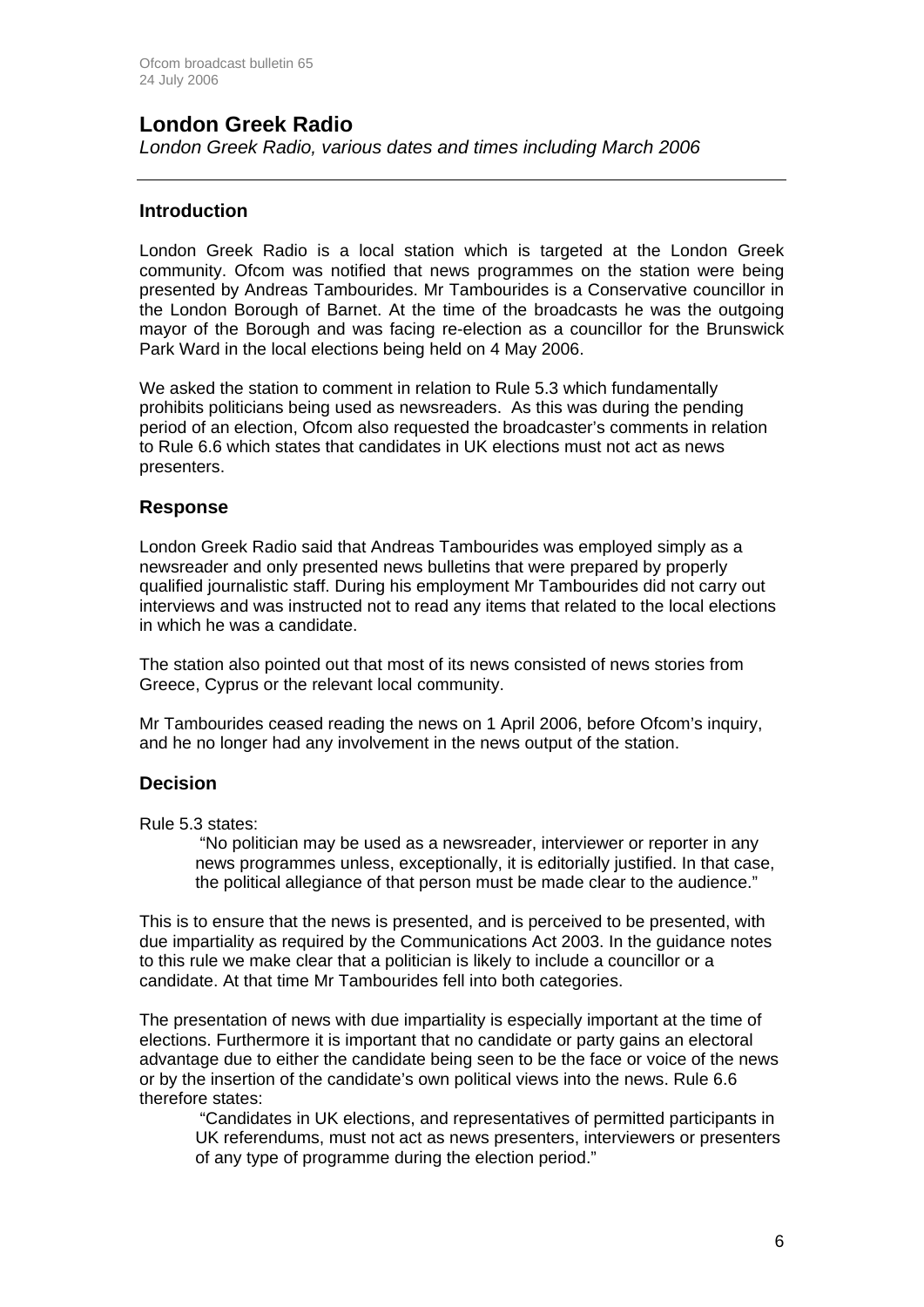We asked the station to provide copies of all programmes presented by Mr Tambourides during the local election period (which began on 25 March 2006). From this output it was clear that Mr Tambourides was reading the news. The station did not dispute the fact that Mr Tambourides was a politician under the terms of the Broadcasting Code. Nor did it dispute the fact that he presented the news before and during the election period.

We were reassured by the steps the station had put in place to ensure that the news did not reflect the views of the newsreader. Nevertheless, although Mr Tambourides ceased presenting news programmes for the station on 1 April 2006, this was one week into the election period for the 2006 local elections, which began on 25 March 2006.

We sampled the material provided. In that sample, as London Greek Radio had assured us, Mr Tambourides did not conduct interviews or express his personal opinions on any issues. According to the station this was the case throughout the period he was employed by it.

We saw no evidence therefore that, except in relation to the newsreader being an active politician, the presentation of the news was other than duly impartial.

In relation to the presentation of news by a politician during the critical election period (prohibited by Rule 6.6) the material we sampled revealed no evidence that Mr Tambourides referred to the forthcoming elections in which he was a candidate, or to the policies of any particular party in any specific electoral area.

However Rules 5.3 and 6.6 are concerned not just with preventing electoral issues from being reported in a partial matter but also to ensure that politicians or candidates do not obtain an unfair electoral advantage through their appearance on licensed services. Reading the news may confer authority and gravitas upon a politician. Importantly newsreading gives the politician many hours of exposure to the electorate which are not matched by equivalent expose given to other candidates.

The clear breaches of these Code rules which, during an election period are particularly deigned to ensure that broadcasters do not give any party an electoral advantage led us to consider whether statutory sanctions should be considered in this case. However, having considered the matter at length, we decided that sanctions would not be appropriate in this case. In reaching this decision we took into account that:

- Mt Tambourides had stopped reading the news before Ofcom contacted London Greek Radio;
- London Greek Radio assured us that Mr Tambourides had read scripts prepared by professional journalists and had not interpolated his own opinions or carried out any interviews and had not read any item regarding the local elections;
- our sampling concurred with the assurances given to us by London Greek Radio;
- having had the rule breaches put to them London Greek Radio ceased using Mr Tambourides as a newsreader;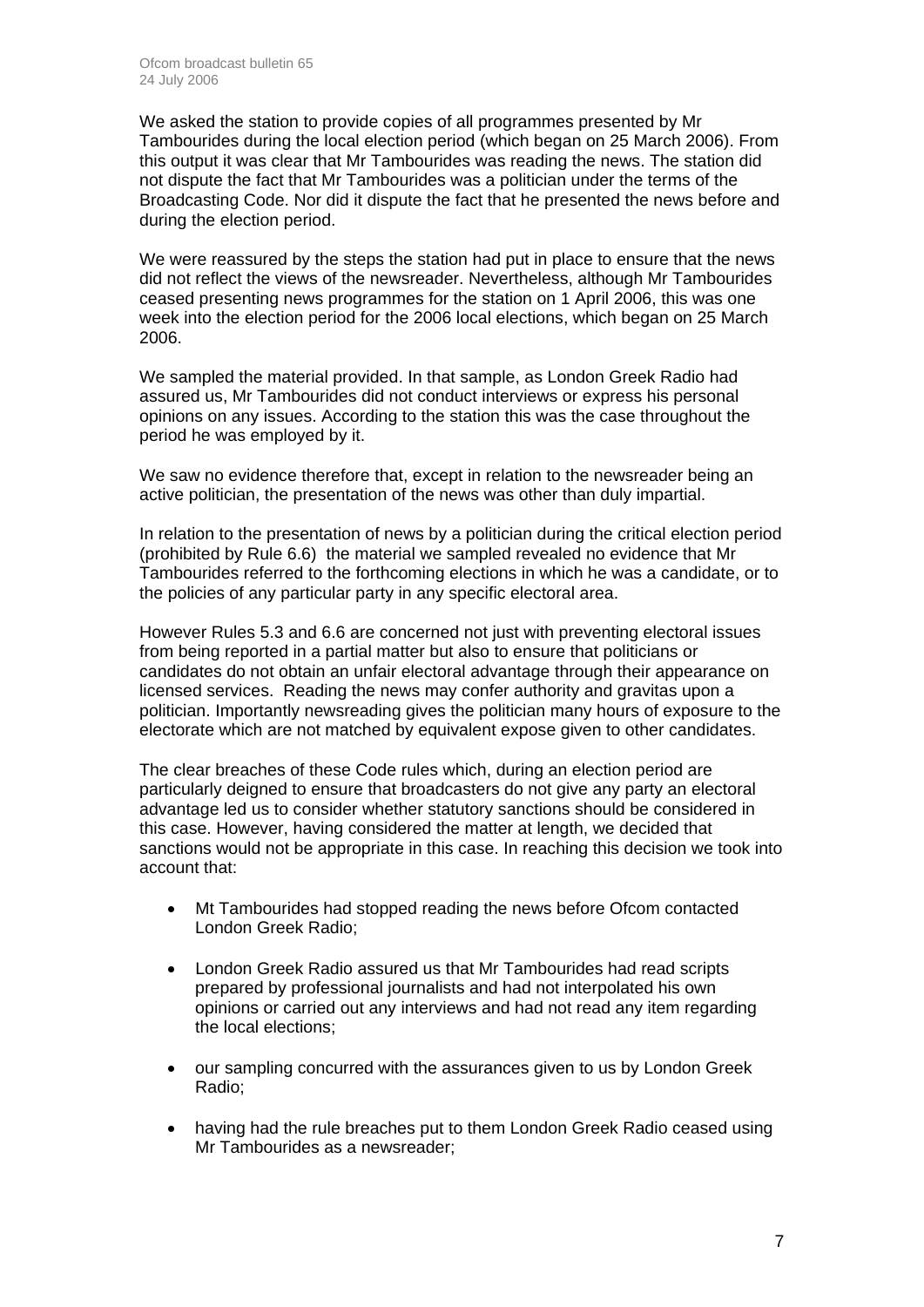• any perceived electoral advantage in the recent local election would have been limited to those members of the electorate in Mr Tambourides' borough who spoke Greek, listened to London Greek Radio and had not already made up their minds as to how they would cast their vote in the recent local election;

In this case, although the rule breaches are clear and not disputed, for the reasons outlined above we were persuaded that while serious, in this particular instance, the potential for electoral advantage was minimal.

## **Breach of Rules 5.3 and 6.6**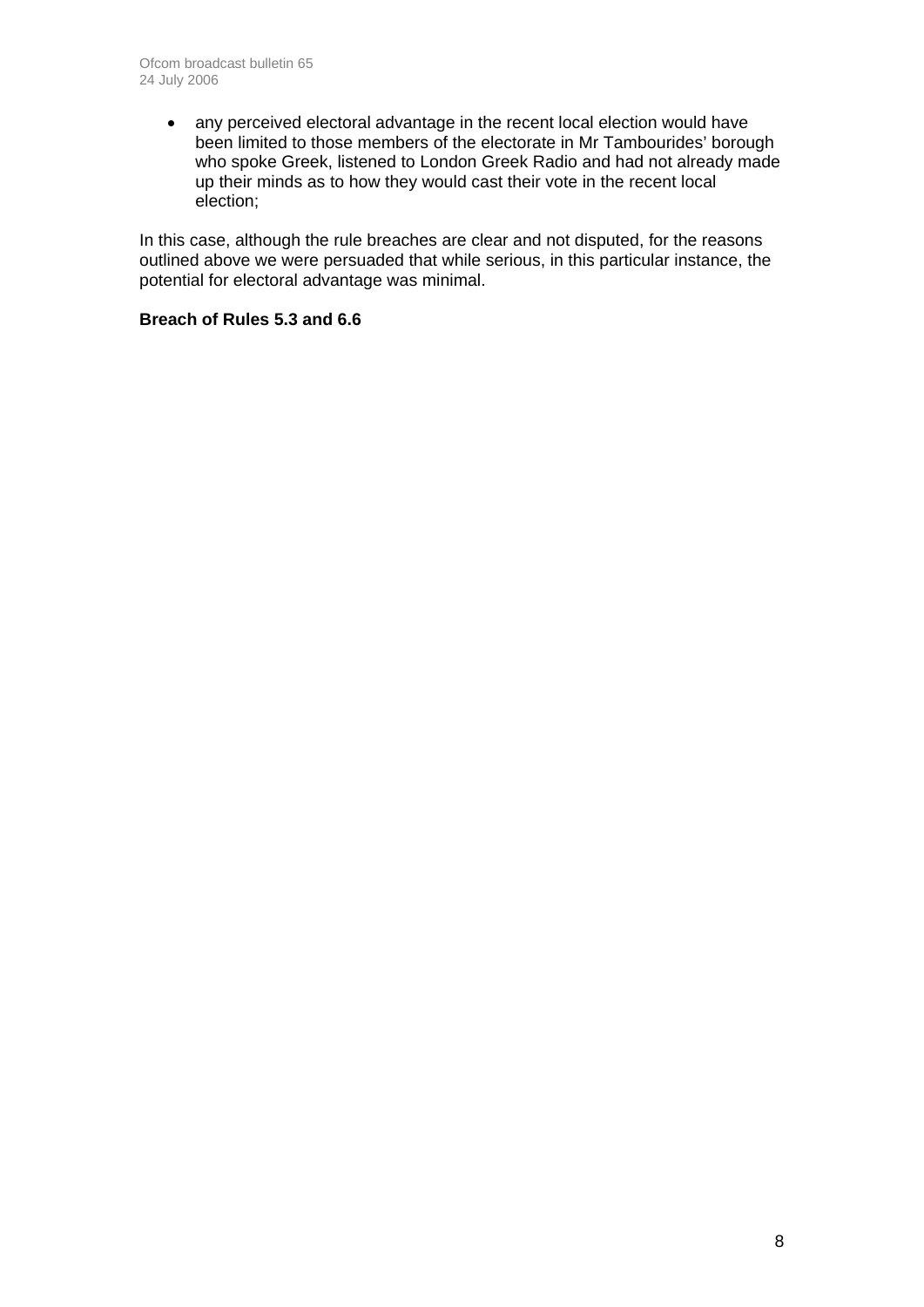## **Good Music Bingo** *GWR FM (Bristol and Bath), 1 December 2005*

## **Introduction**

 $\overline{a}$ 

GWR FM (Bristol and Bath) ran a bingo-based competition, in which listeners were invited to cross off the names of music artists, listed on individual game cards, as they were announced by the station.

A listener called the station, believing that each of the artists listed on her game card had been announced. She provided the station with the identity number of her personal game card and was then taken to air. On air, she read out each artist listed on her card and was announced by the presenter as the winner of £10,000.

The next day, this listener was contacted by the broadcaster and told that she had not won the competition, as three of the artists listed on her game card had not actually been announced by the station. She then contacted Ofcom.

## **Response**

GCap, which owns GWR FM, confirmed that the complainant had not had a winning card. It said that the listener had been told before she was taken to air that the award of the prize was subject to checking that her game card had been correctly completed. However, it acknowledged that it should have had in place "a more robust process for checking whether a claimed "winner" was in fact a winner before taking him/her to air."

The broadcaster said that it had taken the decision not to refer subsequently on air to the complainant having not won the competition. It believed the original announcement of her winning would have resulted in most other players discarding their game cards. The station therefore decided that, "to have resuscitated the competition in such circumstances would have been impractical and unfair" and, instead, it elected to run a further competition with a prize of £10,000, at a later date.

Nevertheless, GCap maintained that the original competition had been conducted fairly, with prizes that had been described accurately and rules that had been clear and appropriately made known.

## **Decision**

Undoubtedly, the complainant was subjected to an unfortunate and upsetting situation, having been told that she had won a large sum of money and having been left to believe that for the rest of the day. However, under its statutory remit, it is not for Ofcom to determine whether the complainant was ultimately entitled to the prize of £10,000. Nor, in cases such as this, does Ofcom have a remit to consider the resulting distress caused to the participant. However we would urge all services running competitions to ensure systems are in place to avoid such an eventuality.

From Ofcom's perspective, this left the question of whether the competition had been conducted fairly. Rule 2.11 of the Broadcasting Code requires that: "Competitions should be conducted fairly, prizes should be described accurately and rules should be clear and appropriately made known".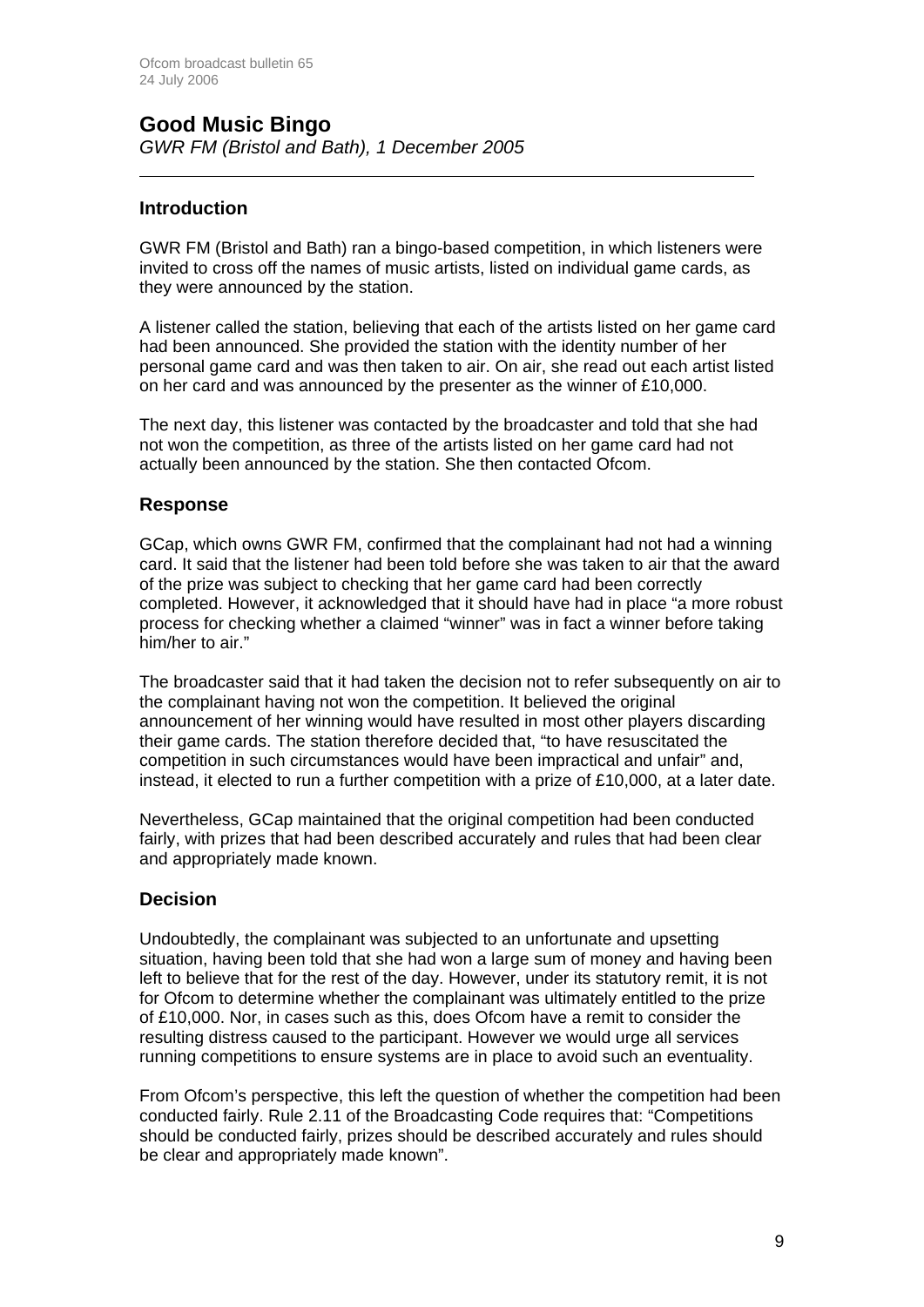Transparency is an important aspect of running a competition fairly and, when a competition ends, we believe that participants should know whether a prize has been won or rolled over to a subsequent competition.

We appreciate why GWR FM decided not to resurrect this competition. After it had checked the game card, the station found itself in the unfortunate position of having announced erroneously, on-air, that a winner had been identified.

However, listeners who had participated were entitled to know:

- that the main prize had not been won;
- why it had not been won; and
- that the station had decided to resolve the matter by running another competition with the same prize.

In failing to announce these, the broadcast of the competition breached Rule 2.11 of the Broadcasting Code.

## **Breach of Rule 2.11**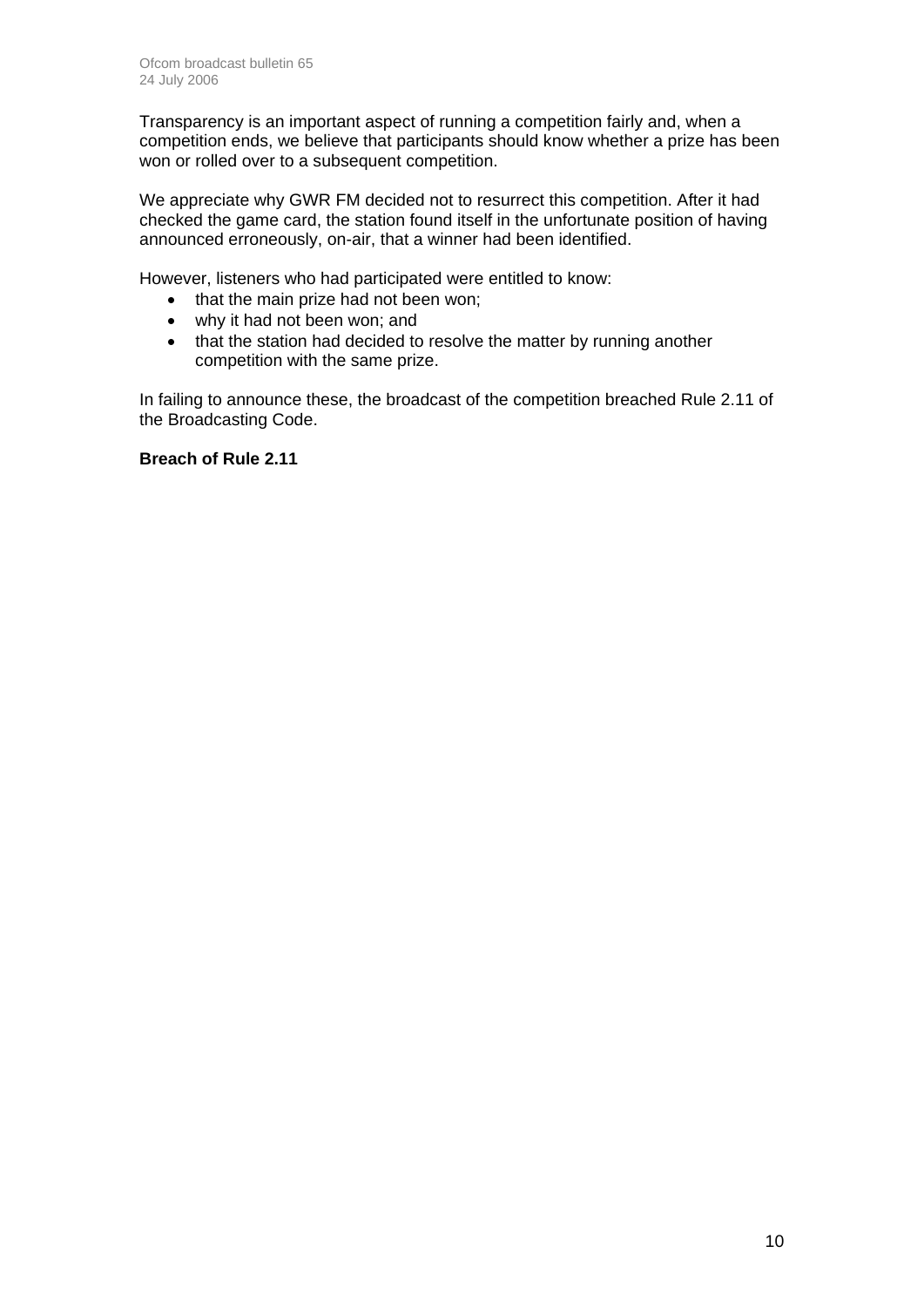# **Beyoncé Knowles – 'Check On It'**

*Chart Show TV, 14 January 2006, various times* 

## **Introduction**

 $\overline{a}$ 

A viewer complained to Ofcom that this music video contained flashing images, and as a result he had a seizure while watching it.

Certain types of flashing images present a danger of triggering seizures in viewers who are susceptible to photosensitive epilepsy (PSE). Ofcom's Broadcasting Code therefore contains rules aimed at minimising the risk to viewers who have photosensitive epilepsy.

## **Response**

Chart Show TV outlined its compliance procedures for material which contains flashing images, which are intended to ensure consistency with the technical guidance criteria in Ofcom's Guidance Note on Flashing Images<sup>1</sup>. The Beyoncé video was subjected to these procedures as a matter of course.

When Chart Show TV was informed that Ofcom had received a viewer complaint, the video was removed from the channel's playlist and replaced with a re-edited version. Additionally, Chart Show TV subsequently re-trained its compliance staff in PSE issues.

## **Decision**

Our technical assessment found that several rapid scene cuts in the video presented a risk of triggering PSE seizures. Some flashing sequences also contained saturated red, which is considered a particularly provocative stimulus for PSE sufferers.

The channel's failure to identify the fact that this video contained material which presented a risk of triggering PSE seizures is a serious matter. However, from the information provided, it appears that Chart Show operates a generally robust regime for PSE issues. While its normal PSE compliance procedures were not effective in this case, we welcome its prompt action to remove the video from its playlist, and the staff re-training it has subsequently undertaken.

In view of the potential harm which certain material can cause to PSE sufferers, broadcasters must exercise care when dealing with sequences which contain flashing images. Content which contains rapid scene cuts, where there is a change in screen brightness between cuts, should be considered especially carefully.

## **Breach of Rule 2.13**

<sup>1</sup> Ofcom Guidance Note on Flashing Images and Regular Patterns in Television', Annex 1, Broadcasting Guidance Notes: Section 2

<sup>(</sup>http://www.ofcom.org.uk/tv/ifi/guidance/bguidance/guidance2.pdf)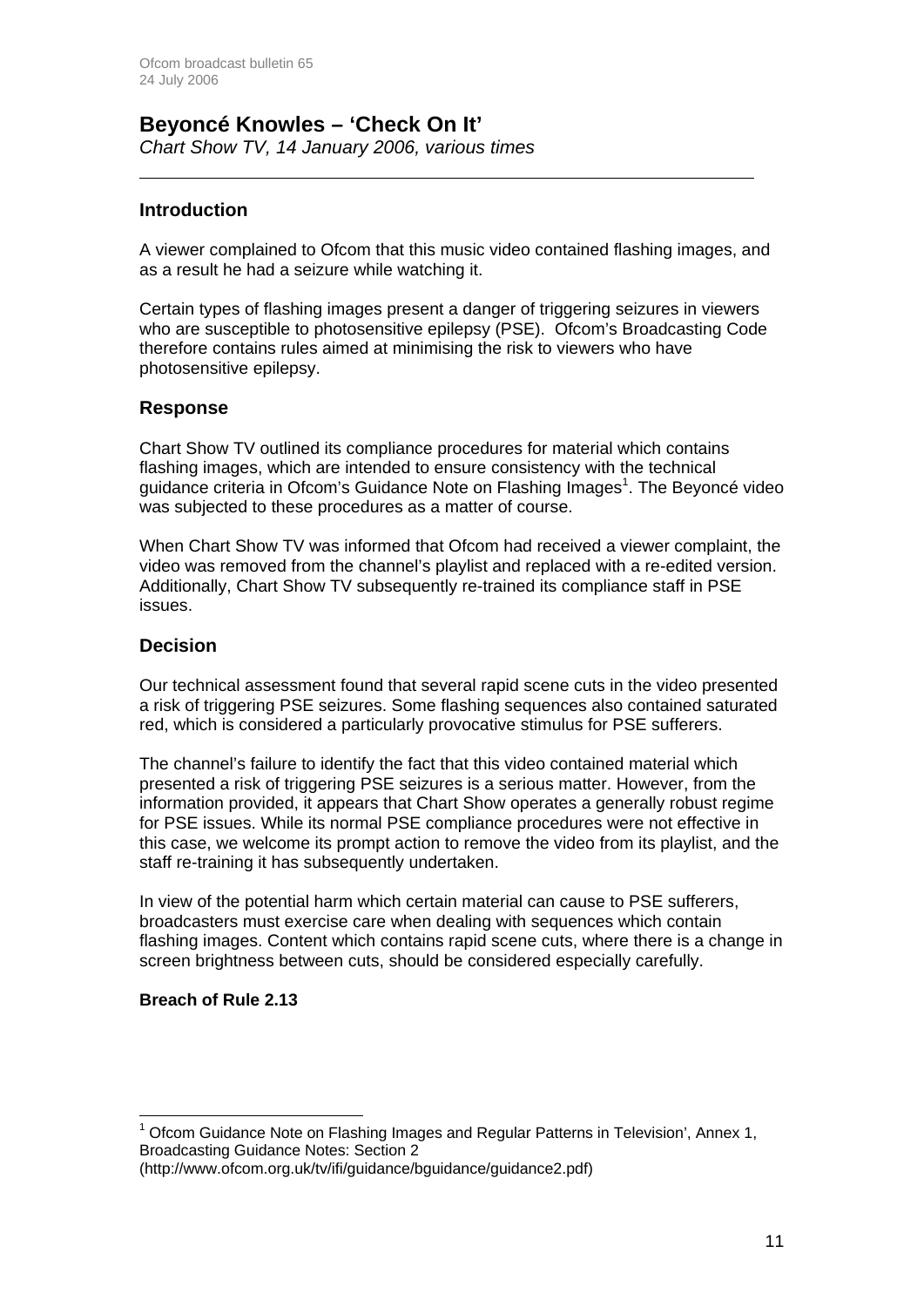# **Cobra sponsorship of** *Mary Poppins*

*ITV 3, 14 May 2006, 12:55*

## **Introduction**

A viewer complained that ITV3's broadcast of the Disney film *Mary Poppins* had been inappropriately sponsored by Cobra, a beer company.

Rule 9.4 of the Broadcasting Code states:

"Sponsorship on radio and television must comply with both the advertising content and scheduling rules that apply to that medium."

Under the Broadcast Committee of Advertising Practice ('BCAP') rules on the scheduling of television advertisements, alcoholic drinks containing 1.2 per cent alcohol or more by volume must not be advertised in or adjacent to children's programmes or programmes commissioned for, principally directed at or likely to appeal particularly to audiences below the age of 18.

## **Response**

ITV said that Cobra had sponsored much of ITV's feature film broadcasting over several seasons. The Cobra credits were tailored to closely reflect the culture and nature of feature films without making any product claim about beer or brand. While the credits included a shot of the Cobra beer bottle, this was a brief and secondary product reference: the focus of the sponsor credit was the identification of the sponsorship arrangement, rather than promotion of the beer.

ITV also argued that that *Mary Poppins* should be regarded as a family film rather than a children's programme.

For the above reasons, it regarded the sponsorship by Cobra as acceptable.

## **Decision**

We considered that the Disney version of *Mary Poppins* was a film likely to appeal particularly to an audience aged under eighteen. The film is rated 'U' by the British Board of Film Classification, and is widely recognised as a classic children's film.

The broadcast of the film on ITV3 was sponsored by Cobra. The credits clearly related to Cobra beer – showing a bottle of Cobra beer twice within each bumper and featuring the brand's website. In this context, it is irrelevant how the beer was actually presented within the sponsorship credits. The sponsorship of the film by Cobra was in breach of Rule 9.4.

## **Breach of Rule 9.4**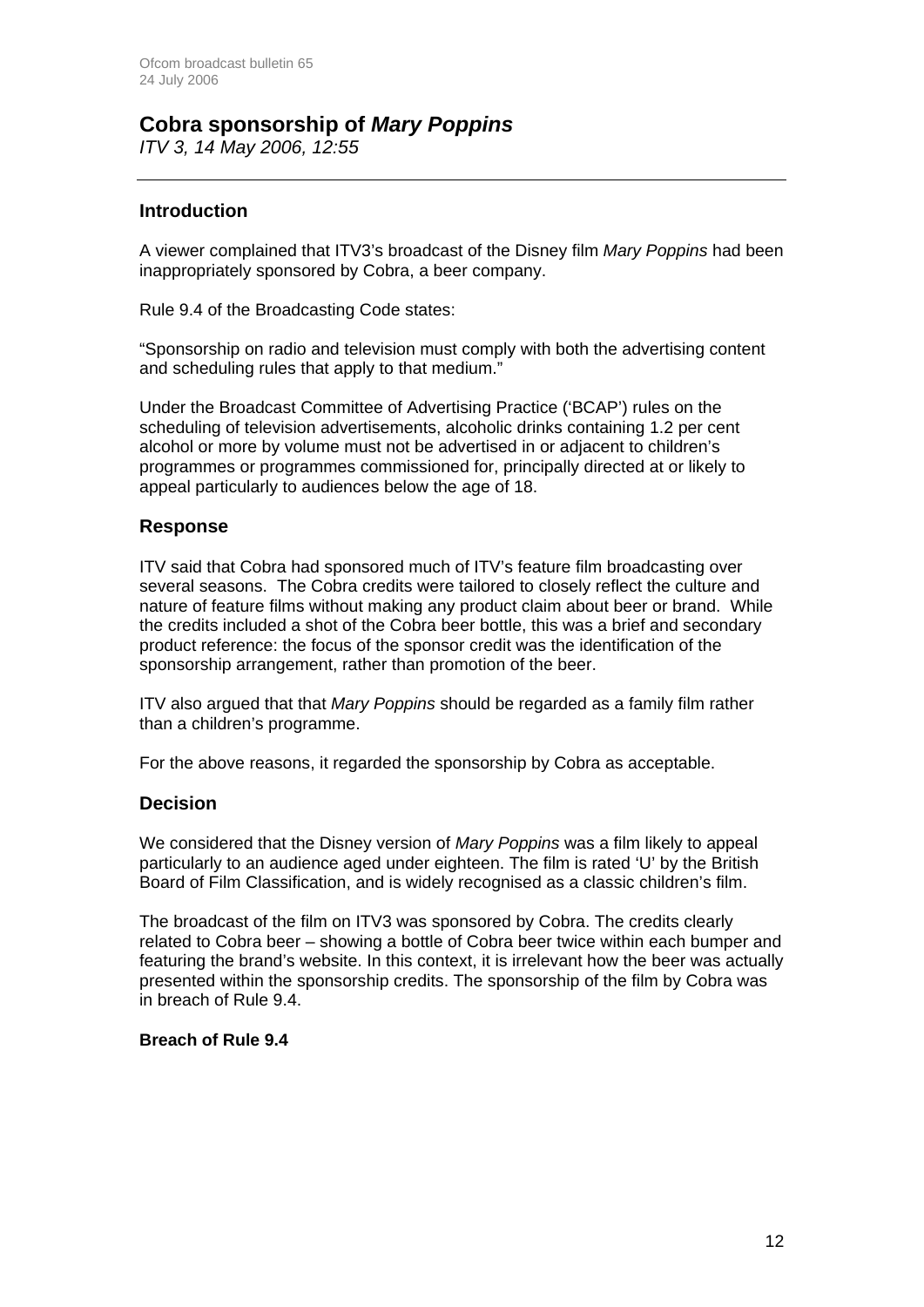# **Resolved**

## **Futurama**

*Sky Two, 19 March 2006, 14:00*

## **Introduction**

*Futurama* is an animated science-fiction comedy series from the creator of *The Simpsons*. In this episode, two friends are forced to fight to the death. During the course of the fight, one animated character's arm is sliced off. Amazed, the character twice calls his friend a "bastard".

One viewer felt that this language was inappropriate for the time of day.

## **Response**

Sky said that the series is targeted at a broad family audience and that occasionally the series contained language that was not appropriate for broadcast at times when young children were likely to be watching. Sky therefore edited out such language to produce a programme that could be broadcast at these times.

Unfortunately, on this occasion, the wrong version of the episode was broadcast due to a software fault in the system. As soon as Sky was made aware of the problem, an investigation into the software error was carried out. A manual system was also introduced to double-check all scheduled programme versions before transmission. The software that failed was then updated and the problem resolved.

## **Decision**

In the light of the above explanation and the action taken, we do not feel that further intervention is necessary on this occasion.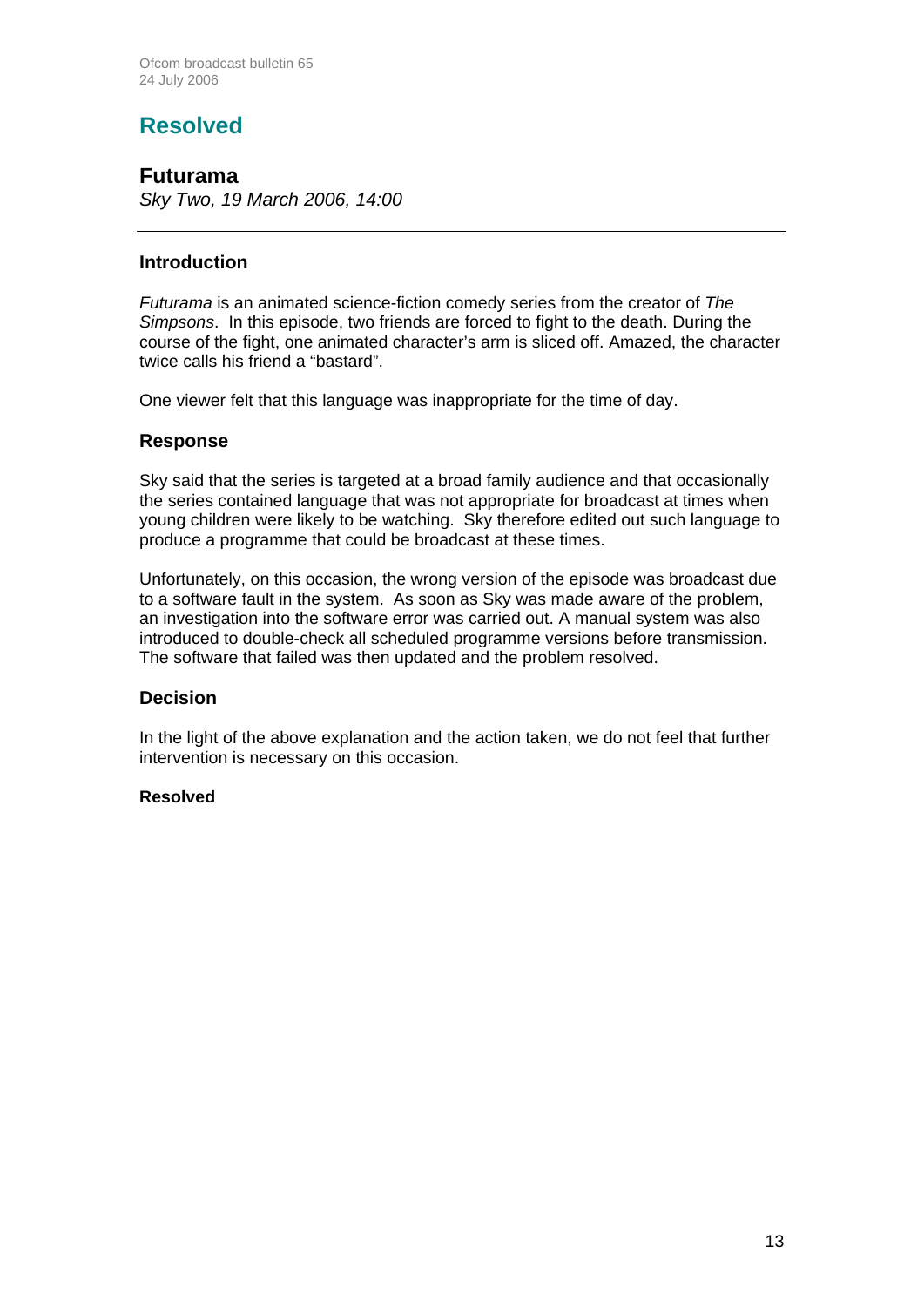## **Channel 4 Racing**  *Channel 4, 17 May 2006, 13:45*

## **Introduction**

In a live interview after a race, the trainer of the winning racehorse related an anecdote in which he used the word "cunt" twice. Two viewers complained to Ofcom about the inclusion of offensive language in a programme at this time of day.

## **Response**

Channel 4 apologised for any offence caused. It said that the programme presenter had ended the interview immediately after the exchange in question and the broadcast crossed back to the commentary team for another race. On the instructions of a Network Director from Channel 4 Operations, an apology for the language was made about a minute after the interview, before the advertisement break. After the break, the presenter made a further, fuller apology and this was followed a few minutes later by an apology made by the Continuity Announcer over a Channel 4 graphic and the title *"Channel 4 Racing"*.

Channel 4's Viewers Enquiries Department were alerted to the incident and advised to apologise to any viewers who contacted the Channel to complain.

Channel 4 explained that post-race interviews with trainers, owners or jockeys were impromptu and congratulatory, usually lasting only a minute or two. It was not practical, or usually necessary, to brief interviewees on Channel 4's broadcasting obligations. However both Channel 4 and the production team ensured procedures were in place to address any incident that might occur during a live broadcast, such as the inadvertent inclusion of strong language.

Channel 4 pointed out that the offensive language was not used as a term of direct insult or abuse, or in an aggressive or disrespectful manner. The banter between the presenter and the trainer was light-hearted and the trainer's use of the language was completely unexpected.

However, the production company had decided that it would not again interview the trainer live on *Channel 4 Racing*, and Channel 4 supported this decision.

Furthermore, Channel 4 said that it would ensure that production teams of this and similar programmes were re-briefed appropriately.

## **Decision**

Rule 1.14 of the Broadcasting Code states that the most offensive language must not be broadcast before the watershed. The strength of this language was unacceptable for broadcast in this programme, even though it was clear that the interviewee had not intended any offence and the child audience for the programme was minimal.

However, we consider that Channel 4 acted swiftly and responsibly, with three separate on-air apologies. It also appeared to have appropriate processes in place. In these particular circumstances, we considered the matter resolved.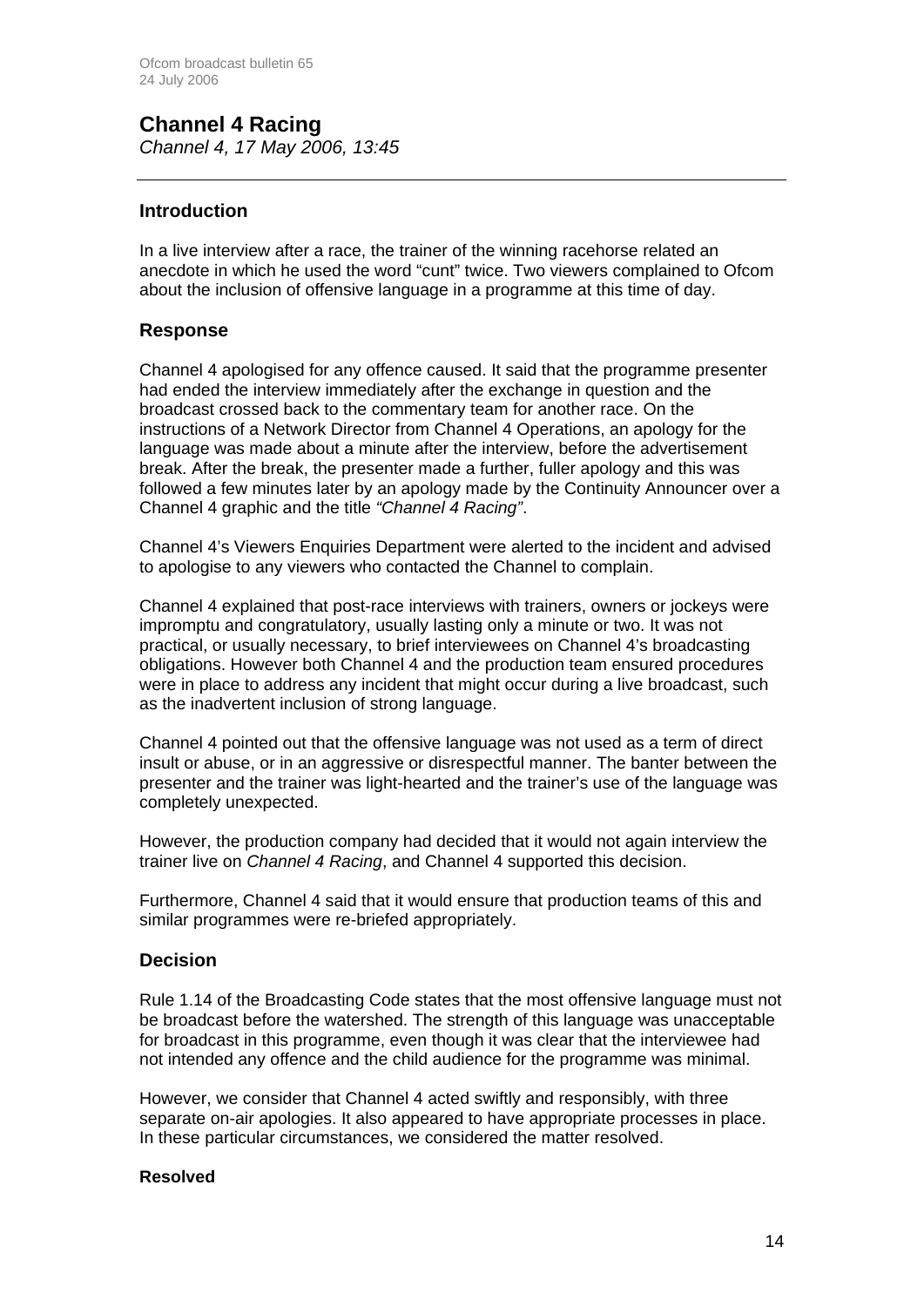# **Emmerdale**

*ITV 1, 13 April 2006, 19:00*

## **Introduction**

The start of this episode portrayed the outcome of an extended storyline involving a long and bitter relationship. In this scene one character killed another by hitting him twice with a fire extinguisher.

Eleven viewers complained that this scene was too violent to be shown at this time of day.

## **Response**

ITV believed that the portrayal of violence was sufficiently inexplicit to be acceptable in the context. However, it had prepared an announcement to inform viewers that this scene was going to appear. Unfortunately, due to human error, the announcement was transmitted the night before. This was because the wrong episode number was entered against the transmission play-out tape.

## **Decision**

In this specific context, the material was not too violent to be shown at this time of night. This serial occasionally contains stronger than usual material where the storyline requires it. By careful staging and editing, the overall impact is not as graphic as in programmes broadcast slightly later in the evening.

However an information announcement would have assisted viewers to make a decision of whether to continue watching the outcome of the storyline. We believe that the broadcaster had made every effort to inform viewers of the likely content of the programme. However due to human error, this information was not transmitted – although it had plainly been prepared for transmission.

In the light of this, we do not feel we need to intervene further on this occasion.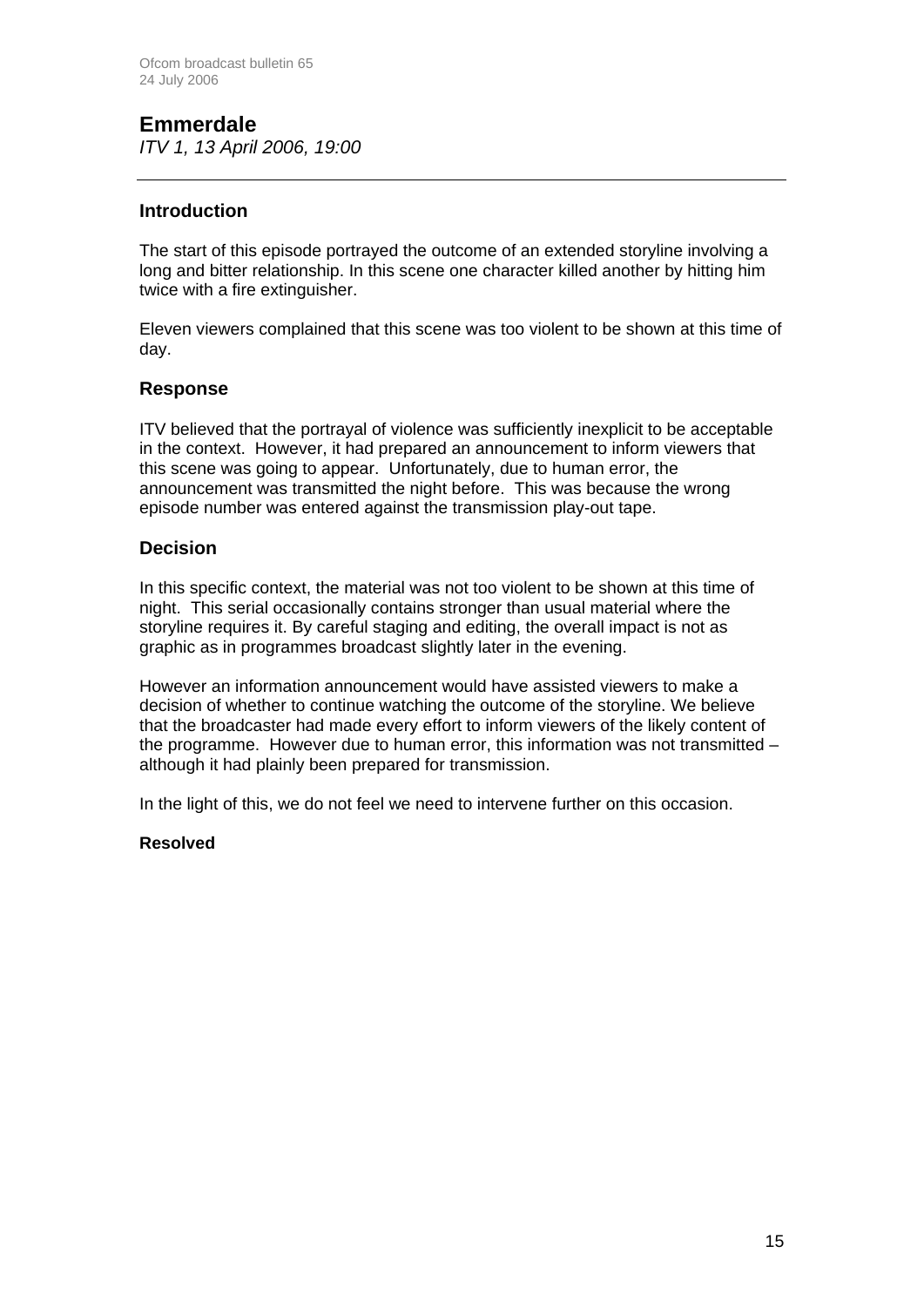## **The Boat Race**  *ITV, 2 April 2006, 16:30*

## **Introduction**

 $\overline{a}$ 

During the coverage of this year's Oxford and Cambridge University Boat Race, a cox was shown exhorting his crew and used the word "fucking".

Nine viewers complained that this language was broadcast in the afternoon when they were watching with their families. Some of the complainants questioned why ITV had not put in place a contingency plan, given the possibility that such language could have occurred in such a live event and in the heat of the moment.

## **Response**

ITV decided to mic-up and film the coxes on the basis that the coxes were carefully briefed about swearing, with a reminder that this was live television broadcast on a Saturday afternoon; that the production team would dip or cut sound if it appeared necessary; and in the event of unacceptable language presenters would explain and appropriately apologise. ITV therefore judged that the risk of offensive language being broadcast was low.

ITV explained that this extension of coverage was considered very carefully precisely because of the risk of one of the coxes using unacceptable language under stress. The other relatively recent technological advance - a safeguarding "delay" sufficiently robust for OB/satellite use simply could not be applied in the context of a real-time continuous live broadcast of a sporting event like the Boat Race.

In the event, ITV admitted that there were two sets of regrettable lapses. Firstly the Oxford cox did momentarily forget his briefing and swore. Secondly, in the noise and pressure of an OB gallery with talkback added to sound actuality, the swearing was not picked up by the director or producer. The presentation team also did not pick up the swear word and as a result no apology was given.

ITV said the situation was most regrettable and there was no intention of allowing the broadcast of such language at this time, without any explanation or apology. The experience had made ITV consider how to approach similar ventures in future. A case by case assessment would be made as to whether to deploy this kind of "close up" broadcasting in live events, with reinforced briefing of participants and an underlining of the extreme vigilance required of the production and presentation teams to guard against offence being caused. In addition, ITV Sport would add an additional assistant producer to the team in the OB gallery, whose dedicated role will be to listen through headphones to the sound feed to air to ensure that no unacceptable language goes unnoticed. This member of staff would be specifically tasked with alerting the director and programme editor to any swearing immediately, in order that the swiftest remedial action can be taken.

## **Decision**

We acknowledge that being able to hear the coxes in this race adds to the enjoyment of the audience.

Given ITV's decision to mic-up the coxes, the possibility of swearing in such a live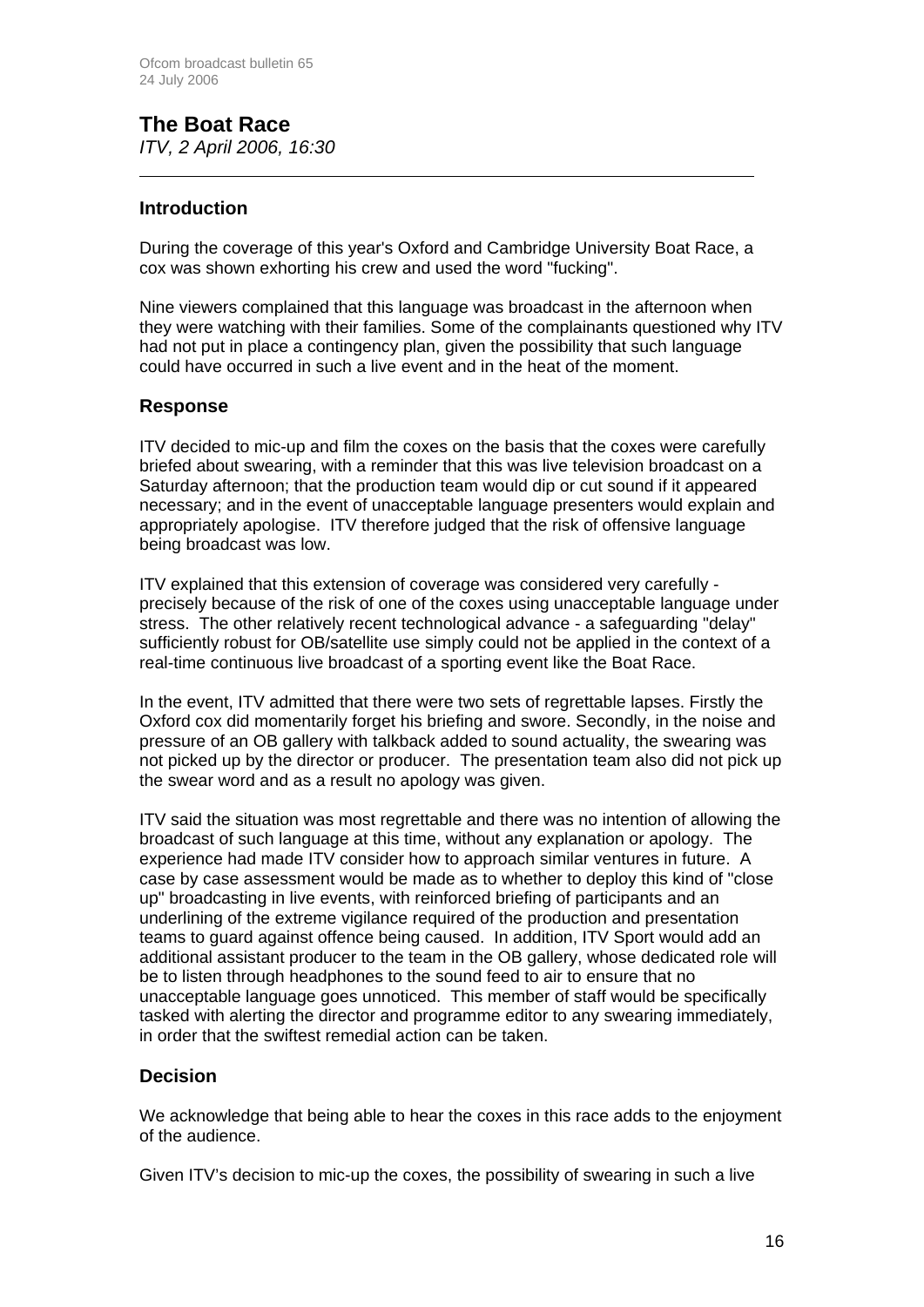sporting event could have been anticipated. Although ITV had put procedures in place to be implemented should offensive language occur, these proved not to be sufficient on the day.

The cox's swearing was inappropriate for broadcast when children were likely to be watching. However, we welcome the action taken by ITV to try to avoid similar future occurrences, and consider the matter resolved.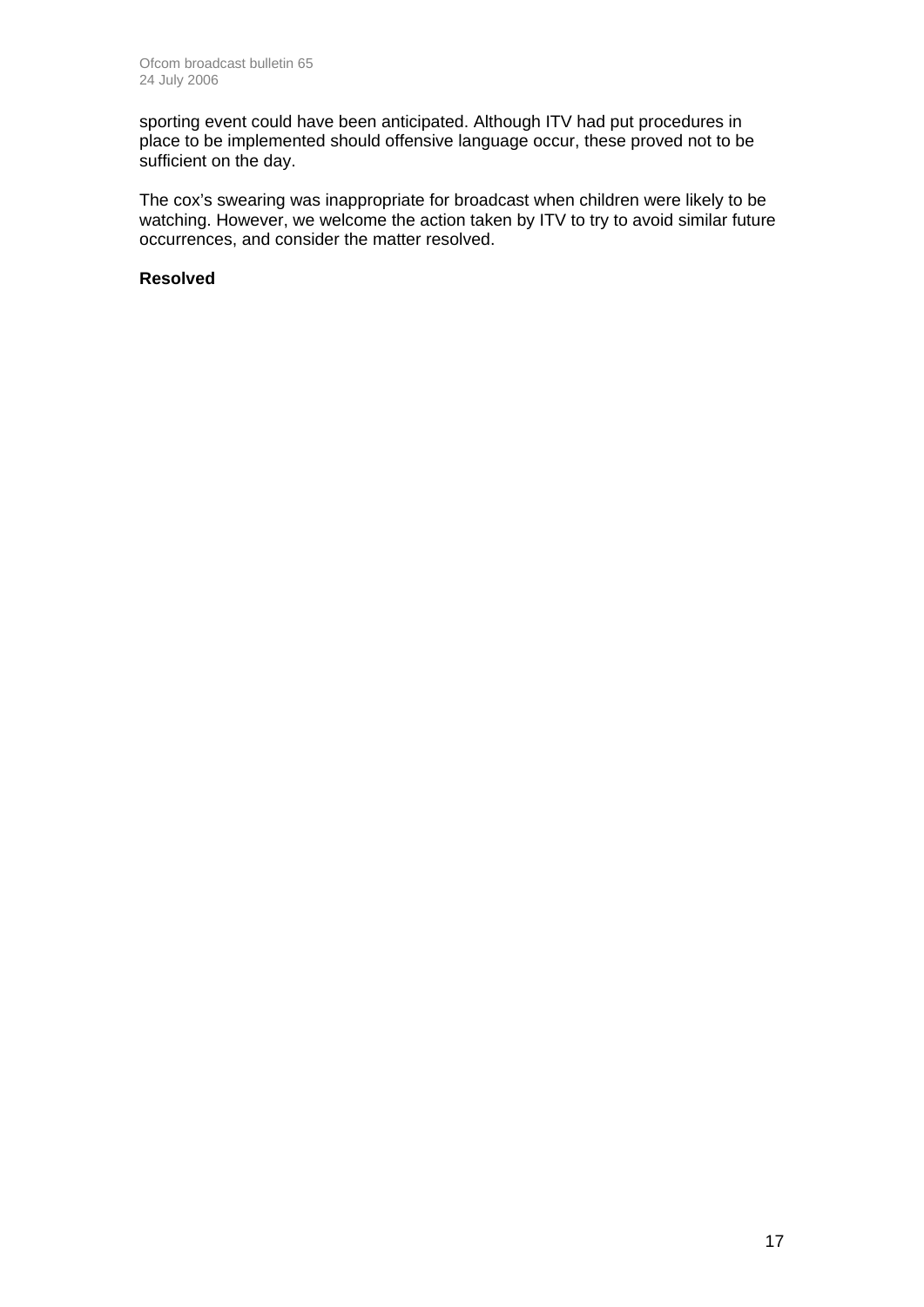# **Fairness and Privacy Cases**

# **Upheld in Part**

## **Complaint by Mr and Mrs Hodgson**

*Calendar News: ITV Yorkshire, 22 July 2004* 

**Summary:** Mr and Mrs Hodgson complained that footage of them and their two children attending the court hearing of Mrs Hodgson's mother, Mrs Shirley Capp, was unfair and infringed the family's privacy.

Ofcom's Executive Fairness Group considered Mr and Mrs Hodgson's original complaint in October 2005 and found that the complaint should not be upheld.

The complainants requested a review. The Fairness Committee, Ofcom's most senior decision making body, reconsidered part of the complaint described at (c) below.

Following its reconsideration, Ofcom's findings are as follows:

- a & b) Mr and Mrs Hodgson's inclusion in the programme and the programme's presentation of footage was fair. The item had simply explained that Mrs Hodgson was the daughter of Mrs Capp and that she and her family were at the court to see her mother sentenced. Ofcom considered that it was unlikely that viewers would have reacted critically to the Hodgson family or have believed that they had something to hide.
- c) The report did not infringe the privacy of Mrs and Mrs Hodgson. The actions of Mr and Mrs Hodgson were sufficiently in the public domain to justify broadcast without consent from the complainants for their participation.

 The privacy of the Hodgson children was unwarrantably infringed in the programme as broadcast. The programme makers did not sufficiently consider the vulnerability of the children when they broadcast readily identifiable images of them without parental consent. Ofcom considered that this infringement of privacy was unwarranted as there was no over-riding public interest in disclosing the identity of the children.

## **Introduction**

This edition of *Calendar News*, a regional news bulletin in the Yorkshire area, included an item reporting the conviction and sentencing of Mrs Shirley Capp for intimidating a witness during the prosecution of her daughter, Ms Maxine Carr. Maxine Carr was convicted of conspiring to pervert the course of justice in December 2003, in connection with the murder, by Mr Ian Huntley, of schoolgirls Jessica Chapman and Holly Wells ("the Soham murder trial").

Mrs Capp's other daughter Mrs Hayley Hodgson was filmed, along with her husband Mr Graham Hodgson and their two daughters (both young children), when entering and later leaving court following her mother's sentencing. The footage was included in the programme as broadcast.

Mr and Mrs Hodgson complained that the family had been treated unfairly, and that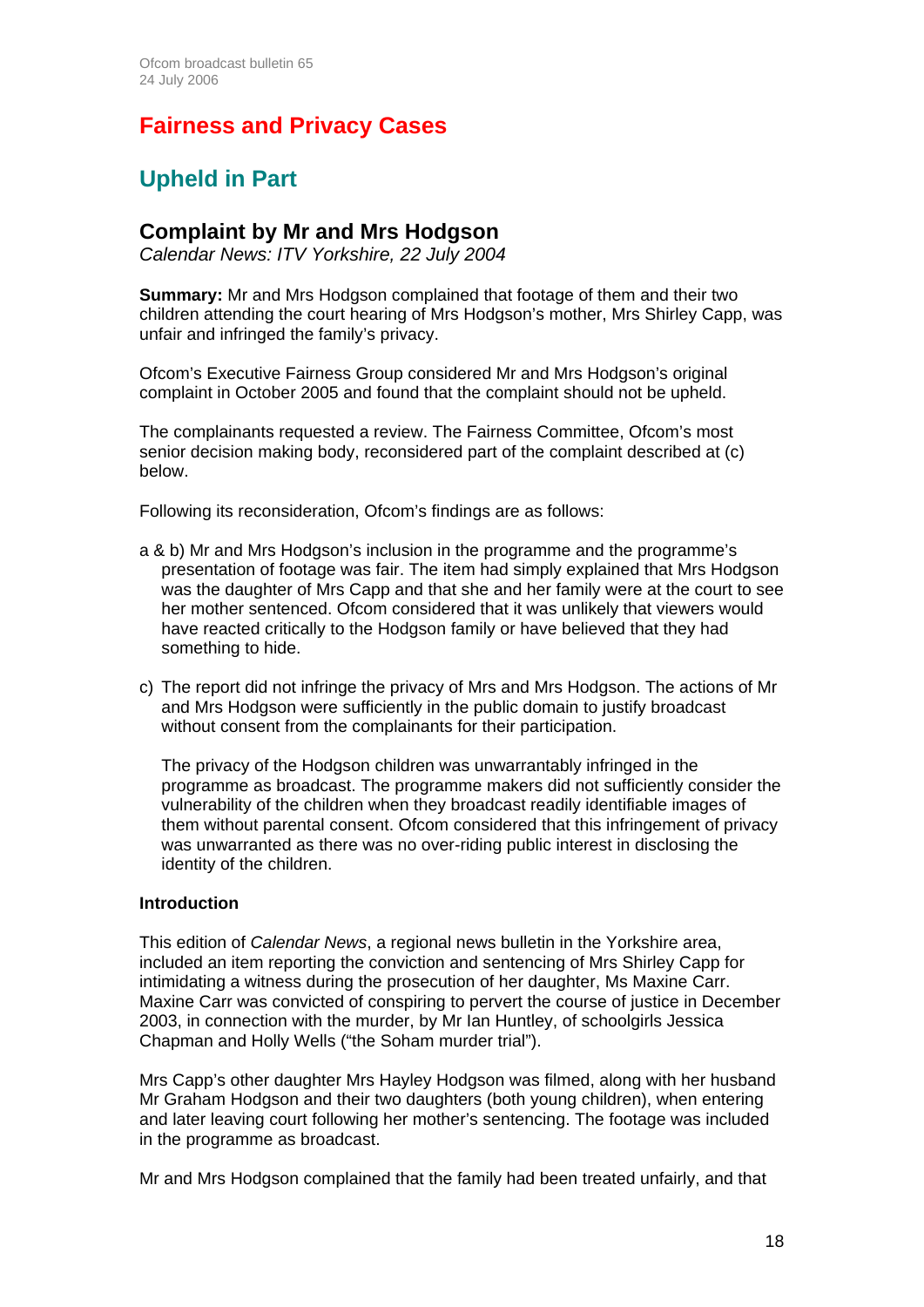their privacy and that of their two children was unwarrantably infringed in the programme as broadcast.

Ofcom's Executive Fairness Group originally considered and provisionally adjudicated on this complaint, finding that Mr and Mrs Hodgson's complaint should not be upheld. Mr and Mrs Hodgson requested a review of the provisional finding.

Ofcom considered this request and took the view that the complainants had made an arguable case that the provisional finding in respect of one element of head (c) was flawed. In keeping with its published procedures for handling fairness and privacy complaints, Ofcom referred the complaint to its most senior decision making body with regard to fairness and privacy complaints, the Fairness Committee.

The Fairness Committee met to consider afresh head (c) of Mr and Mrs Hodgson's complaint in so far as the programme as broadcast unwarrantably infringed the privacy of their children. The Committee did not reconsider the remainder of Mr and Mrs Hodgson's complaint.

## **The Complaint**

## **The Mr and Mrs Hodgson's case**

Mr and Mrs Hodgson complained that the family had been treated unfairly in the programme as broadcast in that:

- a) Images of their family were shown in conjunction with stories indirectly connected to the Soham murder trial. It was unfair to include images of the family in the programme at a time when it had been reported that threats had been made against the personal safety of the defendants in that case and those associated with them;
- b) The manner in which the family had been filmed leaving the court suggested that they had something to hide;
- c) In summary Mr and Mrs Hodgson complained that their privacy and that of their children was unwarrantably infringed in the programme as broadcast because the programme had included images of the family and clearly identifiable footage of at least one of their daughters. This was despite the fact that they had requested not to be filmed; specifically asking for privacy.

## **ITV's case**

In summary ITV responded to the complaint as follows:

a) ITV said it was clear that the Hodgson family was attending court because of the family's relationship to Mrs Capp and it was not unfair to report this. The broadcaster said that there was nothing undignified about the Hodgson's appearance in the report.

ITV said they were not aware of any reported threats against the personal safety of those associated with the defendants in the Soham murder trial. ITV noted that no evidence had been presented by the complainants of threats made against the Hodgson family in the wake of the Soham murder trial, nor of security problems caused by the Calendar News programme;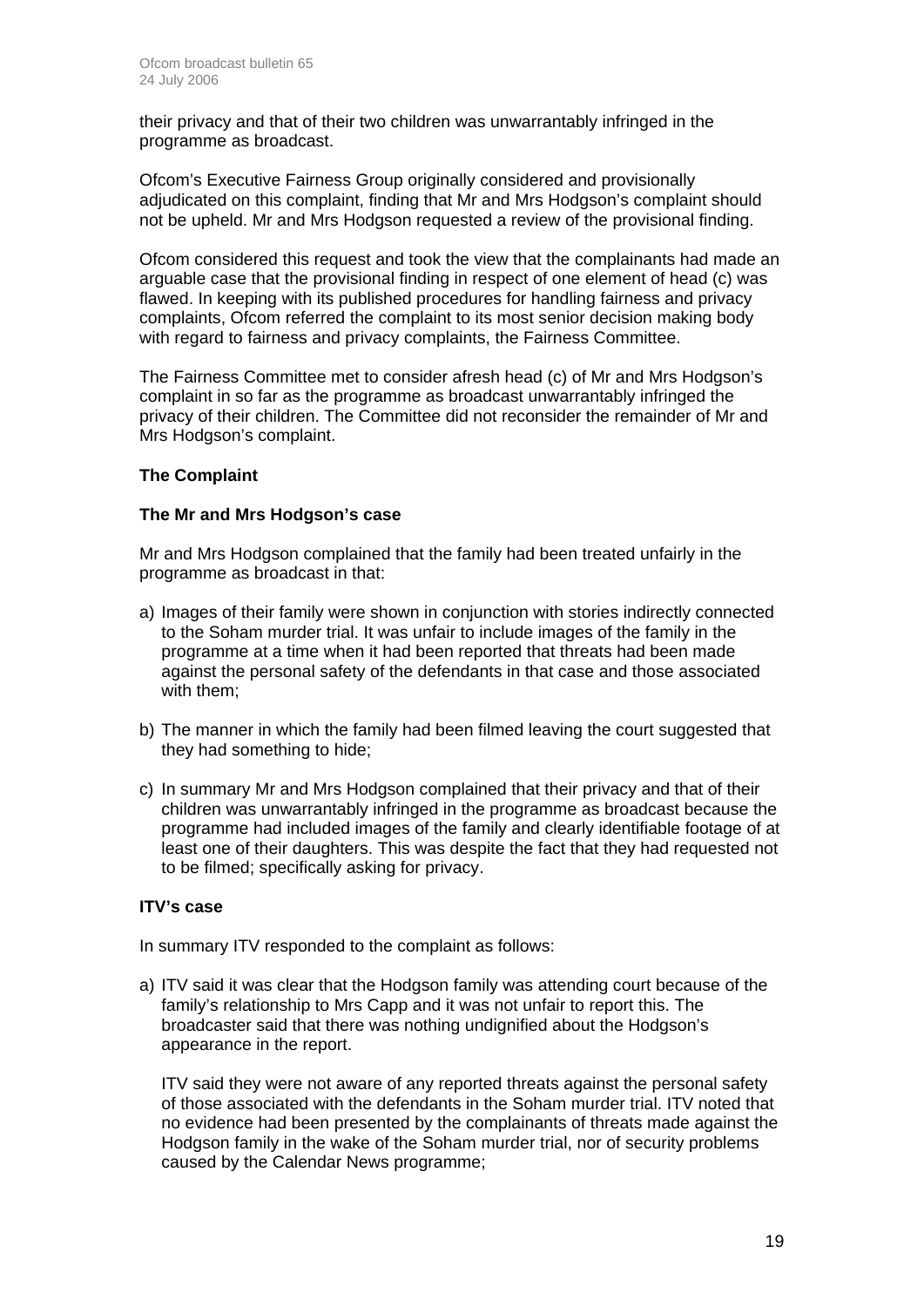- b) The programme's brief references to the Hodgson family were not pejorative. The broadcaster could see no substance in the claim that the manner in which the Hodgson family were included in the report suggested that they had something to hide;
- c) The activities of the Hodgson family were simply depicted and filmed outside court in a public place. The family would not have had any reasonable expectation of privacy particularly when Mrs Capp's case was connected with a case of such serious public concern as the Soham murder trial. Furthermore, the Hodgson family were not engaged in any private activity and the report contained no private information about them. ITV said the Hodgson family made no attempt to avoid being filmed, nor did they request that they not be filmed. Although the camera turned to follow Mr and Mrs Hodgson in vision when they left court, the camera itself stayed in a static position throughout. ITV said that even if the report infringed the Hodgson's privacy, which they did not accept, the inclusion of the shots of the family was in a manner proportionate to a court report that was warranted as a matter of important public interest.

 ITV said that they did not consider the report breached the privacy of the Hodgson children as they were not interviewed and the pictures of them were not of an embarrassing or inherently private nature. Pixilation of the children's faces in these circumstances would not be necessary as it was not an intrusion into the children's privacy to show that their parents had taken them to court to support their grandmother. ITV said the children were not the focus of the shot but were included incidentally. The Hodgson family made no attempt to hide their identities or the identities of their children when entering and leaving court.

## **Mr and Mrs Hodgson's additional comments**

As part of Ofcom's review proceedings, additional comments relating to the complaint that the programme as broadcast unwarrantably infringed the Hodgson children's privacy were admitted to the Committee for consideration.

Mr and Mrs Hodgson said that when deciding whether the family had a reasonable expectation of privacy, Ofcom was required to consider the position of Mr and Mrs Hodgson (on the one hand) and their children (on the other). The complainants also referred to ITV's claim that the camera had remained static while filming the family leaving the court house. Mr and Mrs Hodgson said that this was untrue and said that they had been pursued by the ITV News cameraman.

## **ITV's comments in response**

In summary, ITV responded that there had been no intrusion of the children's privacy. ITV said that the shots of the children were brief and incidental and taken whilst filming their parents arriving and leaving a court hearing on a matter of important public interest. The Hodgson family did not attempt to stop their children from being filmed or hide the children's identities. Even if there had been an intrusion of privacy, the inclusion of the shots of the family in the report (including the children) was in a manner proportionate to a court report and was warranted as forming part of a report on a matter of important public interest. ITV said they had already acknowledged that there was slight movement of the camera towards the end of the shot, but did not accept that this proved the cameraman followed the family down the street. ITV said the cameraman and news reporter were adamant that they did not pursue the Hodgson family when they left court.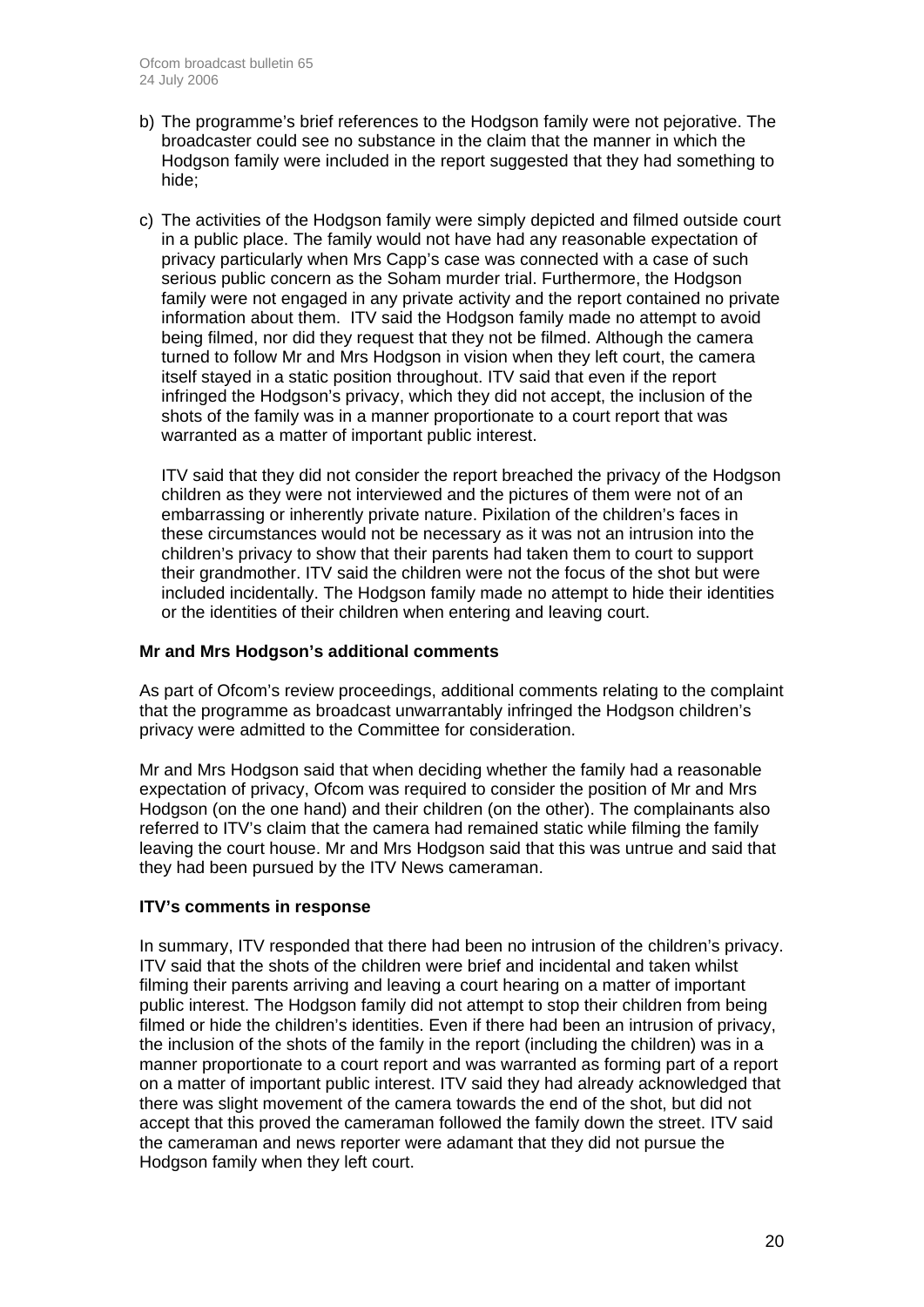## **Decision**

Ofcom's statutory duties include the application, in the case of all television and radio services, of standards which provide adequate protection to members of the public and all other persons from unfair treatment in programmes included in such services and unwarrantable infringement of privacy in and in the making of programmes included in such services.

In carrying out its duties, Ofcom has regard to the need to secure that the application of these standards is in the manner that best guarantees an appropriate level of freedom of expression. Ofcom is also obliged to have regard in all cases, to the principles under which regulatory activities should be transparent, accountable, proportionate and consistent and targeted only at cases in which action is needed.

In this case Ofcom found as follows:

- a & b) The item's presentation of events was straightforward and factual. The item simply explained that Mrs Hodgson was the daughter of Mrs Capp and that she and her family were at the court to see her mother sentenced. At the conclusion of sentencing the programme showed Mrs Hodgson and her family leaving court and explained that she made no comment to the awaiting media. There was no suggestion that they had any connection with the convictions of Mrs Capp and Maxine Carr or with the conviction of Ian Huntley. In these circumstances, Ofcom considered that it was unlikely that viewers would have reacted critically to the Hodgson family or have believed that they had something to hide. Ofcom therefore found no unfairness to Mr and Mrs Hodgson in the inclusion or presentation of the footage.
- c) The line to be drawn between the public's right to information and the citizen's right to privacy can sometimes be a fine one. When considering and adjudicating on a complaint of unwarranted infringement of privacy, Ofcom must therefore address itself to two distinct questions: First, has there been an infringement of privacy? Second, if so, was it warranted?

 When broadcasters are covering events in public places, they should ensure that the words spoken or the images shown are sufficiently in the public domain to justify their broadcast without the consent of the individuals concerned (unless it is warranted to do so - for example by an overriding public interest in disclosure of the information).

 Ofcom understood that the events on the day of Mrs Capp's sentencing might have been distressing for Mr and Mrs Hodgson and their children. However Ofcom also had regard to the decision taken by Mr and Mrs Hodgson to bring their children to court. In Ofcom's opinion it was reasonable to expect Mr and Mrs Hodgson to understand that a court hearing in connection with the Soham murder trial would be attended by a large media contingent, and be highly publicised. Ofcom considered that it is normally legitimate for programme makers to attend and film outside court. In the particular circumstances of this case, where there had been significant developments in this story of major public interest, it was clearly justifiable for the programme makers to attend and film outside court.

 The broadcaster claimed that the footage of the Hodgson family leaving the court had been filmed from a static position. In Ofcom's view, having examined the transmitted material, it was clearly apparent that the pictures had not been taken from a fixed position. However, while the camera may have followed the family,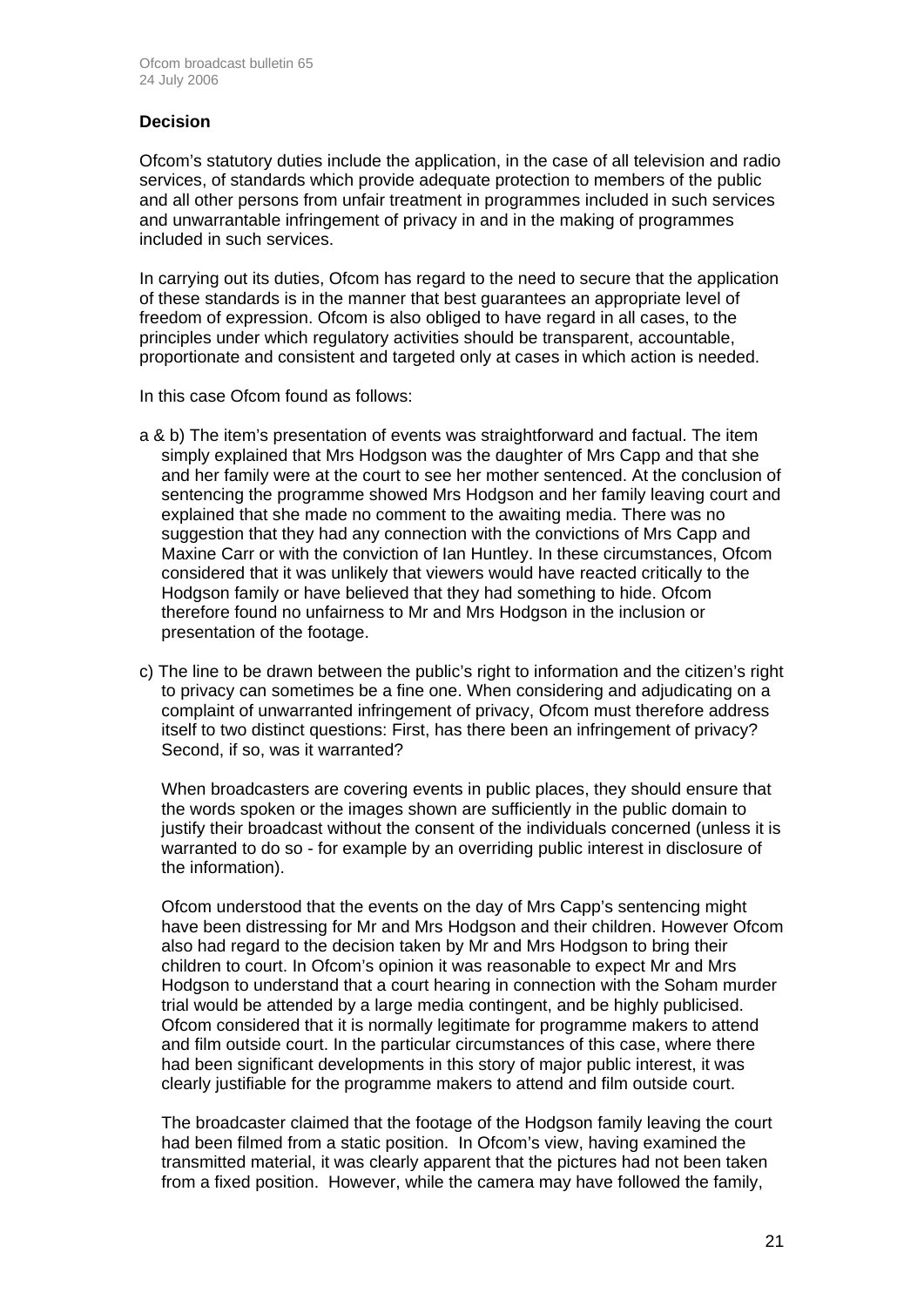the Committee did not consider that the family had been harassed or pursued. So the actions of the cameraman did not play a role in the alleged infringement of the family's privacy in the programme as broadcast.

 In determining whether the programme as broadcast unwarrantably infringed the privacy of the family, Ofcom considered separately the broadcast of images of Mr and Mrs Hodgson, and those of their children.

 Ofcom noted that the programme included images of the Hodgson family without first obtaining consent from them. In reaching a decision about whether or not this led to an infringement of privacy, Ofcom was required to determine whether the actions of Mr and Mrs Hodgson were sufficiently in the public domain to justify being included in the programme without the programme makers first seeking consent from the complainants. Whether an event, action or information is in the public domain must be considered on a case by case basis according to all the relevant facts. The fact that it occurs in a public place is not always sufficient itself to determine that it is in the public domain and there may be circumstances where people can reasonably expect privacy even in a public place. In relation to Mr and Mrs Hodgson, Ofcom considered that their attendance of Mrs Capp's court proceedings was sufficiently in the public domain to justify broadcast without consent being required. As a result Ofcom found that the inclusion of images of Mr and Mrs Hodgson in the programme, did not infringe their privacy.

In relation to the privacy of the Hodgson children, Ofcom considered that Mr and Mrs Hodgson's decision to bring their children to court brought them into the public domain. However, not withstanding this, the broadcaster's prime concern should have been the vulnerability of these young children. The programme as broadcast included readily identifiable images of the children, then aged five and two, as they left court. They were transmitted without the consent of the parents. It was not clear that the programme makers had taken sufficient, if any, consideration of the ages of the children (particularly the younger of the two) nor allowed for this. Given the particularly sensitive and high profile nature of this case, additional care was owed to the children. Ofcom found that the broadcast of these images infringed the privacy of the Hodgson children. This was unwarranted as, in Ofcom's view, there was no over-riding public interest in disclosing the identity of the children.

 In conclusion Ofcom found that the programme as broadcast did not infringe the privacy of Mr and Mrs Hodgson, but did unwarrantably infringe the privacy of the Hodgson children.

**Ofcom has not upheld Mr and Mrs Hodgson's complaint of unfair treatment, but has upheld part of their complaint of unwarranted infringement of privacy.**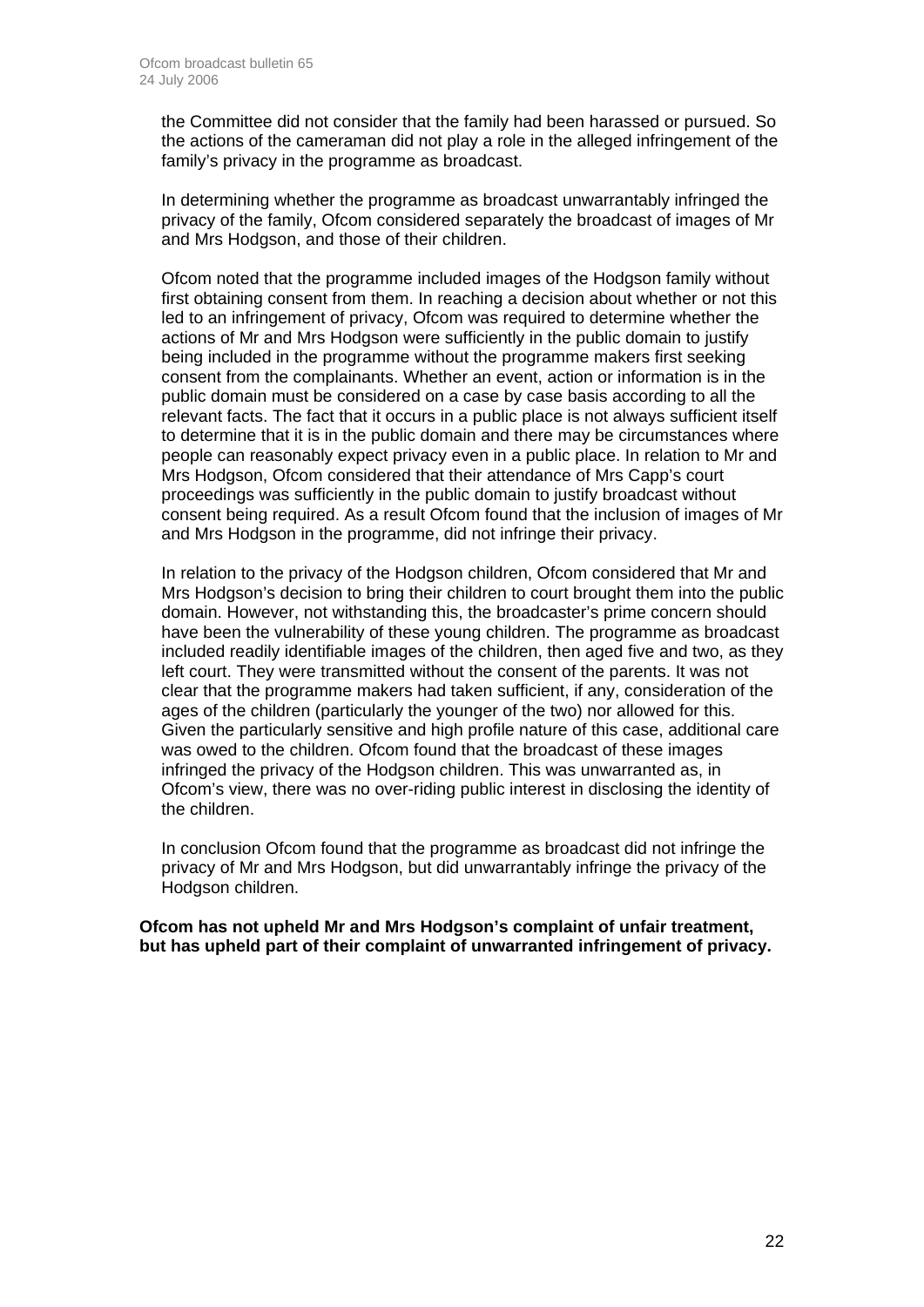## **Complaint by Mr Gordon Montgomery**

*Prison Undercover: The Real Story, BBC1, 9 March 2005* 

**Summary:** Ofcom has upheld part of this complaint of unfair treatment and unwarranted infringement of privacy.

Mr Gordon Montgomery complained that he was unfairly treated in the programme as broadcast and that his privacy was unwarrantably infringed both in the making and broadcast of the programme. The item was an investigation into the prison HMP Kilmarnock, and included material covertly recorded at the prison by an undercover reporter. Mr Montgomery, a prison officer at HMP Kilmarnock, complained that the programme makers failed to give him advance warning that he was to feature in the programme and unfairly alleged that he was negligent in his duties towards prisoners on suicide watch when it was the BBC undercover reporter who was negligent. He further complained that his privacy was unwarrantably infringed in the making and the broadcast of the programme in that he was covertly filmed and the footage broadcast without prior warning and without concealing his identity.

Ofcom concluded that the programme makers' failure to give Mr Montgomery advance warning that he was to feature in the programme meant that he was not given an appropriate opportunity to respond to the allegations in the programme and this resulted in unfairness to him. Ofcom noted the responsibilities of the undercover reporter, in his role as a prison officer, in relation to the conduct of suicide watches, but found that the programme was accurate in its reporting of how Mr Montgomery conducted his duties towards prisoners on suicide watch. On the issue of privacy Ofcom found that Mr Montgomery's privacy was infringed but that this was justified by the public interest in revealing extremely serious failings at the prison. Ofcom therefore concluded that Mr Montgomery's privacy was not unwarrantably infringed.

## **Introduction**

This documentary used secretly filmed footage to investigate the prison HMP Kilmarnock. An undercover reporter gained a job as an officer at the prison and filmed his daily work and observations. The programme criticised practices at the prison including those which, the programme claimed, put vulnerable prisoners at risk and failed to deal with hard drug use.

Mr Gordon Montgomery, a prison officer at HMP Kilmarnock, featured in the programme. The undercover reporter secretly filmed Mr Montgomery filling in, and making observations about, forms relating to the monitoring of vulnerable prisoners at risk of committing suicide.

## **The Complaint**

## **Mr Montgomery's case**

In summary, Mr Montgomery complained that the he was treated unfairly in that:

- a) He was not given advance warning that he was to appear in the programme, in contrast to others who were featured.
- b) Allegations were made against him that he was negligent in his duties towards prisoners on suicide watches and guilty of falsifying 'watch logs' when the times he entered on the logs were genuine.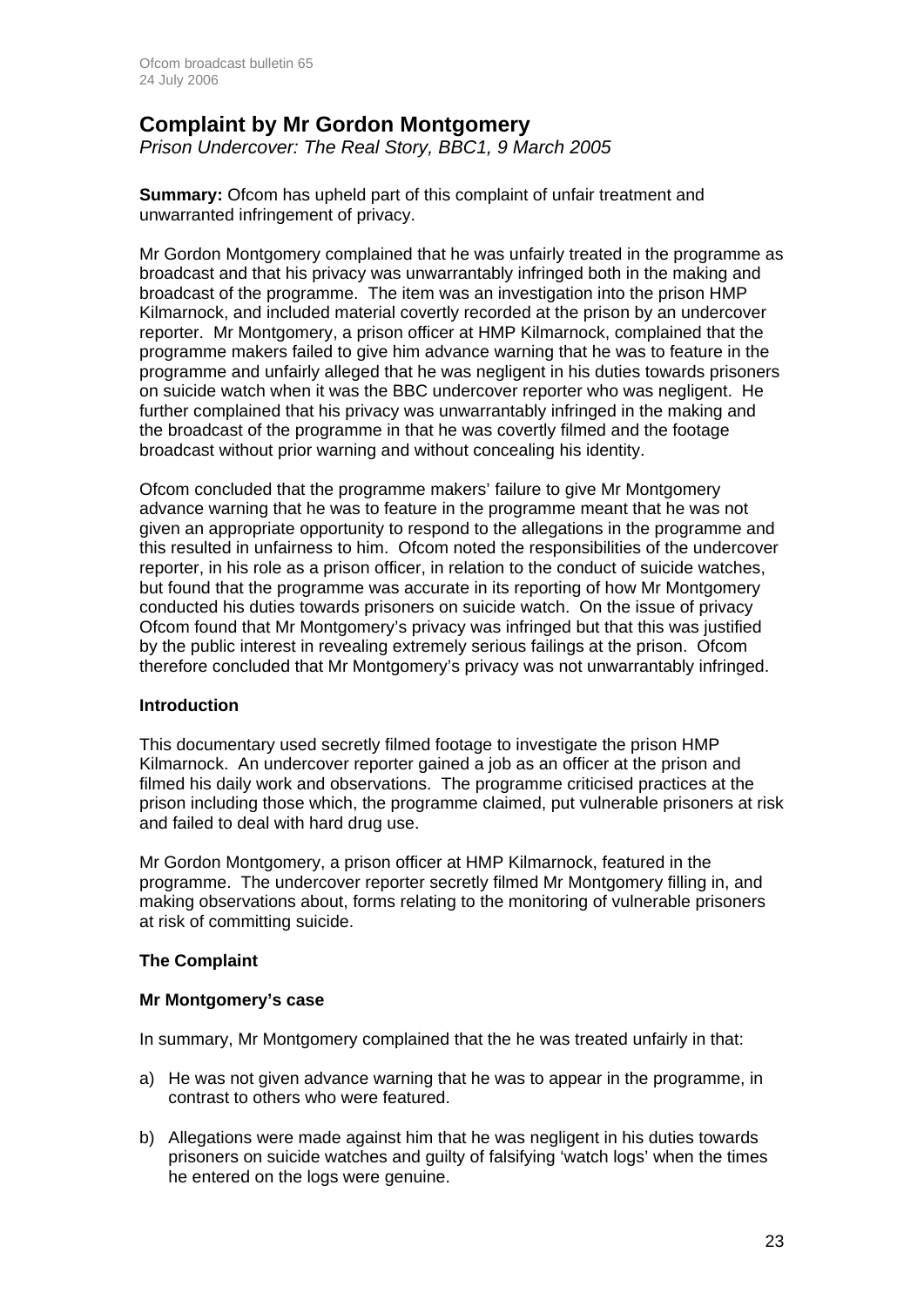It was the BBC reporter, Mr Allen, who was negligent: failing to check the prisoners and failing to complete important paperwork in order to try to entrap Mr Montgomery into failing in his duties.

The programme portrayed Mr Allen as working alone when this was not the case.

- In summary, Mr Montgomery complained that his privacy was unwarrantably infringed in that:
- c) He was secretly filmed and the footage broadcast without either Mr Montgomery or his employer being given prior notice. His identity was not protected in the broadcast of the programme by hiding or pixilating his face, nor by altering his voice, making him easily identifiable.

## **The BBC's case**

In summary the BBC responded to Mr Montgomery's fairness complaint as follows:

a) The programme exposed worrying failures in the system at HMP Kilmarnock including failings in the monitoring of prisoners on "suicide watch". Prior to covert filming the programme makers had established prima facie evidence of failings in observing suicide watches and paperwork for suicide watches being falsified.

The undercover reporter, Mr Allen, did not have the opportunity to establish Mr Montgomery's identity due to the pressure of filming, his duties as an officer and the nature of the prison environment. Mr Montgomery's conduct warranted inclusion in the programme. Further, the allegation regarding suicide watch was communicated to the prison so that any officer who had not followed the correct procedures had an opportunity to make comment which would be passed on to the BBC in the prison's final statement

b) The programme makers stood by the claim that Mr Montgomery was negligent in his duties. As senior officer he was responsible for suicide watches, but he made no mention of them to Mr Allen when he left him in charge. When, on his return, Mr Allen told him the suicide watches had not been done, Mr Montgomery filled out the forms to suggest they had been.

Mr Montgomery also revealed his opinions about suicide watches:

 "See, it shouldn't be our fucking job to do this. Since when did we become psychologists and all that?"

and

"If you miss one, go and check on them as soon as you can and fill it up to date. These things are more for the night shift you know".

This is contradicted by the vital importance attached to them by HM Inspector of Prisons Clive Fairweather in his interview.

Mr Allen did not hide paperwork, he alerted Mr Montgomery to it. Mr Allen did not complete paperwork, but this is because he could not perform the suicide watches while left in sole charge. He alerted Mr Montgomery to this at the first opportunity.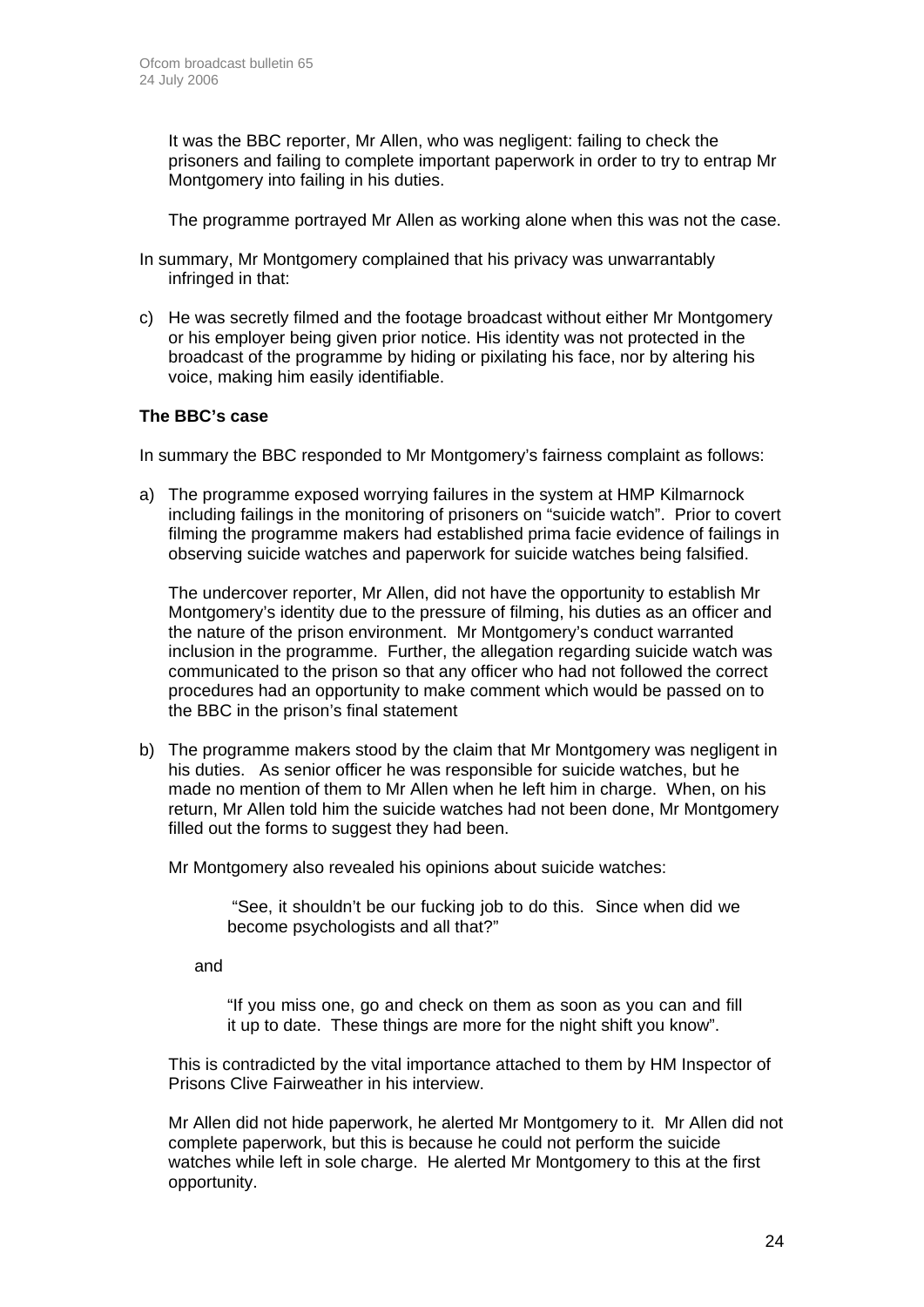The fact that Mr Allen was left alone in charge of the wing is supported by the BBC recordings. Mr Montgomery handed Mr Allen his 'cut down knife' (a knife to cut down prisoners who have attempted to hang themselves) but gave no specific instructions regarding suicide watches. During the 3.40pm 'handover' he also told Mr Montgomery to lock the doors to the exercise yard if he had not returned by 4.20pm.

In summary, the broadcaster responded to the privacy complaint by Mr Montgomery in the following terms:

c) The issue of giving Mr Montgomery prior notice of the programme was dealt with at head a) of the BBC's case above. The programme makers were unable to identify Mr Montgomery and so the question of whether to conceal his face was raised. It was decided not to conceal his face, as to do so would have opened up his colleagues who were discharging their duties properly to unfair suspicion.

Mr Montgomery's comments on the BBC's response

In summary Mr Montgomery commented that:

a) He did not understand why his circumstances were so unusual that the undercover reporter, Mr Allen, did not have the opportunity to establish his identity. He worked regularly with Mr Allen for months wearing his name badge at all times, his name was also signed on the 'watch logs' and other prison paperwork including roster boards which Mr Allen would have checked every day. His photo was also on the wall of the wing for prisoners to access. He was also shown chatting to Mr Allen on the tape of untransmitted material.

 In no part of the correspondence between the BBC and the prison authorities, prior to transmission, was he personally mentioned and, despite repeated requests from his employers, an advance screening of the programme was not allowed, so that he could not be identified. The correspondence showed that he was given no opportunity to challenge any of the allegations made against him.

b) The times Mr Montgomery entered on the 'watch logs' were consistent with the times he observed prisoners at risk. The untransmitted material proved he was present on the wing and able to make the checks at the time stated on the 'watch logs', the only reason they were logged at a later time was because Mr Allen was in possession of them.

His comments on the suicide watch process were personal views and would never interfere with his duties

The programme featured the former chief inspector of prisons Mr Clive Fairweather commenting on footage of Mr Montgomery. He was labelled "a criminal" with "blood on (his) hands" which has caused anguish and embarrassment. Mr Fairweather gave personal views but it was made to appear that he spoke on behalf of the prison authorities.

Mr Montgomery stood by his allegation that it was actually Mr Allen who was guilty of negligence and breaking prison rules. The untransmitted material shows Mr Allen was in possession of the suicide 'watch logs' and so should have been observing the prisoners too but made no attempt to do so. It seems that Mr Allen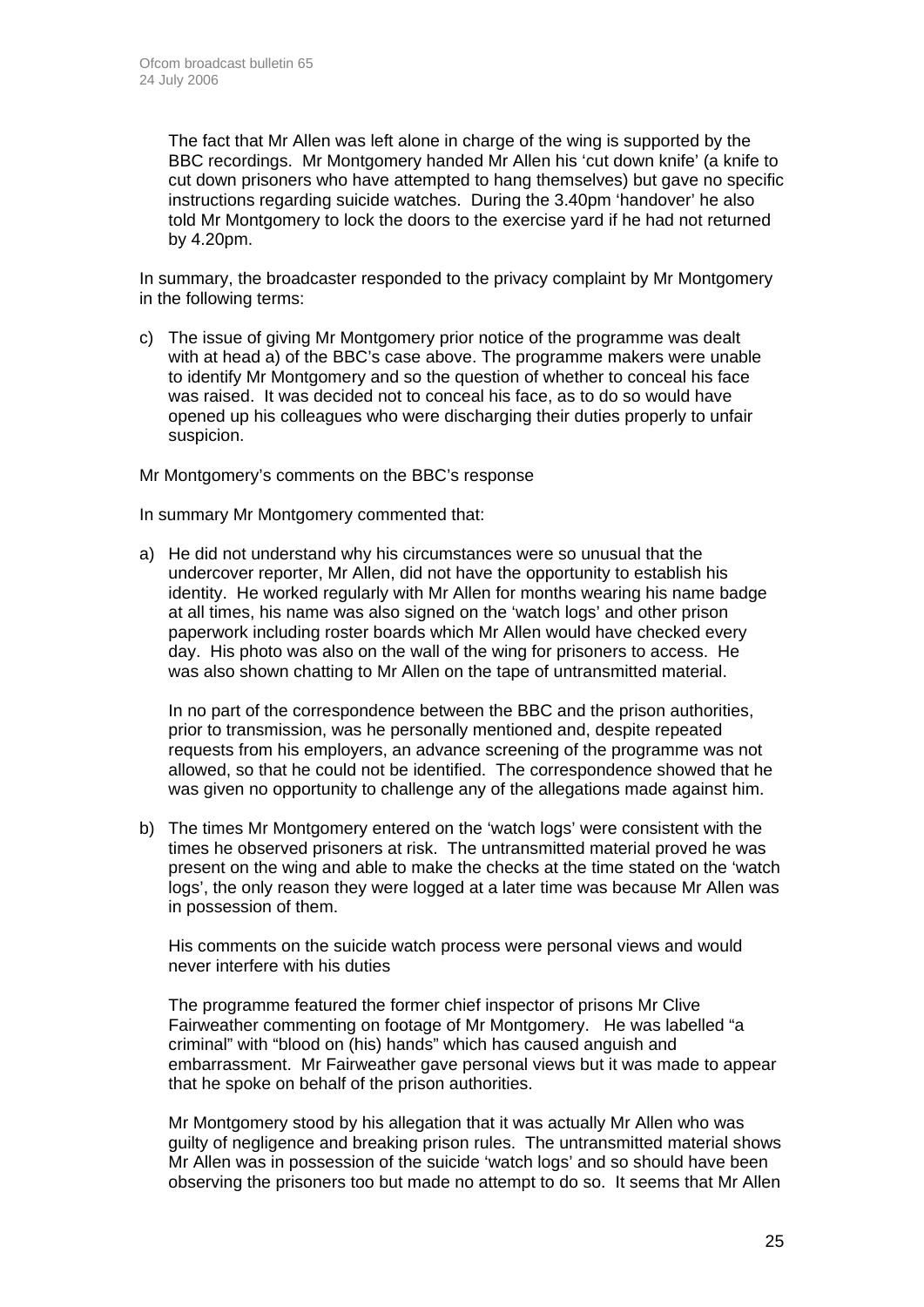had this paperwork in his pocket for the duration of the filming which was why Mr Montgomery and Mr Callaghan, who was also on duty, could not enter the times that they did observations. The BBC's statement admitted that Mr Allen failed to complete important paperwork. Mr Allen had not made a single observation and had left the wing without notifying his colleagues. Mr Allen attended a two day course on this process and would have been aware of his responsibilities.

The commentary stated that Mr Allen was left "in sole charge" when he was not left for any considerable time, this statement was also contradicted by the reference to Mr Montgomery as "the senior member of staff on duty". The BBC statement referred to the untransmitted material of him and Mr Allen on several occasions during their shift but the officer referred to was not him but Mr Callaghan. The BBC misidentified him and lied about not being able to establish his identity. The commentary went on to state that officers featured in the programme have been suspended/sacked when only one officer is no longer working there as a result of the programme.

## **BBC's second statement in response**

In summary the BBC responded that:

- a) The BBC accepted that Mr Montgomery should have been contacted ahead of transmission and offered a right of reply. The BBC apologised for this omission. But in view of Mr Montgomery's response stated that this would not have made a material difference to the programme as broadcast.
- b) The BBC continued to believe that Mr Montgomery's inclusion in the programme was greatly in the public interest. There was clear evidence in the material covertly recorded that: he was negligent in making observations of highly vulnerable prisoners on suicide watch; he falsified forms; he connived at leaving a highly inexperienced trainee officer alone and unsupervised; and, he expressed views which represented bad practice and encouraged a junior colleague for whom he had some responsibility to be similarly negligent.

Mr Montgomery stated that suicide watches were:

"more for the nightwatch"

this is untrue and it was very dangerous to tell this to a brand new officer.

 Mr Montgomery stated that Mr Allen had the 'watch log' paperwork in his pocket for the duration of the filming which was why Mr Montgomery and Mr Callaghan, who was also on duty, could not enter the times that they did observations. This is incorrect. The untransmitted material shows that the forms were handed to Steve Allen at 3.35pm by PCO Callaghan when he left the wing. Mr Allen recorded the fact that at that point they had not been filled in for the previous sixty-five minutes. Mr Allan spoke into the microphone as follows:

 "Well, that's me on G-Wing with remand prisoners, young offenders, very vulnerable prisoners and as you can see, the forms I've got are suicide watch forms – should be filled in every half hour. The last entry is 2.30 and its now ten to four. I'm on my own. I can't do them, because I'm supervising the prisoners."

 The untransmitted material also shows that when Mr Montgomery returned and Mr Allen explained that the 'watch logs' have not been filled in since half past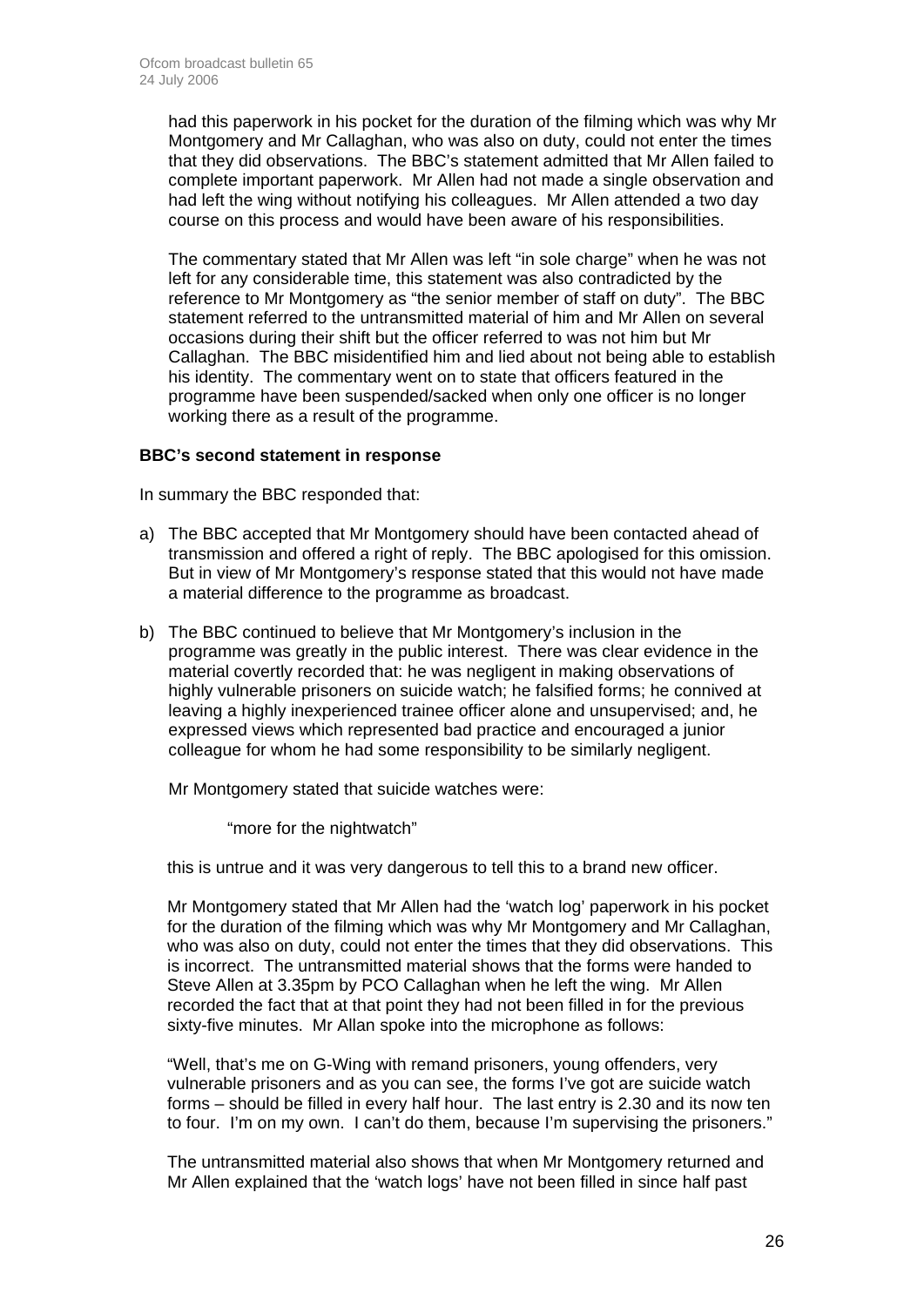two, Mr Montgomery took the forms and signed them as if the checks had been done at the required intervals when in fact they had not. He also asked how many prisoners were on suicide watch. Had he been diligent in his observations during the afternoon he would have known this. Mr Montgomery's claim that the only reason the watches were logged at a later time was because Mr Allen was in possession of them was incorrect.

There was no contradiction in the BBC's earlier response that Mr Allen was left in sole charge while Mr Montgomery was the senior member of staff on duty. He was on duty but absent for considerable time as shown in the untransmitted material. Mr Montgomery claimed no officers were suspended from duty following the programme when Premier Prisons have told the BBC that three officers were removed from duty.

## **Decision**

Ofcom's statutory duties include the application, in the case of all television and radio services, of standards which provide adequate protection to members of the public and all other persons from unfair treatment in programmes included in such services.

In carrying out its duties, Ofcom has regard to the need to secure that the application of these standards is in the manner that best guarantees an appropriate level of freedom of expression. Ofcom is also obliged to have regard in all cases, to the principles under which regulatory activities should be transparent, accountable, proportionate, consistent and targeted only at cases in which action is needed.

In the circumstances of this case Ofcom found the following:

a) Ofcom first considered Mr Montgomery's complaint that he was not given advance warning that he was to appear in the programme and that this resulted in unfairness to him in the programme as broadcast. Where a programme alleges wrongdoing or incompetence, or contains a damaging critique of an individual or organisation, those criticised should normally be given an appropriate and timely opportunity to respond to, or comment on, the arguments and evidence contained within that programme. Ofcom found that the programme did contain a damaging critique of Mr Montgomery in a section of the programme which was highly critical of his conduct and attitudes in relation to monitoring prisoners at risk of committing suicide.

Ofcom therefore examined the background correspondence between the programme-makers and the prison authorities prior to transmission. Ofcom noted that the letter from the BBC of 23 February 2005, in which the prison's director was informed of the forthcoming programme and its covertly recorded evidence, was extremely detailed. The letter mentioned a number of officers by name and detailed allegations to be made in the programme. However, Ofcom noted with concern that at no point did this letter mention Mr Montgomery. Ofcom further noted that in a letter of 3 March 2005 the BBC stated that "the only Premier employee we will be identifying that we have not already named is the (prison) Director".

Ofcom noted that the BBC's submission in response to Mr Montgomery's complaint stated that:

> "We accept that once we had taken the decision to identify (Mr) Montgomery we should have contacted him ahead of transmission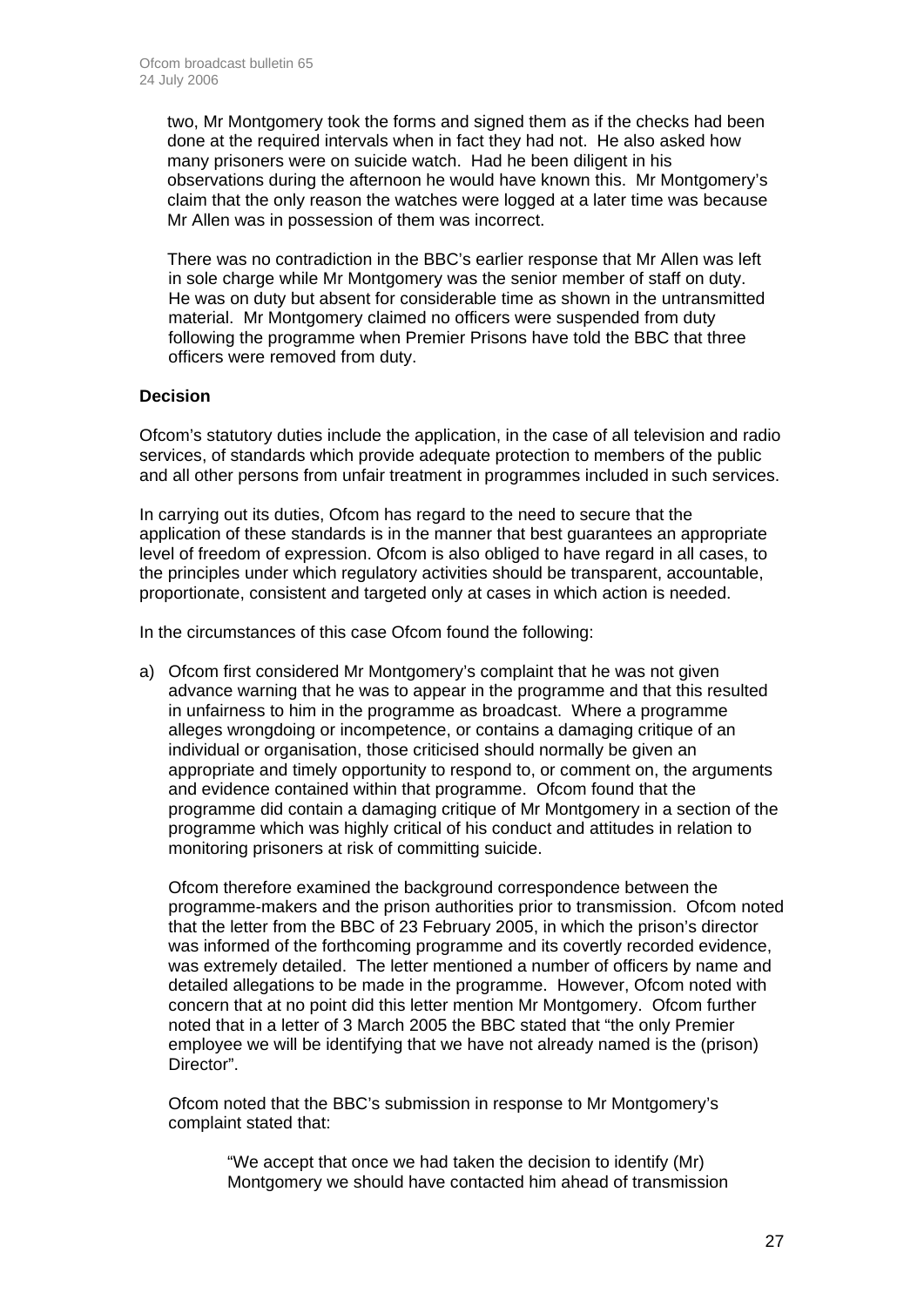and offered him a specific right to reply. For this omission we apologise. But we would add that, having now had the opportunity to consider his response, it would not have made a material difference to the programme as broadcast."

Ofcom welcomed the BBC's apology, but concluded that as the programme was highly critical of Mr Montgomery's conduct and attitudes he should have been provided with an appropriate opportunity to respond. In Ofcom's view, the failure to do so resulted in unfairness to Mr Montgomery.

b) Ofcom next considered Mr Montgomery's complaint that the programme alleged that he was negligent in his duties towards prisoners on suicide watch and that this resulted in unfairness to him.

Ofcom examined the section of the programme which featured Mr Montgomery. The section stated:

Commentary: Steve [the undercover reporter] is on shift again – he's been left in sole charge of a wing. He discovers that some suicide watches have already been missed. Three prisoners haven't been checked for nearly an hour and a half. They should be done every half hour.

Reporter (speaking into camera): Well that's me on G wing with remand prisoners - young offenders, very vulnerable prisoners and as you can see the form I've got are suicide watch forms - should be filled out every half hour. The last entry is two thirty and its now ten to four. I'm on my own. I can't do them, because I'm supervising the prisoners.

Reporter: Could I just check – err what's the deal with these?

Mr Montgomery: Aye watches?

Reporter: Yeah, it should be every half hour shouldn't it I think? It was half two last time it was done – it should be done really but errr…

Mr Montgomery: It's alright…

Commentary: The officer [Mr Montgomery] has just come onto the wing. Instead of going to check on the prisoners immediately, he falsifies the forms to suggest the checks have been done.

Reporter (speaking into camera): Right – as you can see, I've just had the officer filling out the suicide watch forms without going to see them. It wasn't until I mentioned it to him that he's actually gone off to check…

Reporter: I get paranoid, we got told in training about someone who actually topped themselves, so I always get a little bit…

Mr Montgomery: See, it shouldn't be our fucking job to do this. Since when did we become psychologists and all that?

Reporter: So what's the best way of doing it?

Mr Montgomery: Just keep and eye on them, it's best just to keep an eye on them. If you miss one go and check on them as soon as you can and fill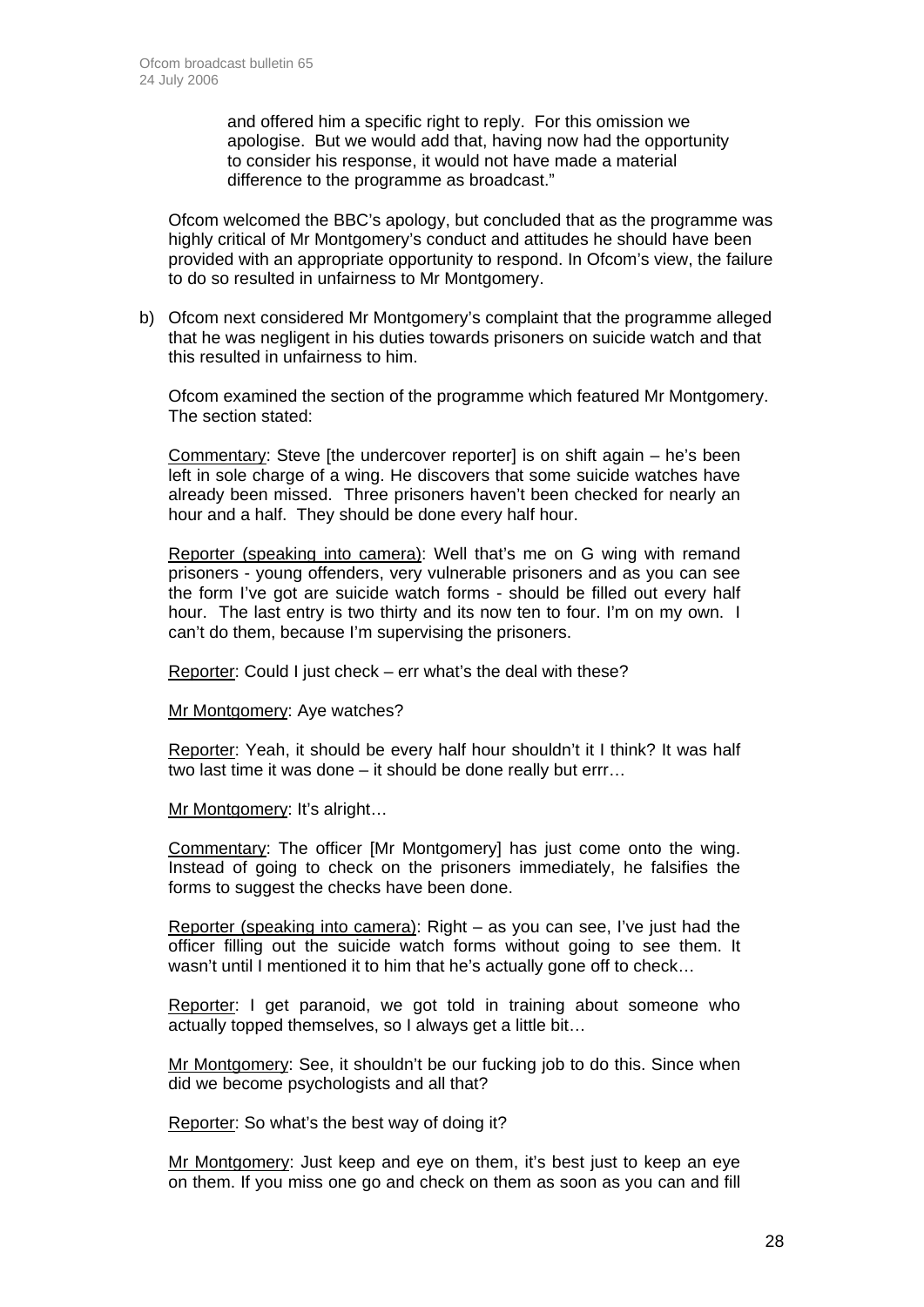it up to date. These things are more for the night shift you know.

Commentary: Of course, he's wrong. Prisoners can commit suicide at any time of the day.

In its consideration of this complaint Ofcom noted that Mr Montgomery argued in his submission that, when given the forms by Mr Allen, he had entered times on the 'watch log' which were consistent with the times he had observed prisoners at risk. The BBC argued that when Mr Allen informed Mr Montgomery that the suicide watches had not been done, Mr Montgomery filled out the forms to suggest they had been.

Ofcom also noted Mr Montgomery's observations on filling in suicide watches:

"See, it shouldn't be our fucking job to do this. Since when did we become psychologists and all that?"

and

"Just keep an eye on them, it's best just to keep and eye on them. If you miss one go and check on them as soon as you can and fill it up to date. These things are more for the night shift you know."

 Ofcom noted that such observations were made to a new and impressionable officer seeking guidance, when, as the senior officer, Mr Montgomery was in a position of considerable trust. Ofcom further considered that these observations supported the BBC's contention that Mr Montgomery did not fill in the watch logs with a contemporaneous record of checks made.

Ofcom examined the full untransmitted material covertly recorded and found it to be consistent with the broadcast material. Ofcom concluded that this section of the programme accurately reported Mr Montgomery's actions and did not result in unfairness to him.

Ofcom then considered Mr Montgomery's further complaint that it was the BBC's undercover reporter Mr Allen who was negligent in his duties, and that Mr Allen had failed in those duties in order to try to entrap Mr Montgomery, resulting in unfairness to Mr Montgomery.

In its consideration of this complaint Ofcom was mindful of the difficulties, and responsibilities, to be negotiated by programme makers when producing a covertly filmed programme of this nature. Ofcom noted that in order to gather material covertly at the prison, the programme makers had placed Mr Allen, the undercover reporter, in a position of considerable trust and great responsibility in a particularly sensitive environment, namely a prison wing which included prisoners on suicide watch.

In such circumstances broadcasters should ensure that the undercover reporter fulfils a dual role. In this case the undercover reporter had a responsibility, as a prison officer, to ensure the security and safety of the prisoners. He was also responsible, as an undercover reporter, for the recording of covert material.

Ofcom noted that, during the filming process, the suicide watch forms were in Mr Allen's possession which raised serious questions over his own responsibilities in relation to monitoring prisoners on suicide watch. In addition, time spent in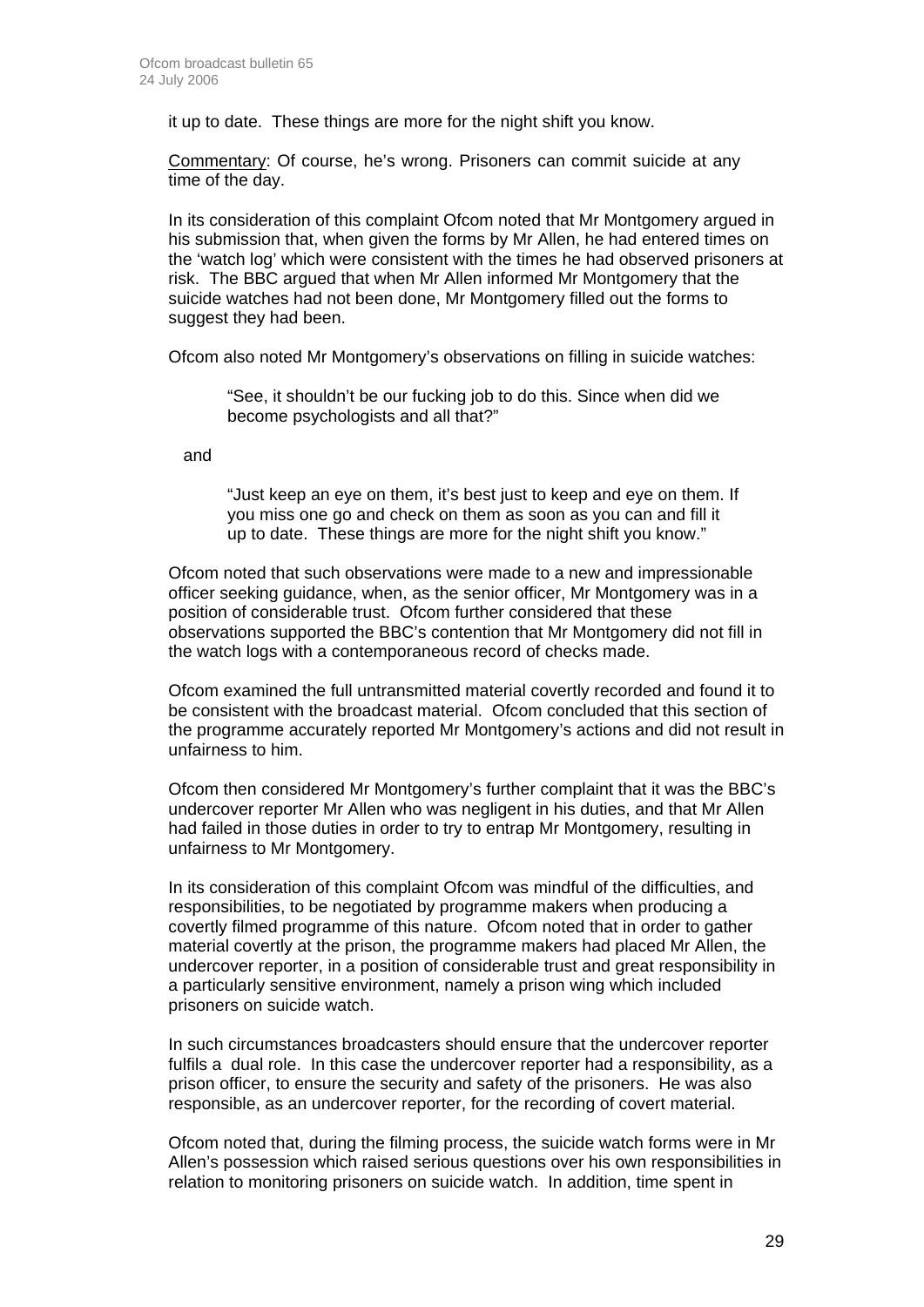recording material, including pieces spoken privately to camera, was time which the reporter could not devote to prison duties including suicide watches.

Mindful of the broadcaster's obligations, Ofcom then considered whether Mr Allen's conduct could have resulted in unfairness to Mr Montgomery. Ofcom considered that throughout the filming Mr Montgomery retained final responsibility, as senior officer, for the overall conduct of duties in relation to suicide watch. Ofcom therefore found that no unfairness to Mr Montgomery resulted, in the programme as broadcast, from the reporter's presence on the wing.

Ofcom then considered Mr Montgomery's complaint that the programme portrayed Mr Allen as working alone when this was not the case, and this resulted in unfairness to Mr Montgomery. Ofcom noted that the untransmitted material showed a handover to Mr Allen, and while the BBC's first submission mis-identified the officer who conducted the handover, the programme accurately portrayed Mr Allen's role on the wing. Ofcom therefore concluded that this element of the portrayal of Mr Allen did not result in unfairness to Mr Montgomery.

c) Ofcom then turned to Mr Montgomery's complaint that his privacy was unwarrantably infringed in the making and broadcast of the programme in that he was secretly filmed, and the footage broadcast, without either Mr Montgomery or his employer being given prior notice.

In considering complaints about the unwarranted infringement of privacy, Ofcom will, where necessary, address itself to two distinct questions: First, has there been an infringement of privacy? Second, if so, was it warranted?

Ofcom noted the obligations on broadcasters to justify the decision to gather material covertly, the actual recording of the material, and the broadcast of covertly recorded material on grounds that this would serve an overriding public interest.

Ofcom found that the BBC had given due consideration to the decision to gather, record and broadcast the covert material, having established concerns regarding the observation of suicide watches, which merited further investigation, recording and broadcast.

With regard to the making of the programme, Ofcom noted that Mr Montgomery was secretly filmed in his work place without his knowledge or consent. Ofcom took the view that Mr Montgomery could have reasonably expected not to be filmed surreptitiously while performing his role and in Ofcom's view the covert recording of his actions infringed Mr Montgomery's privacy in the making of the programme.

With regard to the programme as broadcast, Ofcom noted that the covertly recorded footage was subsequently broadcast in the programme (which was highly critical of his conduct and attitudes) in a way that, in Ofcom's view, rendered him easily identifiable (his face was shown un-obscured and his voice was unaltered and clearly audible). Further, as noted at Finding a) above, the footage was included without Mr Montgomery's knowledge or consent.

Ofcom was not persuaded that the programme makers did not have the opportunity to establish Mr Montgomery's identity. The undercover reporter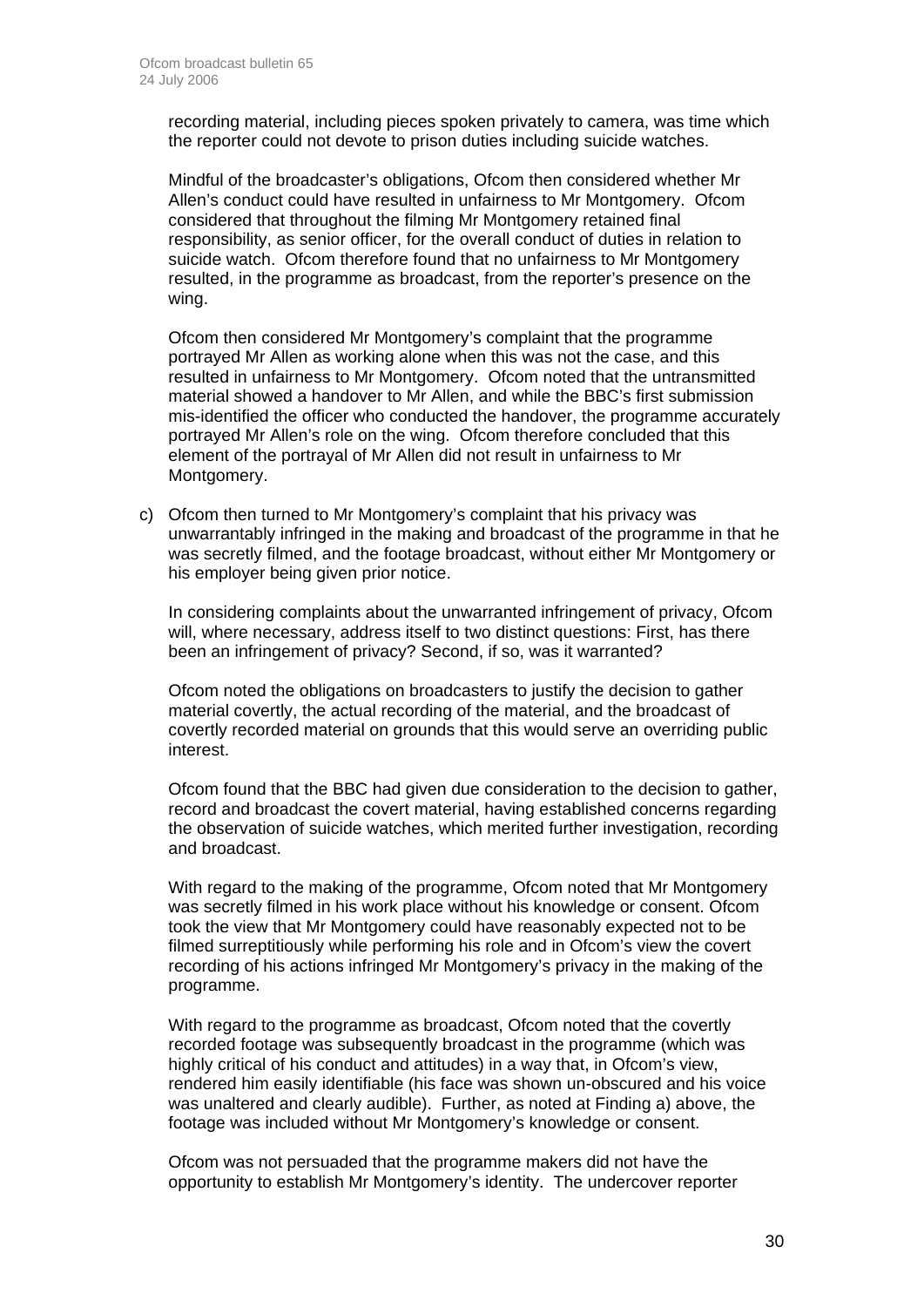would have had the opportunity to check Mr Montgomery's identity during his time at the prison, and subsequently the programme makers could have established Mr Montgomery's identity through correspondence with the prison authorities.

Ofcom took the view that the broadcast of the covertly recorded footage infringed Mr Montgomery's privacy.

Ofcom then proceeded to consider whether the infringement on both the making and broadcast of the programme was warranted. In order to justify an infringement of privacy a broadcaster should be able to demonstrate why it is warranted, in this case the BBC argued that it was in the public interest to reveal significant failings at the prison in the conduct and recording of suicide watches and that this outweighed Mr Montgomery's right to privacy.

Ofcom concluded that the public interest in revealing extremely serious failings at the prison, in connection with the security of such vulnerable prisoners, justified the infringement of Mr Montgomery's privacy. Ofcom therefore found that Mr Montgomery's privacy was not unwarrantably infringed.

**Accordingly, part of the complaint of unfair treatment was upheld. The complaint of unwarranted infringement of privacy was not upheld.**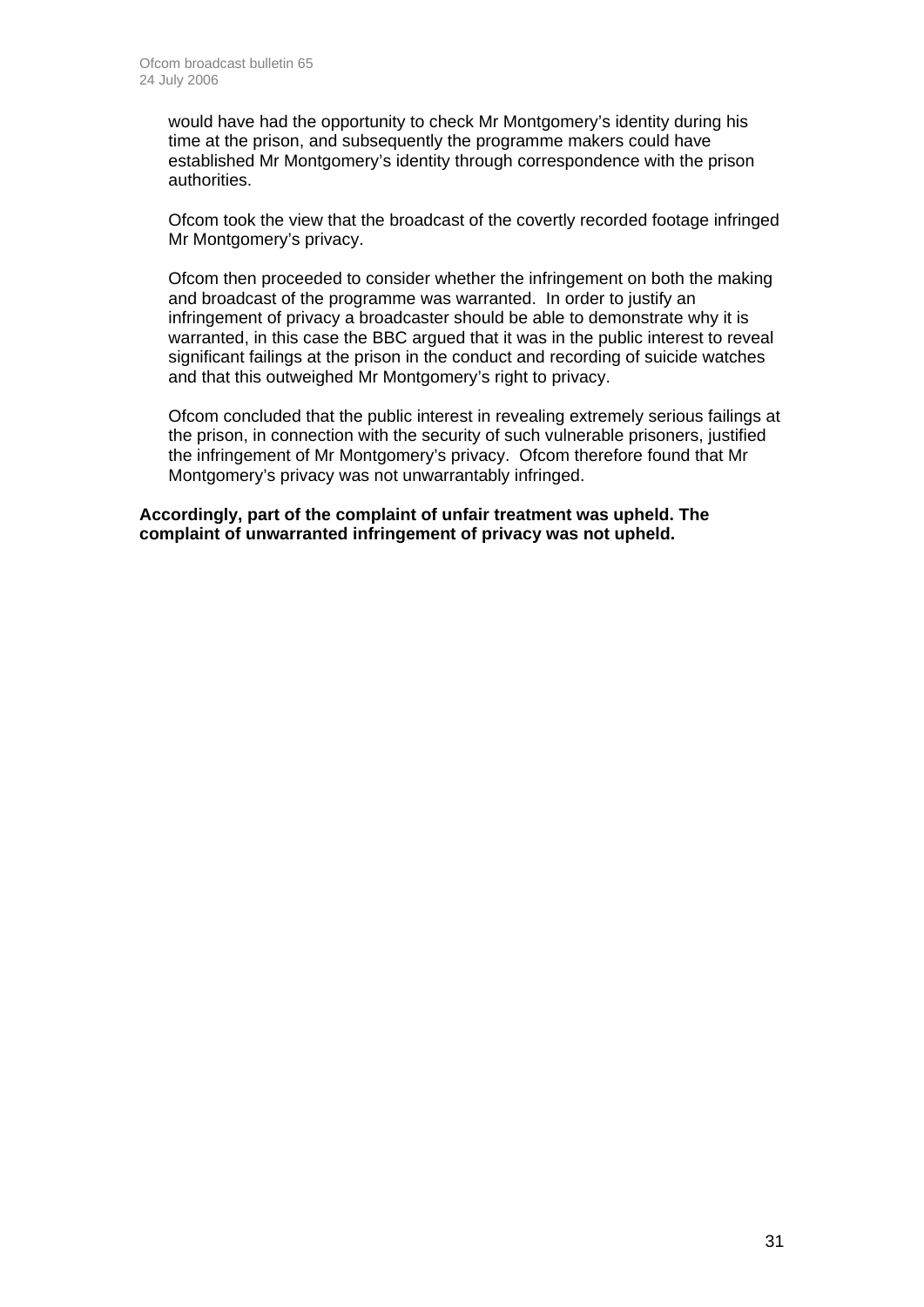# **Not Upheld**

## **Complaint by Ms Janet Gill**

*How To Be A Property Developer, Five, 7 February 2006* 

**Summary:** Ofcom has not upheld this complaint of unwarranted infringement of privacy. The programme featured two couples who competed against each other by buying and selling property in order to make as much money as they could. One of the couples (two women), were shown discussing the possible reasons for the lack of interest in one of their properties. The women commented on the area where the property was situated and referred to the details of a murder that had occurred in the neighbourhood. Both women were shown laughing at these comments. The murdered man was Ms Janet Gill's son, Mr Brown.

Ms Gill complained that her privacy was unwarrantably infringed in the broadcast of the programme in that the comments made by the women and their laughter was upsetting and reminded her of her son's murder.

Ofcom considered that although the contributor's reference to the murder in the programme related to her son and was undoubtedly upsetting for Ms Gill, no private information about Ms Gill or her son was disclosed. The details of her son's murder were already in the public domain through the extensive media coverage it had attracted. Ofcom accepted that neither Mr Brown nor Ms Gill were identified in the programme, but noted that the street and area in which the murder occurred was clearly identified in the programme. In these circumstances, Ofcom considered that it was not incumbent on the programme makers to have informed Ms Gill about the plans for the programme. Ofcom concluded that the comments made in the programme about Mr Brown's murder did not amount to an infringement of privacy in the broadcast of the programme.

## **Introduction**

On 7 February 2006, Five broadcast *How To Be A Property Developer,* a programme that featured two couples who competed against each other by buying and selling property in order to make as much money as they could. In this final episode, the couples met to review and discuss the properties they had bought and sold and the problems they had encountered along the way. One of the couples (two women), who were best friends, had made a net loss of £2,000 on two properties in Liverpool and a third property, also in Liverpool, had been on the market for three weeks and had not attracted a single viewer. Both women were shown discussing the possible reasons for the lack of interest in the third property. One of the women said that she had not heard any bad reports about the area where the third property was situated, but her friend responded, "Except that murder around the corner. And the gardener found the dead man on his path. But nothing major". Both women were shown laughing at these comments.

Mr Kevin Brown was the murdered man referred to in the programme. He was murdered on 22 August 2004. Although Mr Brown was not named in the programme, specific details of his murder, namely that he was found in a pathway, were included. Ms Janet Gill is Mr Brown's mother. She was not named or otherwise identified in the programme.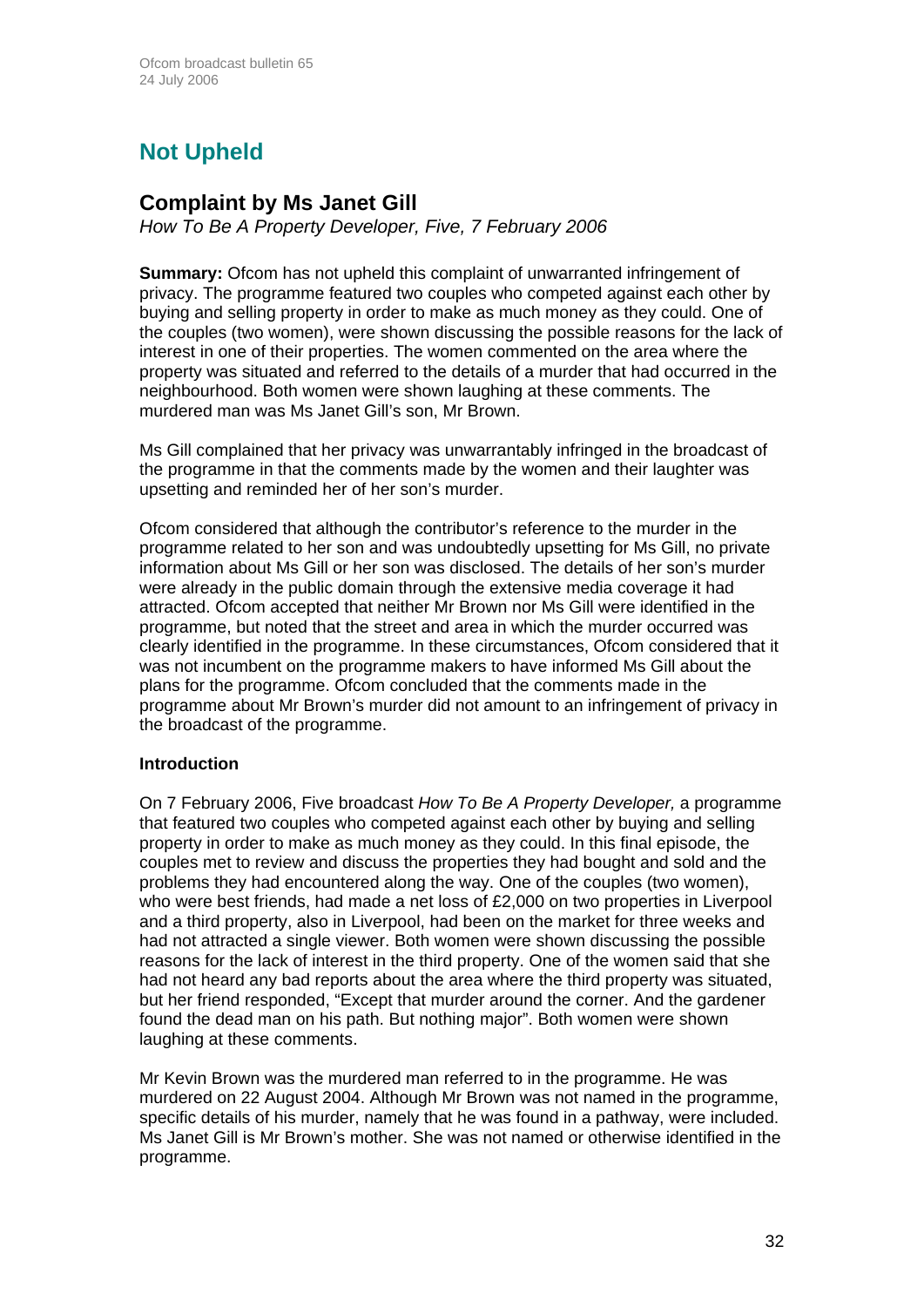Ms Gill complained to Ofcom that her privacy was unwarrantably infringed in the broadcast of the programme.

## **The Complaint**

#### **Ms Gill's case**

In summary, Ms Gill complained that her privacy was unwarrantably infringed in the broadcast of the programme in that the comments made by the two women and their laughter in the programme was upsetting and reminded her of her son's murder when she was "just getting over the trial" which concluded in December 2005.

## **Five's Case**

In summary, Five responded that:

The footage of the two women was recorded on 14 September 2005, over a year after Mr Brown's death. The programme itself was broadcast on 7 February 2006, eighteen months after he died. Neither Mr Brown nor Ms Gill were identified in the programme. The programme did not examine Mr Brown's death and it did not feature the experience of Ms Gill. Five said that it was not, therefore, incumbent on the programme makers to have contacted Ms Gill to inform her of the plans for the programme.

Five said that the programme makers had not made enquires into the contributor's comments regarding the murder. They believed that the comments were made as a reference to the area in general and not to Mr Brown's murder in particular, he was not identified. The programme makers took the view that the comments were just a passing reference not intended to be taken particularly seriously.

Five said that Mr Brown's murder was reported widely by both the national and local press at the time of his death and during the subsequent trial. Copies of articles were published in the Liverpool Echo, Daily Post, and on the BBC News website.

Five said that reference to a murder does not infringe the privacy of those closely associated with the victim. If it did it would lead to the situation where any mention of the commission of a criminal offence which could lead to the identification of the victim would risk infringing their privacy. This is not and has never been the case (apart from cases involving sexual offences). Nor is it a breach of the provisions of the Ofcom Broadcasting Code on privacy. Privacy relates to the protection of information which is private, and the right to respect for a person's private and family life, home, and correspondence. Mr Brown's death and the circumstances surrounding it had been reported in the press as recently as eleven days prior to the broadcast of the programme. The mention of it again in this programme cannot, therefore, amount to an infringement of privacy.

Five recognised the upset the comments and the subsequent laughter caused to Ms Gill. The comments made were not intended to be insensitive or offensive to Ms Gill or any other person. However, Five appreciated the tragedy suffered by Ms Gill and apologised for the distress the programme caused her. Five said that it would ensure that any repeat of the programme was edited to remove the comments complained about.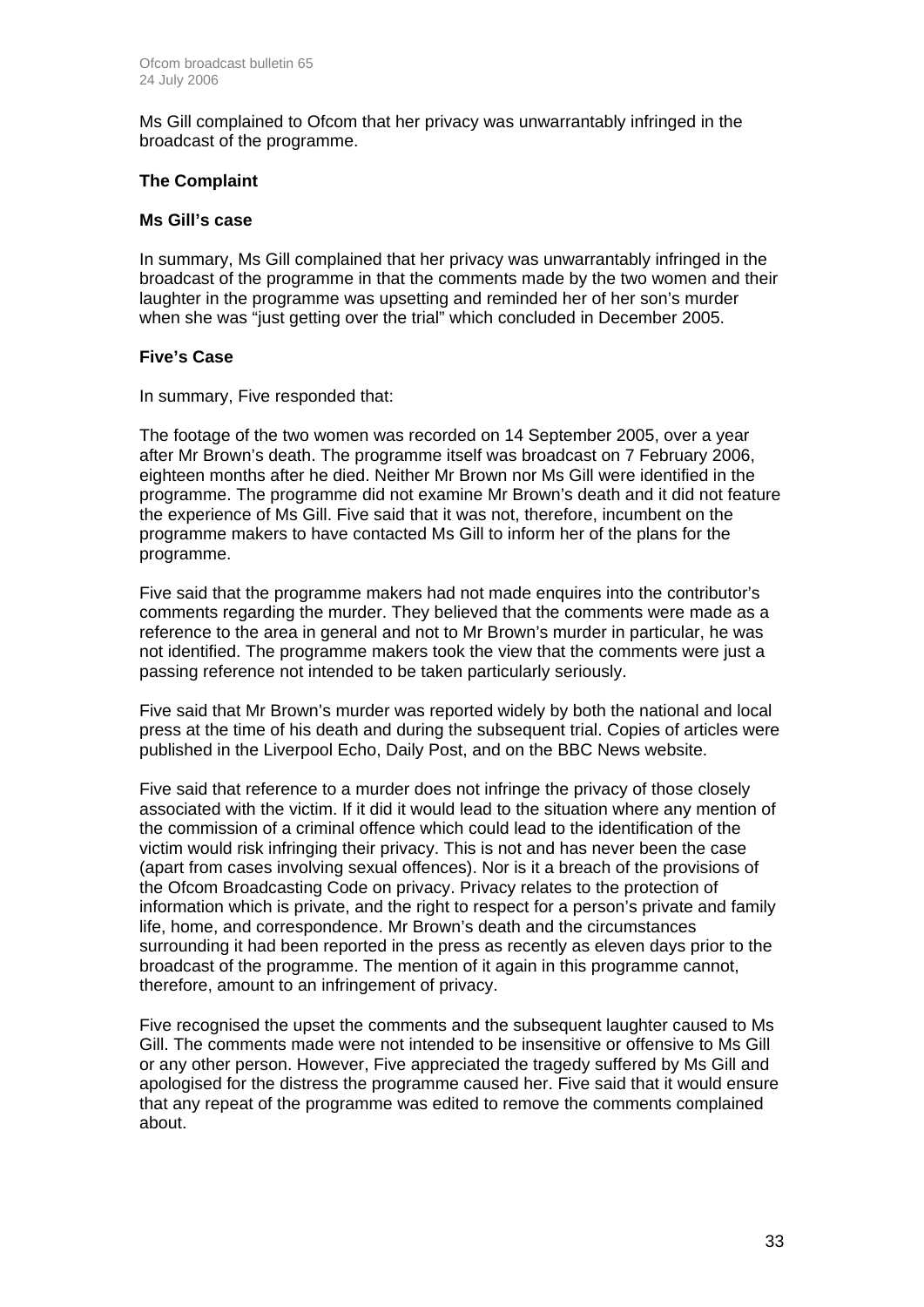## **Decision**

Ofcom's statutory duties include the application, in the case of all television and radio services, of standards which provide adequate protection to members of the public and all other persons from unfair treatment in programmes included in such services. Where there appears to have been unfairness in the making of the programme, this will only result in a finding of unfairness, if Ofcom finds that it has resulted in unfairness to the complainant in the programme as broadcast.

In carrying out its duties, Ofcom has regard to the need to secure that the application of these standards is in the manner that best guarantees an appropriate level of freedom of expression. Ofcom is also obliged to have regard in all cases, to the principles under which regulatory activities should be transparent, accountable, proportionate and consistent and targeted only at cases in which action is needed.

In Ofcom's view, the line to be drawn between the public's right to information and the citizen's right to privacy can sometimes be a fine one. In considering complaints about the unwarranted infringement of privacy, Ofcom will therefore, where necessary, address itself to two distinct questions: First, has there been an infringement of privacy? Second, if so, was it warranted?

This case was considered by Ofcom's Executive Fairness Group. The Group's decision is set out below.

Ms Gill complained that her privacy was unwarrantably infringed in the broadcast of the programme in that the comments made by the women and their laughter was upsetting and reminded her of her son's murder when she was "just getting over the trial" which concluded in December 2005.

Ofcom requires broadcasters, so far as it is reasonably practicable, to inform immediate families of those whose experience is to feature in a programme of the plans for the programme and its intended broadcast, even if the events or material to be broadcast have been in the public domain in the past.

By examining a recording of the programme and reading the transcript of it, Ofcom considered that although the contributor's reference to the murder in the programme related to her son and was undoubtedly upsetting for Ms Gill, no private information about her or her son was disclosed. The details of Mr Brown's death and the subsequent trial and sentence of those found guilty of his murder had been reported in both the national and local press and media (examples of which were provided to Ofcom) and, as such, were already in the public domain. Ofcom considered that, in these circumstances, it was not incumbent on the programme makers to have contacted Ms Gill to inform her of the plans for the programme.

Although Ofcom accepted that neither Mr Brown nor Ms Gill were identified in the programme, it noted that the comments made by one of the women in the programme were a specific reference to an incident that had occurred in a specific area. The name of the street in which the women had bought the house and where Mr Brown was murdered was clearly visible from footage taken of the estate agent's window and the area where it was situated was clearly identified in the programme.

Having taken all these factors referred to above into consideration, Ofcom concluded that the comments made in the programme about Mr Brown's murder did not amount to an infringement of privacy in the circumstances of this particular case. It was not therefore necessary to determine whether broadcasting the comments was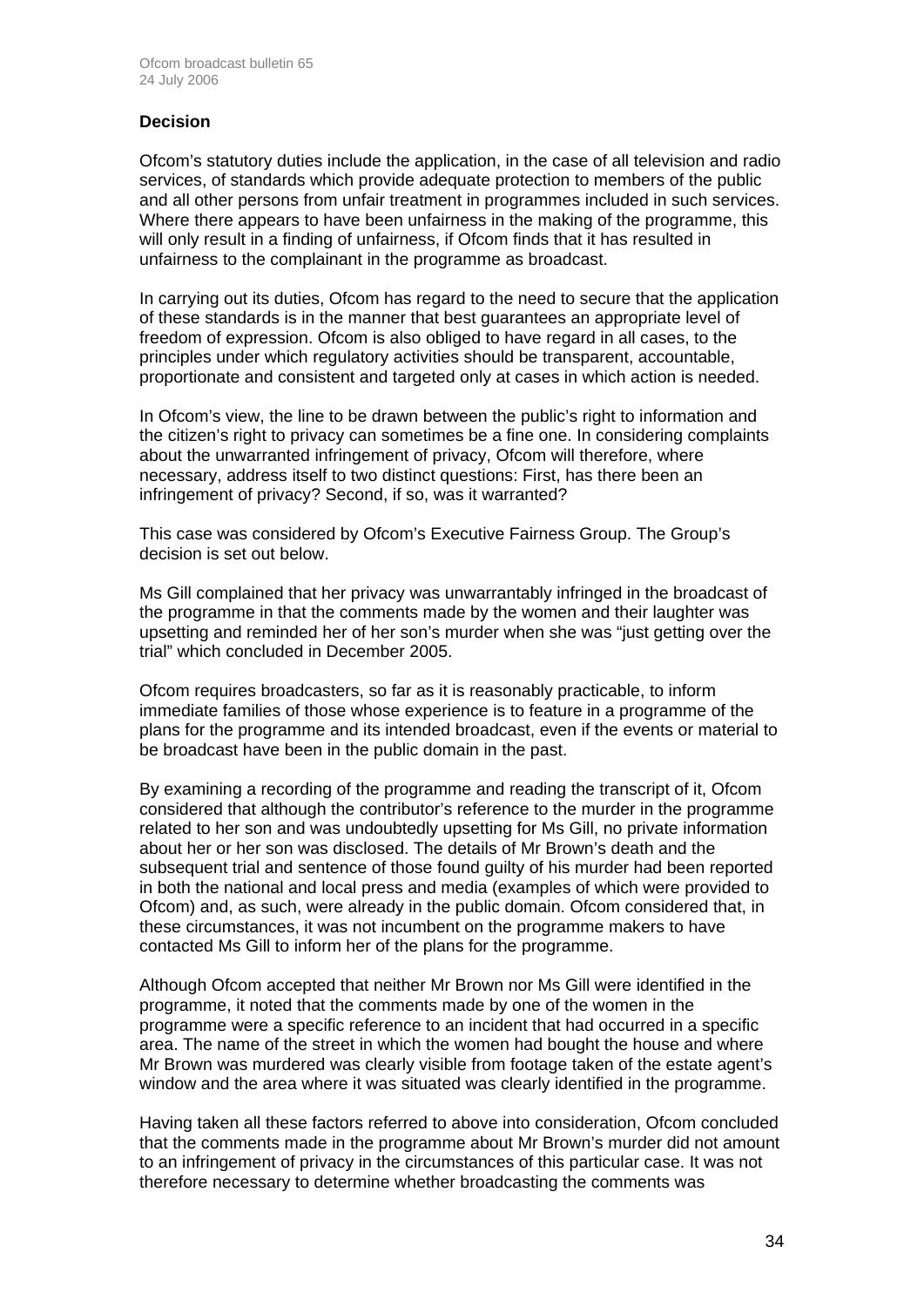#### warranted.

In the circumstances, it was Ofcom's view that it was not incumbent on the programme makers to have informed Ms Gill about the plans for the programme. However, Ofcom considered that it would have been preferable for the programme makers to have researched the background to the comments made in the programme before it was broadcast. By not doing so, the programme makers and broadcaster were unaware at the time of broadcast whether or not the murder referred to was, for example, the subject of an ongoing police investigation or legal proceedings and had no way of knowing whether or not the inclusion of the comments could have caused distress and upset to those related to the murder victim.

Ofcom welcomed the broadcaster's undertaking that the comments made in the programme will not be broadcast again. We considered this a reasonable and responsible approach to take.

**Accordingly, the complaint of unwarranted infringement of privacy in the broadcast of the programme was not upheld.**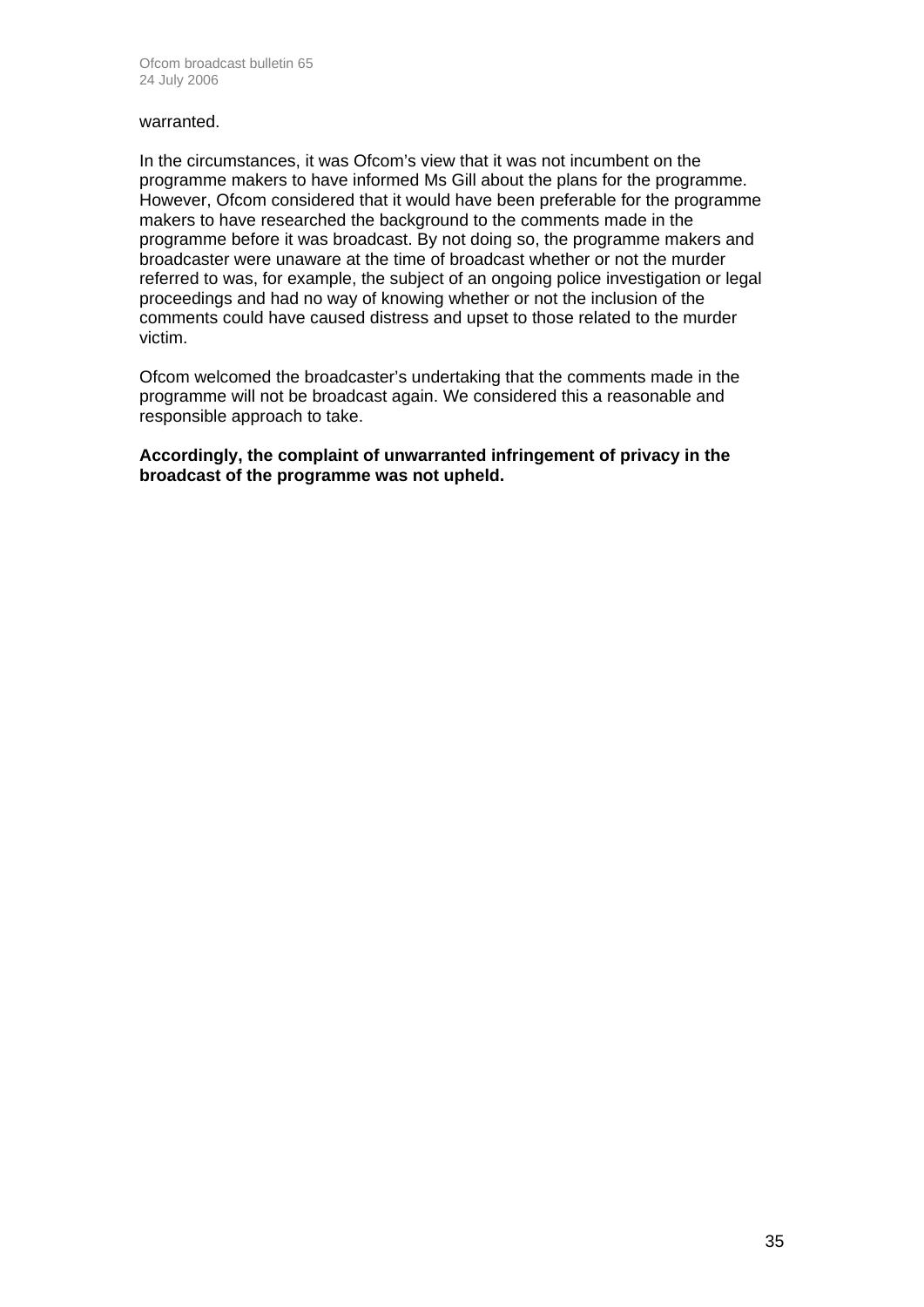## **Complaint by Ms Marilyn Howell**  *Blame the Parents, BBC2, 24 & 31 April 2005*

**Summary:** Ofcom has not upheld this complaint of unfair treatment and unwarranted infringement of privacy in the making of the programme. Marilyn Howell complained that she was treated unfairly and that her privacy was unwarrantably infringed in the making of two programmes in this series of four. The series followed the progress of a group of families attending a parenting course. The aim of the series was to show the benefits that can result from parenting support and to see how family relationships were changed by the help and support they received. One of the parents on the course was Ms Howell. She featured in the series with her 13 year old son and her young daughter. Two of the programmes, those broadcast on 24 and 31 April 2005, looked in detail at her relationship with her son. The programmes focused, in particular, on her problems in getting him to attend school and their difficulties in communication. The programme featured interviews with Ms Howell and her son, as well as footage of the parenting group meetings.

## **Ofcom concluded that:**

- a) No unfairness was found in relation to Ms Howell's complaint that she was misled as to the nature or the title of the series. The programme makers gave Ms Howell a detailed briefing note for potential participants in advance of filming. While there may have been some misunderstanding by Ms Howell during the course of filming as to how she and her family would be portrayed, the programme makers did not deliberately mislead her.
- b) No unfairness arose to Ms Howell as a result of the editing of footage in which she discussed her son's truancy. The problems she was having getting her son to school would have been evident to viewers, as would the efforts she was making to get him to school and her fear that, if he continued not to attend, it would be Ms Howell herself who would get into trouble. There was nothing in the rushes that was omitted from the programme that would have thrown any more light on the situation.
- c) There was no unfairness to Ms Howell arising from the portrayal of her family in the programme. Although the problems faced by some of the other families were more serious than those of Ms Howell, the programme clearly and fairly conveyed what the problems were for Ms Howell. The programme gave a straightforward and fair portrayal of the family as one with problems that she was trying to address.
- d) It was not unfair for the programme to include footage of Ms Howell to illustrate a point about communication that was raised in the parenting group. There was a conflict between Ms Howell and the BBC as to whether she told the programme makers before the filming on the relevant occasion that she was feeling unwell and was reluctant to take part in filming. Nor could Ms Howell or the programme makers recall whether this filming took place before or after a discussion at the parenting group about communication with, and finding time for, children. Ofcom could not resolve these issues, but found that the use of the footage to illustrate a pertinent point from the group was not unfair to Ms Howell.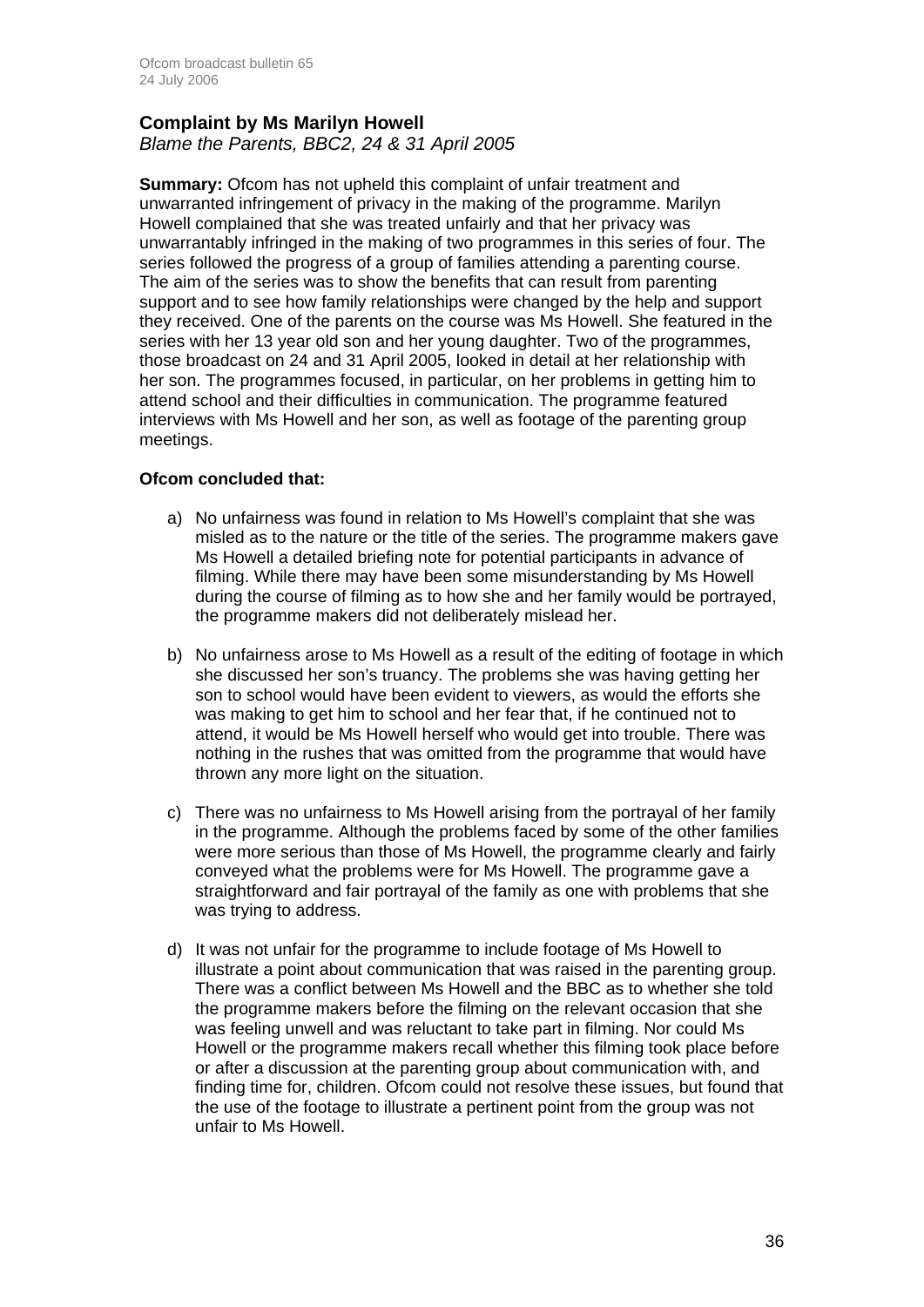e) There was no infringement of Ms Howell's privacy in the making of the programmes. Ms Howell was not misled about the making of the programme and she gave properly informed consent to participating in the series. Having been provided with detailed information about the programme, she allowed filming to take place and discussed her situation openly with the programme makers.

## **Introduction**

This four-part series followed the progress of a group of families attending a parenting course. The aim of the series was to show the benefits that can result from parenting support and to see how family relationships were changed by the help and support they received. One of the parents on the course was Marilyn Howell. She featured in the four programmes with her 13 year old son and her young daughter. Two of the programmes, those broadcast on 24 and 31 April 2005, looked in detail at her relationship with her son. The programmes focused, in particular, on her problems in getting him to attend school and their difficulties in communication. The programme featured interviews with Ms Howell and her son, as well as footage of the parenting group meetings.

Ofcom's Fairness Committee held a hearing which both parties attended.

## **Complaint**

## **Ms Howell's case**

In summary, Ms Howell complained that she was treated unfairly in that:

- a) She was misled about the nature of the programmes and the title of the series. The series, as broadcast, was not what she had agreed to take part in. She was not given all relevant information to enable her to make an informed decision as to whether to take part in the programme and allow the BBC access to her and her family's life. Prior to her taking part in the series, the programme makers explained that the premise of the programme was to support families with difficulties. She thought that the aim of the programme was to help by showing that all families have problems of some type at some point. However it was clear from an edition of *Points of View* in which *Blame the Parents* was discussed that the programme was pursuing a different agenda from the beginning, regardless of what she was being told. The Executive Producer of *Blame the Parents* said on *Points of View* "Maybe parents aren't being particularly good parents but they can be taught those skills". Ms Howell was portrayed as a bad parent and the programme suggested that this was the reason for her attending the parenting course. The programme makers built up her trust and lulled her into a false sense of security before damning her in front of viewers, both in relation to the format and the title of the programme. At the hearing Ms Howell said that she had not attended the parenting course because she felt she had problems with her parenting, but because she wanted to take advantage of the support being offered. This was at a time when her son was in danger of "going off the rails" and she felt that, apart from this group, help would only be available if he got into trouble. In naming the series *Blame the Parents*, the BBC immediately put the parents included in a negative light. She would not have agreed to take part if she had been told the title would portray such a negative image. She mentioned her concerns about the title to the programme makers.
- b) At one point during filming when her son's truancy was under discussion, Ms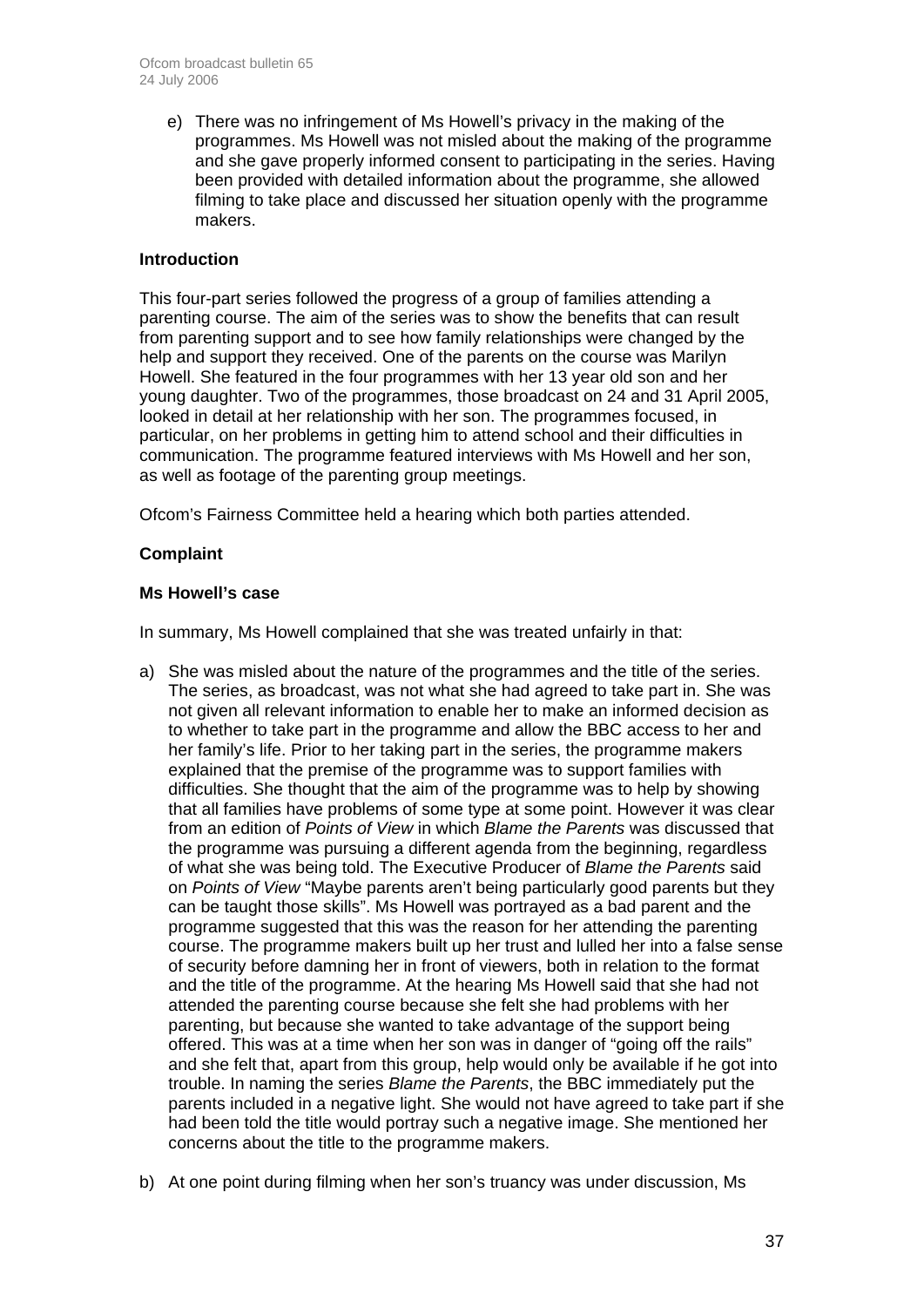Howell asked how she could be responsible for this when she was sending him to school. This comment was edited out, although it was crucial to understanding her family's problems.

- c) Contrary to what she had been led to believe would be the aim of the programme, it focused on showing the family as dysfunctional rather than supporting them and discussing what steps could be taken to improve their situation.
- d) A scene was included showing Ms Howell lying on the sofa with a quilt, due to her not being well. She told the programme makers that she had come home from work early feeling unwell and wanted to reschedule that evening's appointment. Although she was reluctant, they were adamant they wanted to film and she felt obliged to agree to the filming taking place that evening. The scene was then used to illustrate a point from the parenting group about spending time with teenagers. The use of this footage and the accompanying narration almost questioned outright whether she was going to give her son her full attention, despite the fact that they had not discussed anything about the amount of quality time she spent with her children at that point. She could not recall for certain but thought that they may not even have had that discussion at the parenting group at the time of the filming. The programme makers knew she was ill, that her son was late in that evening and that this footage was not representative. The programme makers used her to prove a point and in doing so misrepresented her. When she raised concerns with the programme makers she was told not to worry and that everything would be all right. Ms Howell said at the hearing that her relationship with the programme makers was such that she had not felt it necessary to put her concerns in writing to them.
- e) In summary, Ms Howell complained that her privacy was infringed in the making of the programme in that, as a result of being misled, she spoke to the programme makers about personal and private matters. She would never have agreed to take part if she had realised what the premise of the programme was.

## **The BBC's case**

In response to the complaint of unfair treatment, the BBC said in summary:

a) The series set out to show the benefits that can result from parenting support. In the information sheet given to all contributors, the aims of the series were explained, as were the ways in which the material would be recorded and used. Contributors were told that editorial control would rest with the BBC, but that they would have an opportunity to view the programmes before transmission and to discuss any comments or suggestions they might have with the programme team. The title of a programme or series is often one of the last things to be decided. The information leaflet was headed "BBC Series 'Parenting' (working title)". This showed that a title for the series had still to be confirmed. Essentially, the finished programmes adhered to the original premise, as set out in the leaflet, with each programme showing some of the problems faced by parents, in recordings made in their own environment, followed by a discussion of these issues in the parenting classes. Ms Howell was introduced as a single working mum with two children. Through the use of footage of Ms Howell and her son and narration, the family's problems were explained. It was clear that communication was a problem but that the most difficult subject was school. The narrator explained how, despite Ms Howell spending a great deal of time trying to get her son up in the morning, she might be in danger of being taken to court because of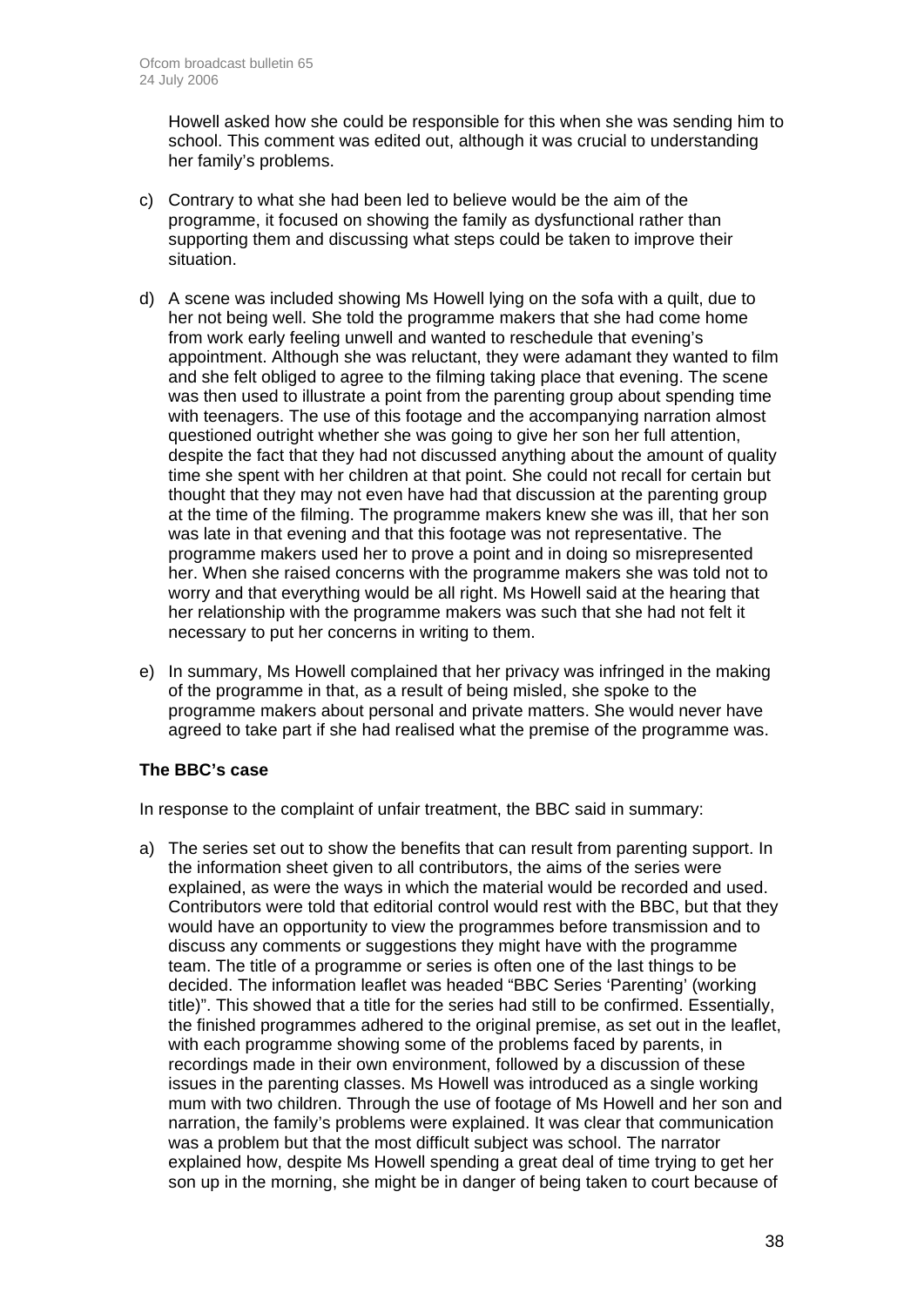his constant truancy. Ms Howell wondered whether she should listen to her son a bit more and one of the counsellors running the parenting course asked whether she sets time aside for him in the evening when her young daughter was in bed. Ms Howell admitted that she did not do so. In a scenario typical for the series, the problem was shown and discussed during the parenting classes. The counsellor tried to suggest a solution and to help the parent identify for him or herself causes and a possible way forward. This was in keeping with the original brief for the programme. Ms Howell was shown the completed programmes on two occasions before they were broadcast. On the first occasion she made no objection to either the title of the series or any aspect of the programmes. On the second occasion, she watched the sequences with her son and, with the programme makers, tried to reassure him that there was nothing in the programmes he should feel embarrassed about. The title of the series was fair, as the aim of the course was to say that parents could do something about their children's behaviour. The programme makers said at the hearing that they had no record or recollection of Ms Howell having concerns about the title of the series. What the Executive Producer said on *Points of View* was not essentially different from what Ms Howell was told.

- b) It was made clear through the commentary in both programmes that Ms Howell was facing enormous problems with her son's truancy. One of the programmes included a scene showing Ms Howell making great efforts to get him to go to school. She described how stressful it was trying to get herself to work whilst facing an uphill battle to get her son off to school. The narrator explained how, despite her efforts, she could be penalised for her son's truancy. It was clear in the programme that Ms Howell's life was made far more stressful by her son's truancy and that his attendance at school would alleviate much of the pressure on her. There are no comments in the rushes that would explain the situation more clearly.
- c) The series did not show the family as dysfunctional. The programmes revolved around the parenting groups, which were run by members of the Southampton Youth Offending Team ("YOT") for parents whose children were either offending or at risk of offending. Ms Howell had already been invited to attend a parent support group by Southampton YOT because of her son's truancy and other behaviour. It was clear from the programme content that the two counsellors, both of whom worked for Southampton YOT, made every effort to help parents improve their understanding of their role and responsibilities as parents and encouraged them to take steps to improve their relationships with their children. Overall, while the series did not underestimate the difficulties faced by the parents, it focused on the help offered by the parenting groups and the counsellors.
- d) As regards the scene of Ms Howell lying on the sofa, the programme makers had no recollection of her saying she was unwell on this occasion. There was no mention in the rushes of her feeling ill or wanting to postpone the session. She had one or two exchanges with her son and the production team thought she appeared much as normal. The sequence was used to illustrate her relationship with her son and the communication difficulties between them. Each was often impatient with the other and the scene showed this. The discussion in the parenting group intercut with this sequence makes it clear that the opportunities for meaningful discussion between parents and teenagers do not always present themselves at convenient times. The sequence was used fairly in that context. At the hearing the BBC said that Ms Howell had not expressed any concerns about this scene when she viewed the programmes prior to broadcast.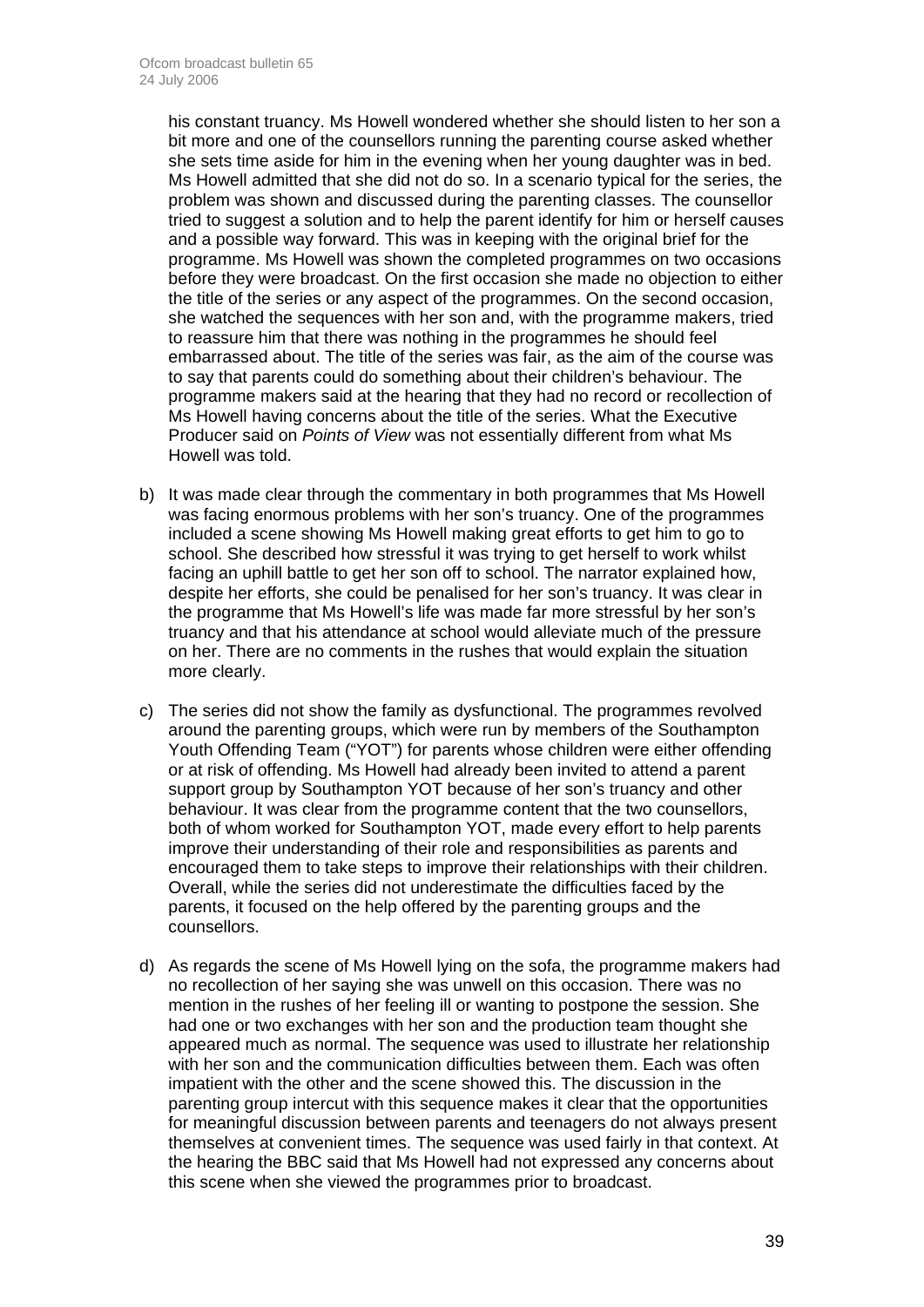e) In response to the complaint of unwarranted infringement of privacy in the making of the programme, the BBC said, in summary, that Ms Howell was informed fully of the remit of the series, as well as the way in which the programmes were to be made. The finished programmes reflected those intentions. At no time during filming or when she viewed the finished programmes did Ms Howell indicate she was unhappy. The team always asked permission to film and did not film if permission was withheld. There were no occasions on which Ms Howell voiced concern over revealing anything that she thought to be of an especially private nature or complained of any intrusion into her privacy.

## **Decision**

Ofcom's statutory duties include the application, in the case of all television and radio services, of standards that provide adequate protection to members of the public and all other persons from unfair treatment and unwarranted infringements of privacy in programmes included in such services.

*In carrying out its duties, Ofcom has regard to the need to secure that these standards are applied in a manner that best guarantees an appropriate level of freedom of expression. Ofcom is also obliged to have regard, in all cases, to principles that require regulatory activities to be transparent, accountable, proportionate, consistent and targeted only at cases in which action is needed.* 

This case was referred to Ofcom's Fairness Committee ("the Committee") for consideration. The Committee held a hearing to consider the complaint, which both parties attended.

The Committee's decision is set out below, by reference to each of Ms Howell's heads of complaint. As a preliminary point, the Committee noted that documentary making is important in investigating matters of public concern. At the time the series was broadcast, the issue of the role of parents in influencing the behaviour of their children was both topical and of clear public interest. These are appropriate subjects for broadcasters to address in programmes (subject to the conditions of the Ofcom Broadcasting Code). It is, however, essential that programmes are accurate in all material respects so that no unfairness is caused and unwarranted infringements of privacy are avoided. This is necessary both for participants and listeners and viewers.

## Fairness

a) Ms Howell complained that she was misled both as to the nature and the title of the series. The Committee noted that the programme makers gave Ms Howell a detailed briefing note for potential participants in advance of filming. This made it clear that filming would take place at the parenting group meetings and in the participants' homes. It was also clear that potentially difficult conversations would be filmed. Having heard the parties' oral submissions, it was evident to the Committee that Ms Howell's understanding and expectation of the programme had been shaped, through no fault of either party, by her focus on the help and support she was hoping to get from the parenting group as a result of her participation in the programmes. As a result, the Committee felt that she had not necessarily fully appreciated the implications of agreeing to be filmed, what the programme makers had told her about the series and how she and her family would be portrayed. The Committee felt that it was unfortunate that the briefing note said that participants would not be judged, since in the Committee's view,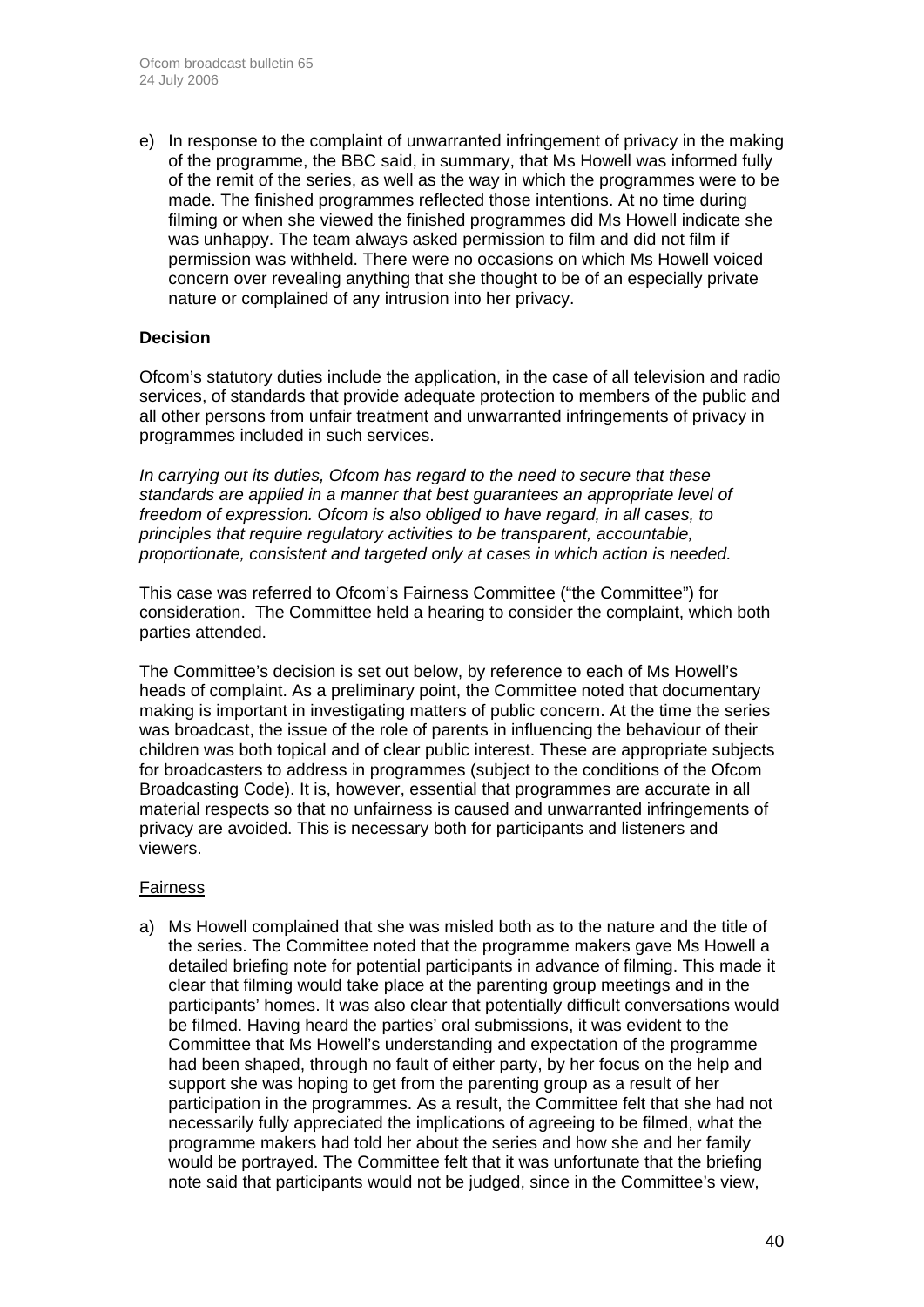the programmes would inevitably need to reflect any criticism that was made in the group discussions in order to achieve their purpose, namely showing that "parenting support can make a significant contribution towards reducing domestic conflict, repairing family relationships and improving the self-esteem of parents and young people". Nonetheless, it did not appear to the Committee from the evidence that was provided in both the written and the oral submissions that Ms Howell was misled by the programme makers as to the nature of the series.

 In cases where there are varied accounts of events between the complainant and broadcaster, it may not be possible for Ofcom to resolve the conflicts and Ofcom cannot act as a fact finding tribunal. Rather, Ofcom is responsible for determining whether a particular broadcast has resulted in unfairness to an individual or organisation. As regards the title, although *Blame the Parents* was a more emotive title than the working title, the Committee considered that it was clear from the briefing note that Parenting was only a working title. Although there was a conflict between the parties as to whether Ms Howell raised her concerns about the title, it was also clear that Ms Howell was informed, before the broadcasts, of the final title of the series.

The Committee found no unfairness to Ms Howell in these respects in the programme as broadcast.

b) In considering the complainant's claim that her conversation about her son's truanting was not edited fairly, the Committee viewed the relevant rushes, noting that Ms Howell discussed the truancy problem at length in interview with the programme makers. Looking at the footage that was used in the final cut of the programme, the Committee considered that this was a fair representation of what Ms Howell had said about her son's truancy and that her situation was clearly and accurately reflected in the programme. The Committee also felt that the problems Ms Howell was having getting her son to go to school would have been evident to viewers, as well as the efforts she was making and her fear that, if he continued not to attend, she would be the one who would be in trouble with the authorities. The Committee noted that viewers were likely to have watched this scene with sympathy for Ms Howell and an appreciation of the efforts she was making. The Committee did not consider that there was anything in the rushes that was omitted from the programme that would have thrown any more light on the situation.

The Committee therefore did not find that Ms Howell was treated unfairly in this respect in the programme as broadcast.

c) The complainant felt that the programmes showed her family as dysfunctional, rather than focusing on the support that was being offered in the parenting group meetings. Having viewed the programmes, the Committee considered that the parenting support group was very much at the heart of the series and that the focus on improving parenting skills very clearly came across. The programmes showed the problems being experienced by each family and then, through showing the group meetings, focused on the issues around the way the parenting had been done and showed how each family was supported by the rest of the group. The Committee noted that the problems faced by some of the other families were more serious than those of Ms Howell and her family. This may have led Ms Howell to feel that her family was being portrayed as having problems of the same order. However, in the Committee's view, the programme did no more than show the families, including Ms Howell's family, simply as they were and in so doing, the problems Ms Howell was facing and the discussions at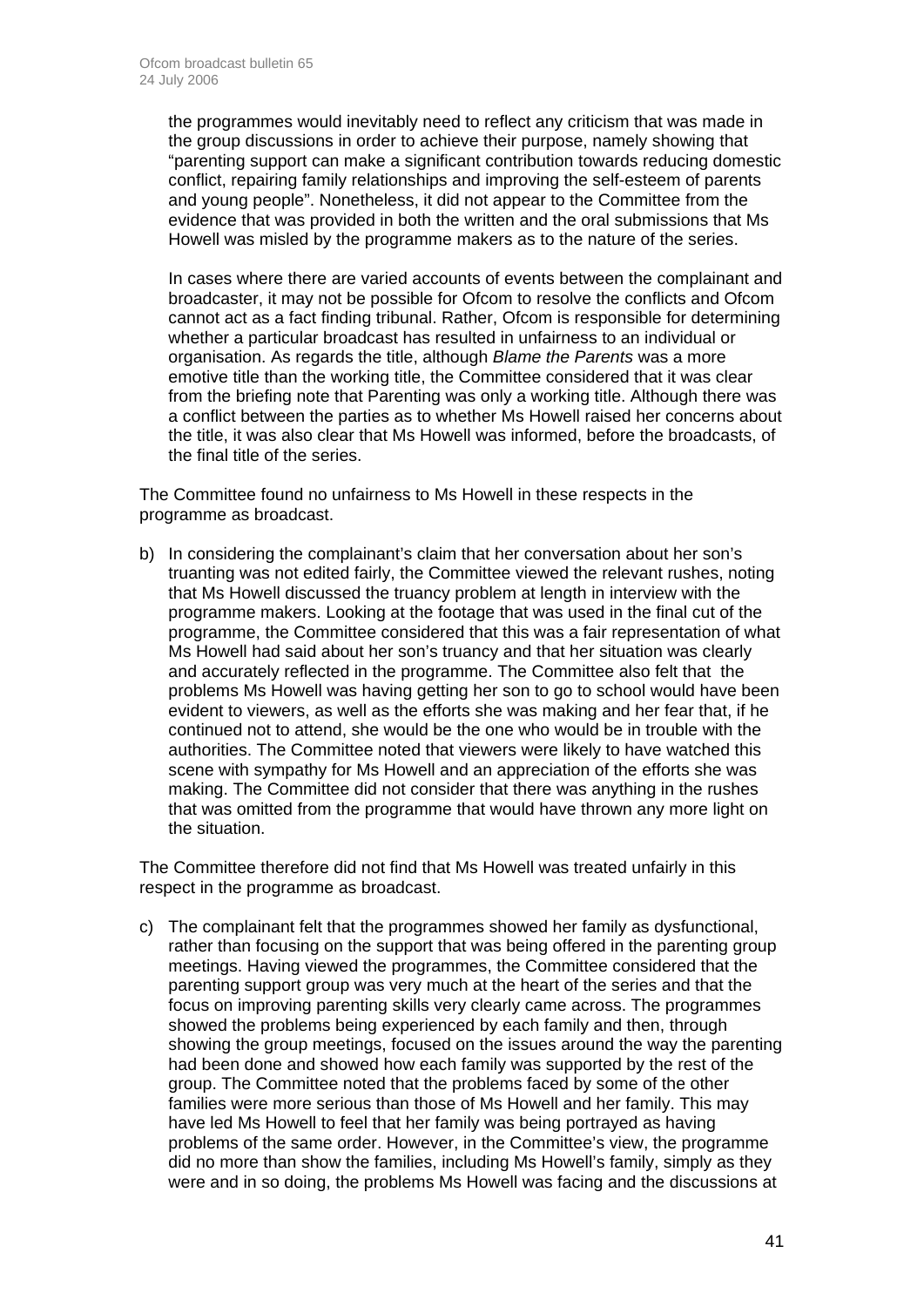the parenting group came across clearly and fairly. The portrayal of her family, as a family with problems that she was endeavouring to address, was straightforward and fair.

The Committee found that Ms Howell was not treated unfairly in this respect in the programme as broadcast.

d) Ms Howell complained that a scene in which she was lying on the sofa was not representative of her parenting and was used unfairly to illustrate a point made in the parenting group. It was clear from both the written and the oral submissions that there was a conflict between Ms Howell and the BBC as to whether she told the programme makers before the filming began on this occasion that she was feeling unwell and was reluctant to take part in filming.

 As set out in a) above, it may not be possible for Ofcom to resolve conflicts between parties and Ofcom cannot act as a fact finding tribunal. Rather, Ofcom is responsible for determining whether a particular broadcast has resulted in unfairness to an individual or organisation.

The Committee noted, however, from viewing the relevant rushes that Ms Howell did not mention feeling ill or not wishing to film at any point during this sequence and it did not appear that the film makers were under any impression that she was reluctant to film. At the hearing, neither Ms Howell nor the programme makers were sure whether this filming took place before or after a discussion at the parenting group about communication with, and finding time for, children. It was in the light of this discussion that Ms Howell's concerns had arisen about the use of the footage. However, leaving aside the lack of clarity about whether the filming was before or after the discussion, in all the circumstances the Committee considered that it was legitimate to include the footage to illustrate a pertinent point such as this that had come up in the parenting group.

The Committee found no unfairness resulted in this respect to Ms Howell in the programme as broadcast.

## **Privacy**

The line to be drawn between the public's right to information and the citizen's right to privacy can sometimes be a fine one. When considering and adjudicating on a complaint of unwarranted infringement of privacy, Ofcom must therefore address itself to two distinct questions: First, has there been an infringement of privacy? Second, if so, was it warranted?

e) With regard to the complaint that Ms Howell's privacy was unwarrantably infringed in the making of the programme, the Committee considered that Ms Howell was not misled about the making of the programme (see a) above) and it was clear that she gave properly informed consent to participating in the series. Having been provided with detailed information about the programme, she allowed filming to take place at her invitation at agreed times and discussed her situation openly with the programme makers.

Having found that there was no infringement of privacy, it was not necessary for the Committee to consider the second question referred to above.

The Committee found no infringement of Ms Howell's privacy in the making of the programme.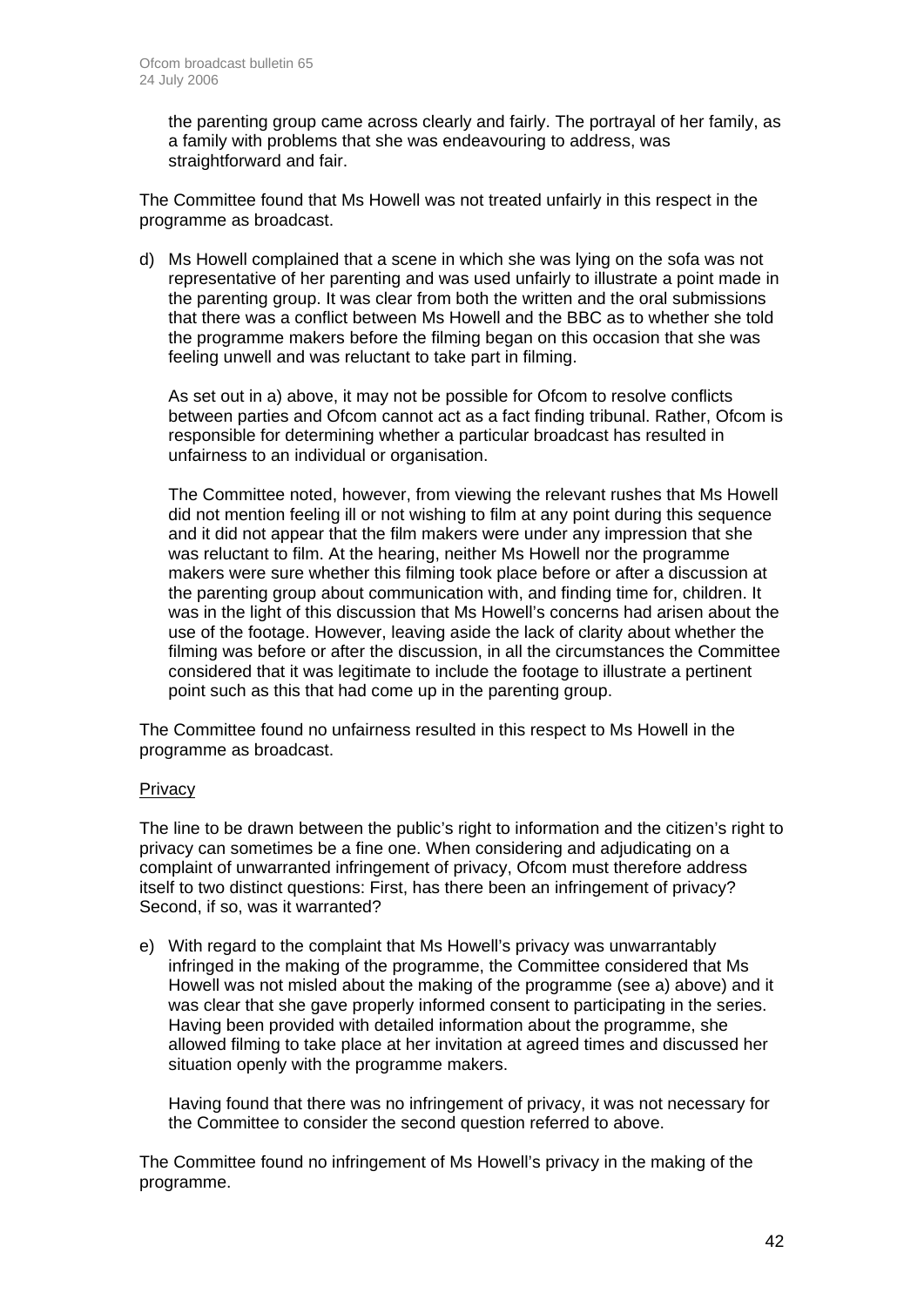**Accordingly, the complaint of unfair treatment and unwarranted infringement of privacy was not upheld.**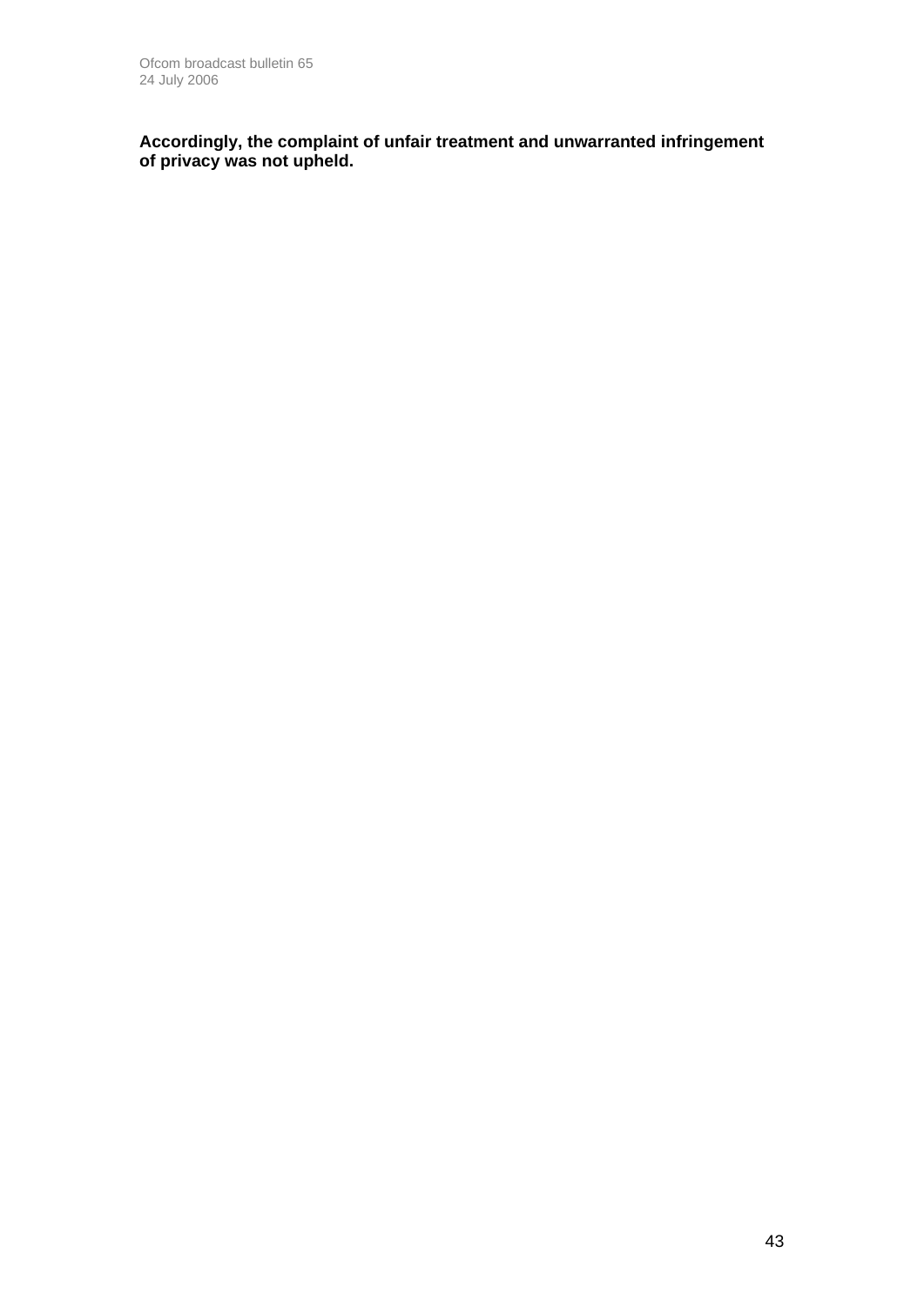# **Complaint by Ms Andrea Mullings**

*The Stephen Rhodes Consumer Programme, BBC Three Counties Radio, 27 September 2005* 

**Summary:** Ofcom has not upheld this complaint of unwarranted infringement of privacy. The programme included an item on wills and Ms Andrea Mullings' mother had a (pre-arranged) conversation with the presenter about the validity of a will in which her daughter was identified as beneficiary. During the on-air conversation Ms Mullings' full name was disclosed twice and her first name, "Andrea" was referred to several times. Also Ms Mullings' mother said that the she did not currently have a good relationship with her daughter and that they were not speaking.

Ms Mullings complained to Ofcom that her privacy was unwarrantably infringed in the programme as broadcast in that personal information about her was transmitted without her knowledge or consent.

Ofcom considered that the nature and tone of the conversation between the presenter and Mrs Shirley Mullings suggested that the programme makers had assumed, albeit incorrectly, at the outset of the programme that Mrs Shirley Mullings was acting for (and in the interests of) her daughter. It was only later in the conversation (and after the complainant had been identified by her full name as the beneficiary of the will) that it became apparent to the presenter that the relationship between mother and daughter had broken down.

Ofcom considered that this was an unfortunate case where private and potentially sensitive or embarrassing information had been disclosed in the programme without the complaint's consent. However, it was clear to Ofcom that the programme makers were acting in good faith and that any infringement of the complainant's privacy was obviously unintentional. The BBC were clearly unaware that Andrea Mullings had not given consent and it was understandable, if not highly regrettable, that the broadcaster believed that consent had been obtained.

In the circumstances and on balance, Ofcom concluded that the programme as broadcast did not result in an unwarranted infringement of Ms Andrea Mulling's privacy.

## **Introduction**

On 27 September 2005, BBC Three Counties Radio broadcast an edition of *The Stephen Rhodes Consumer Programme* which included an item on wills. Ms Shirley Mullings had a (pre-arranged) conversation with the presenter about the validity of a will in which her daughter Ms Andrea Mullings was identified as beneficiary.

The presenter and Mrs Shirley Mullings spoke about her family history and the relationship she had had with the deceased relative whose will was the subject of the discussion.

The programme also featured a pre-recorded interview with Mr Richard Grossberg, a will expert. Mr Grossberg had been asked to address the issues raised (prior to the programme) by Ms Shirley Mullings about the validity of the will, namely that Ms Andrea Mullings had been incorrectly identified in the will as the deceased granddaughter. This pre-recorded interview was played 'as-live' during the programme.

During the on-air conversation Mrs Shirley Mullings asked the presenter not to "name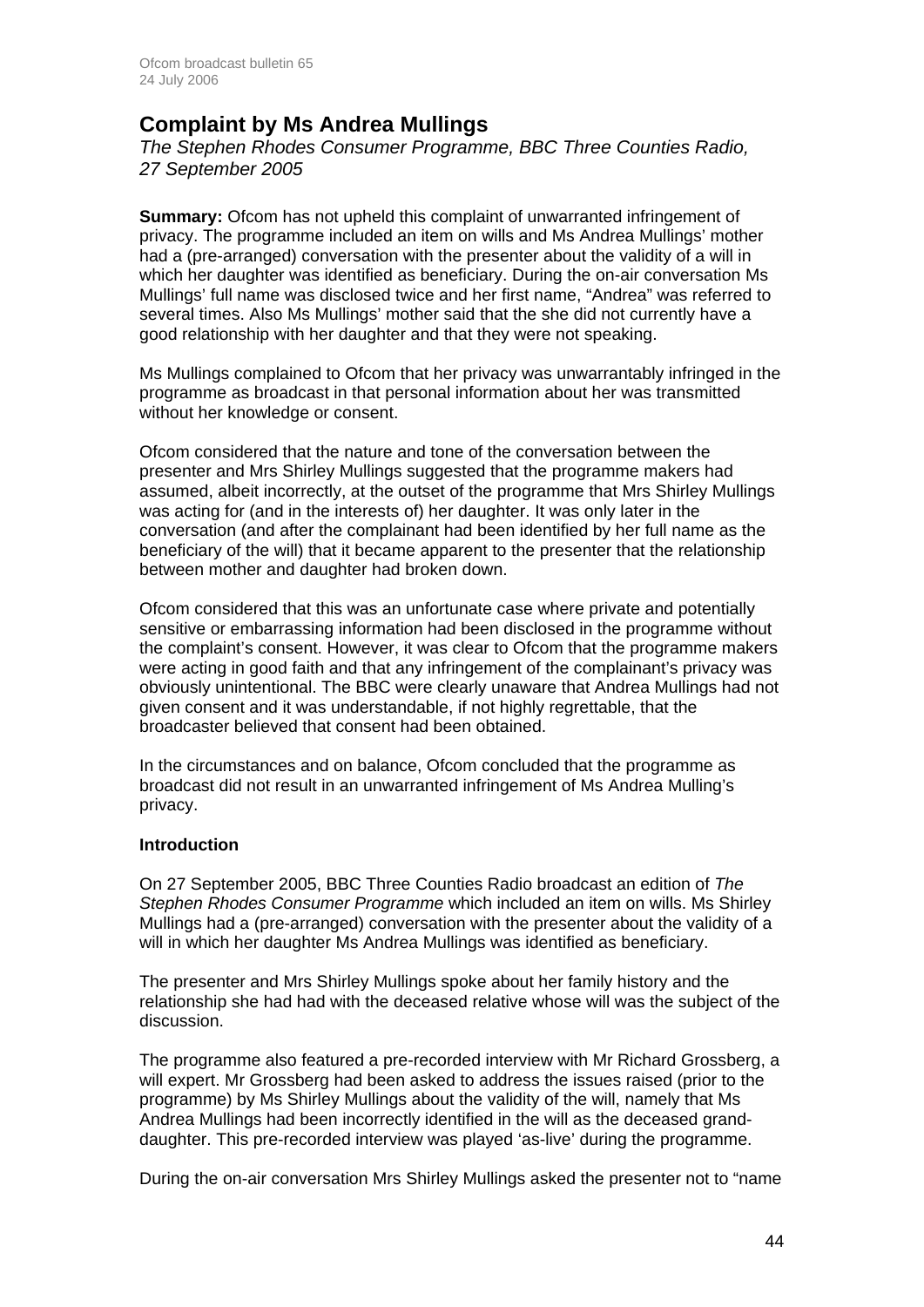names". The presenter referred to Ms Andrea Mullings as "Andrea". During his prerecorded interview Mr Grossberg twice referred to Ms Andrea Mullings by her full name, Andrea Marie Mullings. This was broadcast during the programme.

Later during the conversation (after Mr Grossberg's interview had been broadcast 'as-live') it became clear that Mrs Shirley Mullings was considering contesting the will and that her relationship with her daughter had become strained. Mr Rhodes asked "I assume that you have a good relationship with your daughter?" to which she answered, "Not at the moment ...we are all arguing..."

Ms Andrea Mullings complained to Ofcom that her privacy was unwarrantably infringed in the programme as broadcast.

## **The Complaint**

## **Andrea Mullings' case**

In summary, Ms Andrea Mullings complained that her privacy was unwarrantably infringed in the programme as broadcast in that she was named a number of times resulting in embarrassment and distress. It also damaged her reputation. She said that at no time during the programme did the presenter attempt to stop her name from being used or give a warning about its use after it was first mentioned. Instead the presenter allowed her full name to be used a second time.

## **The BBC's Case**

In summary, the BBC responded by saying that there was no serious infringement of Ms Andrea Mullings' privacy in the programme and that naming her in this context would have been unlikely to have had any negative impact on her reputation.

The incident arose after Ms Shirley Mullings contacted the programme to establish the validity of a will and whether or not her daughter's status as beneficiary was threatened. From the information given by her before the broadcast, the programme makers believed that she was acting in her daughter's best interests. It was to this end and in this context that Mr Grossberg twice disclosed Ms Andrea Mullings' full name to establish a legal point concerning identification and confirming her as being the beneficiary of the will.

The BBC said that at no time prior to the broadcast was any request or agreement made by or with Ms Shirley Mullings or Ms Andrea Mullings for anyone's identity to be withheld. Also, at no point was Mr Grossberg instructed or requested not to use names. However, shortly before the interview with Mr Grossberg was broadcast, Mr Rhodes asked Ms Shirley Mullings on-air whether she minded him "reading a little from [the] will". She replied "yeah, but don't name names". Mr Rhodes complied with this request by not reading out her daughter's name in full. Mr Grossberg, however, could not have been aware of this request and could therefore not reasonably have been expected to have complied with it. The interview with him was pre-recorded and was played "as live" during the item. The use of Ms Andrea Mullings' full name, occurred in circumstances beyond the presenter's or programme makers' control. There was insufficient time between Ms Shirley Mullings' request for names not to be used and the start of the interview with Mr Grossberg for the material to be edited.

Following the interview, Ms Shirley Mullings made no objection to the fact that her daughter had been named. Had she done so, Mr Rhodes would have undoubtedly have apologised and explained the unintentional contravention of her wishes. For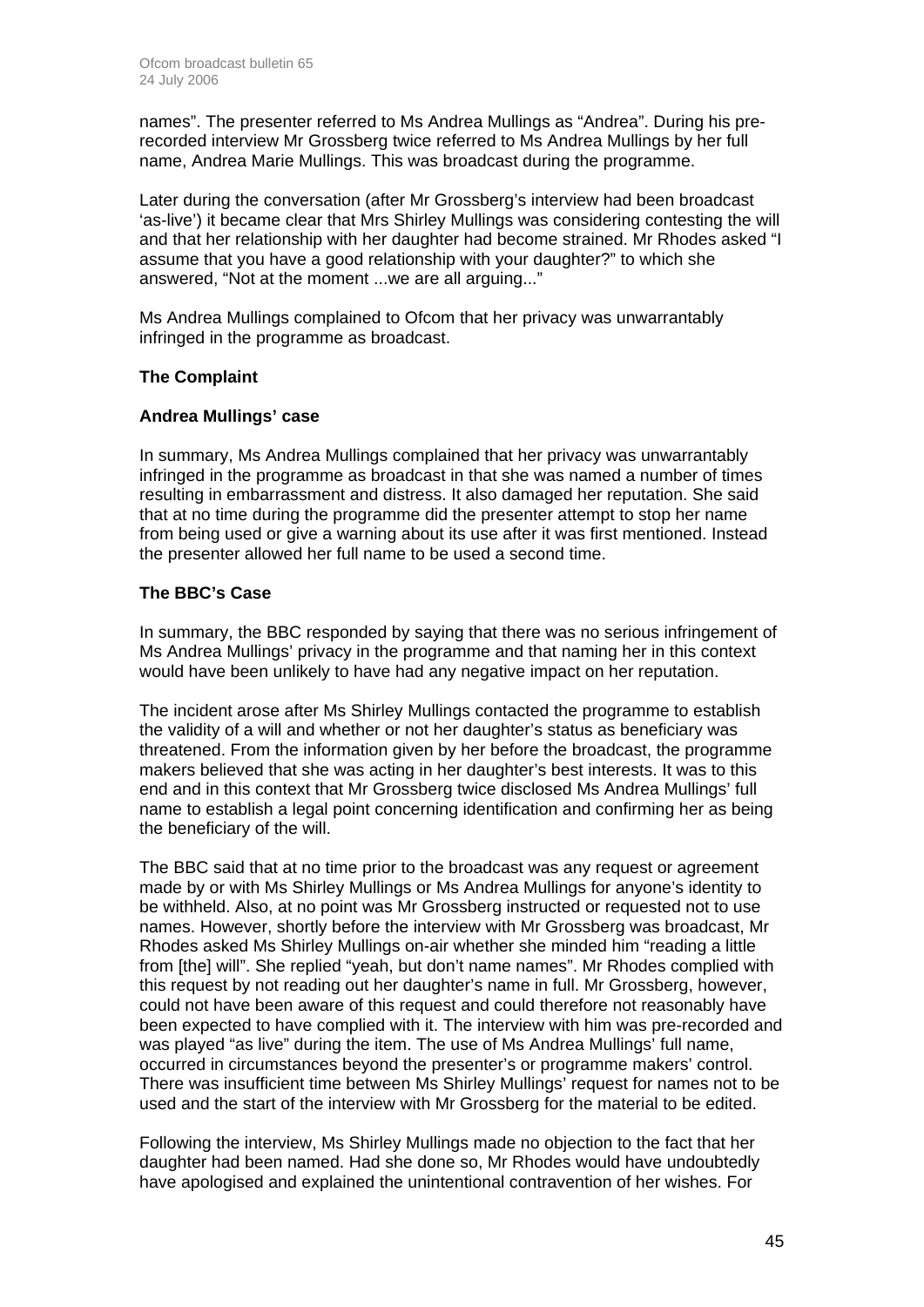him to have done so unprompted would have drawn arguably the attention of the listeners to something which they might have ignored or missed.

The BBC said that Ms Andrea Mullings' name would have meant nothing to listeners who did not know her and the use of her full name would not have caused the general audience to draw any inference or conclusion about her. Nor was it likely that the mere use of her name in this context would have enabled anyone who did not already know her to identify her.

## **Decision**

Ofcom's statutory duties include the application, in the case of all television and radio services, of standards which provide adequate protection to members of the public and all other persons from unfair treatment in programmes included in such services.

In carrying out its duties, Ofcom has regard to the need to secure that the application of these standards is in the manner that best guarantees an appropriate level of freedom of expression. Ofcom is also obliged to have regard in all cases, to the principles under which regulatory activities should be transparent, accountable, proportionate and consistent and targeted only at cases in which action is needed.

In Ofcom's view, the line to be drawn between the public's right to information and the citizen's right to privacy can sometimes be a fine one. In considering complaints about the unwarranted infringement of privacy, Ofcom will therefore, where necessary, address itself to two distinct questions: First, has there been an infringement of privacy? Second, if so, was it warranted?

This case was considered by Ofcom's Executive Fairness Group.

Ms Andrea Mullings complained that her privacy was unwarrantably infringed in the programme as broadcast in that she was named several times in the programme and the programme's presenter made no attempt to stop it happening.

In considering this case Ofcom examined the information that was disclosed during the programme as broadcast; the context in which it was disclosed and the circumstances which led to its disclosure in order to determine whether Ms Andrea Mullings' privacy had been unwarrantably infringed.

Ofcom noted that the complainant was clearly identified in the programme as broadcast (her full name was disclosed on two occasions during the programme and her first name on numerous occasions). Ofcom considers that an individual's identity is not necessarily in itself information of an inherently private nature. In the circumstances, Ofcom examined the context in which the individual was identified and any other information which was disclosed during the course of the programme.

Ofcom noted that the programme revealed that the complainant had been named as the beneficiary of the deceased relative's will and that subsequently she and her mother had been arguing. The programme also included claims by Mrs Shirley Mullings that the complainant and her father were not refunding money spent by Mrs Shirley Mullings on the deceased's funeral (contrary to the terms of the will). These were matters which could justifiably be described by the complainant as "private family details" which were unlikely to have been widely known. In Ofcom's view, she could reasonably have expected this information (for which she could have expected a degree of privacy) not to have been disclosed to such a wide audience.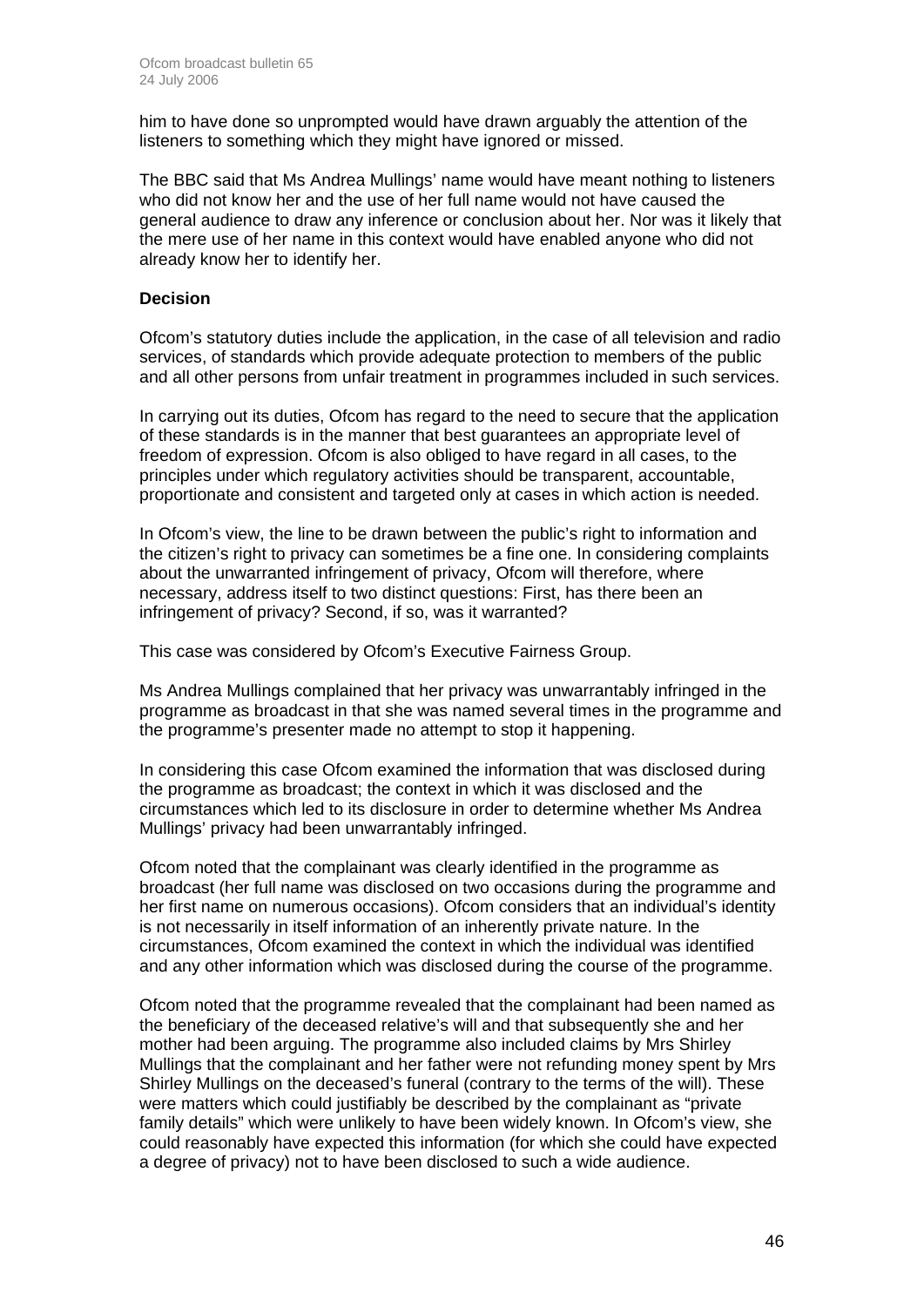Ofcom therefore went on to examine the circumstances which led to the disclosure of this information. It was clear from the information before Ofcom (specifically the programme as broadcast and the BBC's statement) that Mrs Shirley Mullings had been corresponding with the programme makers prior to transmission. However, there was no evidence to suggest that she had made it clear to the programme makers prior to broadcast that the information she was providing was in any sense private and not to be disclosed. In particular, at no point prior to the broadcast of the programme had she requested that the individuals involved not be named.

The first request of this nature was made during the live programme when she asked that the programme's presenter not "name names".

As the request was made without prior notification; during a live programme and after the pre-recorded interview with Mr Grossberg had been recorded it was impracticable, if not impossible, for the programme makers to have fully complied with the request. Importantly, Mr Grossberg was unaware of any such request prior to providing his pre-recorded interview and could not have been expected to comply with it.

Having examined the recording of the programme and read the transcript of it, it was clear to Ofcom that the nature and tone of the conversation between the presenter and Mrs Shirley Mullings suggested that the programme makers had assumed, albeit incorrectly, at the outset of the programme that Mrs Shirley Mullings was acting for (and in the interests of) her daughter. She had contacted the programme to clarify whether or not her daughter would be barred from inheriting from the will in question due to a legal technicality and she seemingly had her daughter's interests in mind. It was only later in the conversation (and after the complainant had been identified by her full name as the beneficiary of the will) that it became apparent to the presenter that the relationship between Ms Shirley Mullings and her daughter had broken down. Programme makers should be alert to the risks associated with live programmes in which matters are discussed which are personal to or potentially embarrassing for a third party. In particular, programme makers should not simply assume that any contributor has the consent of a third party.

Nevertheless, taking all the above factors into account Ofcom considered that this was an unfortunate case where private and potentially sensitive or embarrassing information had been disclosed in the programme without the complaint's consent. However, it was clear to Ofcom that the programme makers were acting in good faith and that any infringement of the complainant's privacy was obviously unintentional. The BBC were clearly unaware that Andrea Mullings had not given consent and under the circumstances (as described above) it was understandable, although highly regrettable, that the broadcaster believed that consent had been obtained.

In the circumstances and on balance, Ofcom concluded that the programme as broadcast did not result in an unwarranted infringement of Ms Andrea Mulling's privacy.

**Accordingly, the complaint of unwarranted infringement of privacy was not upheld.**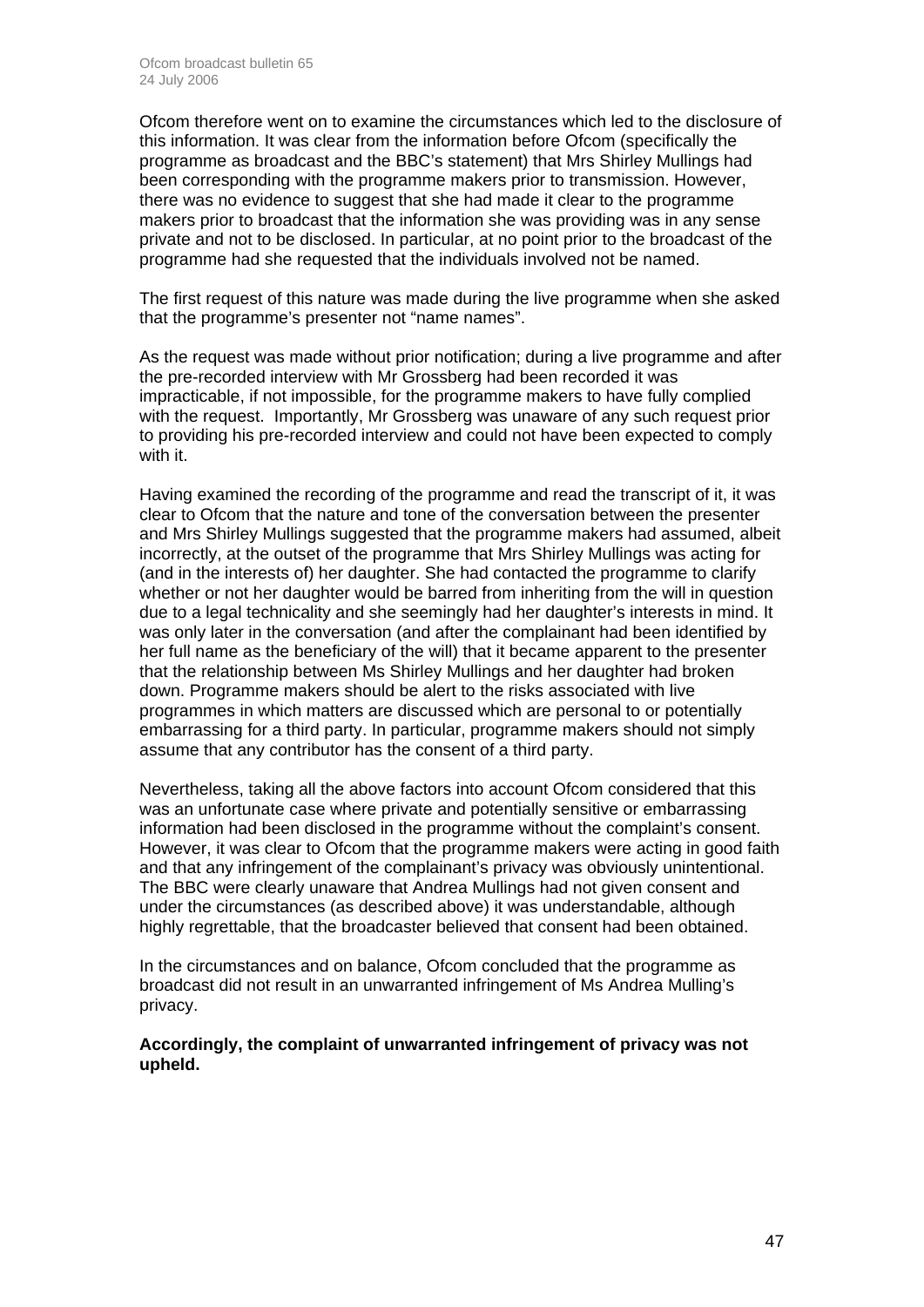# **Other programmes not in breach/out of remit**

# **21 June – 4 July 2006**

| Programme                        | <b>Trans Date</b> | <b>Channel</b>     | Category                            | No of          |
|----------------------------------|-------------------|--------------------|-------------------------------------|----------------|
|                                  |                   |                    |                                     | complaints     |
|                                  |                   |                    |                                     |                |
| 8 Out of 10 Cats                 | 16/06/2006        | Channel 4          | <b>Generally Accepted Standards</b> | 1              |
| Alan Brazil Sports Breakfast     | 26/05/2006        | Talksport          | Sex/Nudity                          | 1              |
| Alex Zane Show                   | 16/06/2006        | <b>XFM</b>         | <b>Generally Accepted Standards</b> | 1              |
| Autopsy: Life and Death          | 21/06/2006        | More4              | <b>Generally Accepted Standards</b> | 1              |
| <b>BBC Breakfast News</b>        | 06/06/2006        | BBC1               | <b>Generally Accepted Standards</b> | 1              |
| <b>BBC London News</b>           | 25/05/2006        | BBC1               | <b>Generally Accepted Standards</b> | 1              |
| <b>BBC Radio 1 News</b>          | 25/05/2006        | <b>BBC Radio 1</b> | Offensive language                  | 1              |
| <b>BBC Radio 4 News</b>          | 25/04/2006        | <b>BBC Radio 4</b> | Crime Incitement/Encouragement      | 1              |
| <b>Becker</b>                    | 21/06/2006        | Five               | Sex/Nudity                          | 1              |
| <b>Best World Cup Goals Ever</b> | 02/06/2006        | BBC <sub>3</sub>   | <b>Generally Accepted Standards</b> | $\overline{2}$ |
| Best World Cup Goals Ever        | 01/06/2006        | BBC <sub>3</sub>   | <b>Generally Accepted Standards</b> | 1              |
| Best World Cup Goals Ever        | 08/06/2006        | BBC <sub>3</sub>   | <b>Generally Accepted Standards</b> | 1              |
| <b>Big Brother 7</b>             | 22/05/2006        | Channel 4          | Offensive language                  | 1              |
| <b>Big Brother 7</b>             | 24/05/2006        | Channel 4          | Offensive language                  | 1              |
| Big Brother 7                    | 30/05/2006        | Channel 4          | Offensive language                  | 1              |
| Big Brother 7                    | 02/06/2006        | Channel 4          | <b>Generally Accepted Standards</b> | 1              |
| Big Brother 7                    | 04/06/2006        | E <sub>4</sub>     | <b>Generally Accepted Standards</b> | 1              |
| Big Brother 7                    | 05/06/2006        | Channel 4          | <b>Generally Accepted Standards</b> | 1              |
| Big Brother 7                    | 08/06/2006        | Channel 4          | Other                               | 1              |
| Big Brother 7                    | 07/06/2006        | Channel 4          | Offensive language                  | 1              |
| Big Brother 7                    | 09/06/2006        | Channel 4          | <b>Generally Accepted Standards</b> | 1              |
| Big Brother 7                    | 13/06/2006        | E4                 | <b>Generally Accepted Standards</b> | 1              |
| <b>Big Brother 7</b>             | 09/06/2006        | Channel 4          | <b>Generally Accepted Standards</b> | 1              |
| <b>Big Brother 7</b>             | 15/06/2006        | Channel 4          | Dangerous behaviour                 | 1              |
| Big Brother 7                    | 13/06/2006        | Channel 4          | Offensive language                  | 1              |
| Big Brother 7                    | 13/06/2006        | Channel 4          | Crime Incitement/Encouragement      | 1              |
| <b>Big Brother 7</b>             | 17/06/2006        | Channel 4          | <b>Generally Accepted Standards</b> | $\overline{2}$ |
| Big Brother 7                    | 19/06/2006        | Channel 4          | Sex/Nudity                          | 1              |
| Big Brother 7                    | 21/06/2006        | Channel 4          | <b>Generally Accepted Standards</b> | 3              |
| <b>Big Brother 7</b>             | 14/06/2006        | Channel 4          | Offensive language                  | 1              |
| <b>Big Brother 7</b>             | 22/06/2006        | Channel 4          | <b>Generally Accepted Standards</b> | 1              |
| <b>Big Brother 7</b>             | 20/06/2006        | Channel 4          | Offensive language                  | $\overline{c}$ |
| Big Brother 7                    | 23/06/2006        | E4                 | Flashing images                     | 1              |
| <b>Big Brother 7</b>             | 24/06/2006        | Channel 4          | Offensive language                  | 1              |
| Big Brother 7                    | 23/06/2006        | Channel 4          | Offensive language                  | 3              |
| Big Brother 7                    | 26/06/2006        | Channel 4          | <b>Generally Accepted Standards</b> | 3              |
| <b>Big Brother 7</b>             | 28/06/2006        | Channel 4          | Offensive language                  | 1              |
| <b>Big Brother 7</b>             | 28/06/2006        | Channel 4          | <b>Generally Accepted Standards</b> | 1              |
| Big Brother 7                    | 03/07/2006        | Channel 4          | Hypnosis/Subliminal                 | 1              |
| <b>Big Brother Diary Room</b>    |                   |                    |                                     |                |
| Uncut                            | 24/06/2006        | Channel 4          | Offensive language                  |                |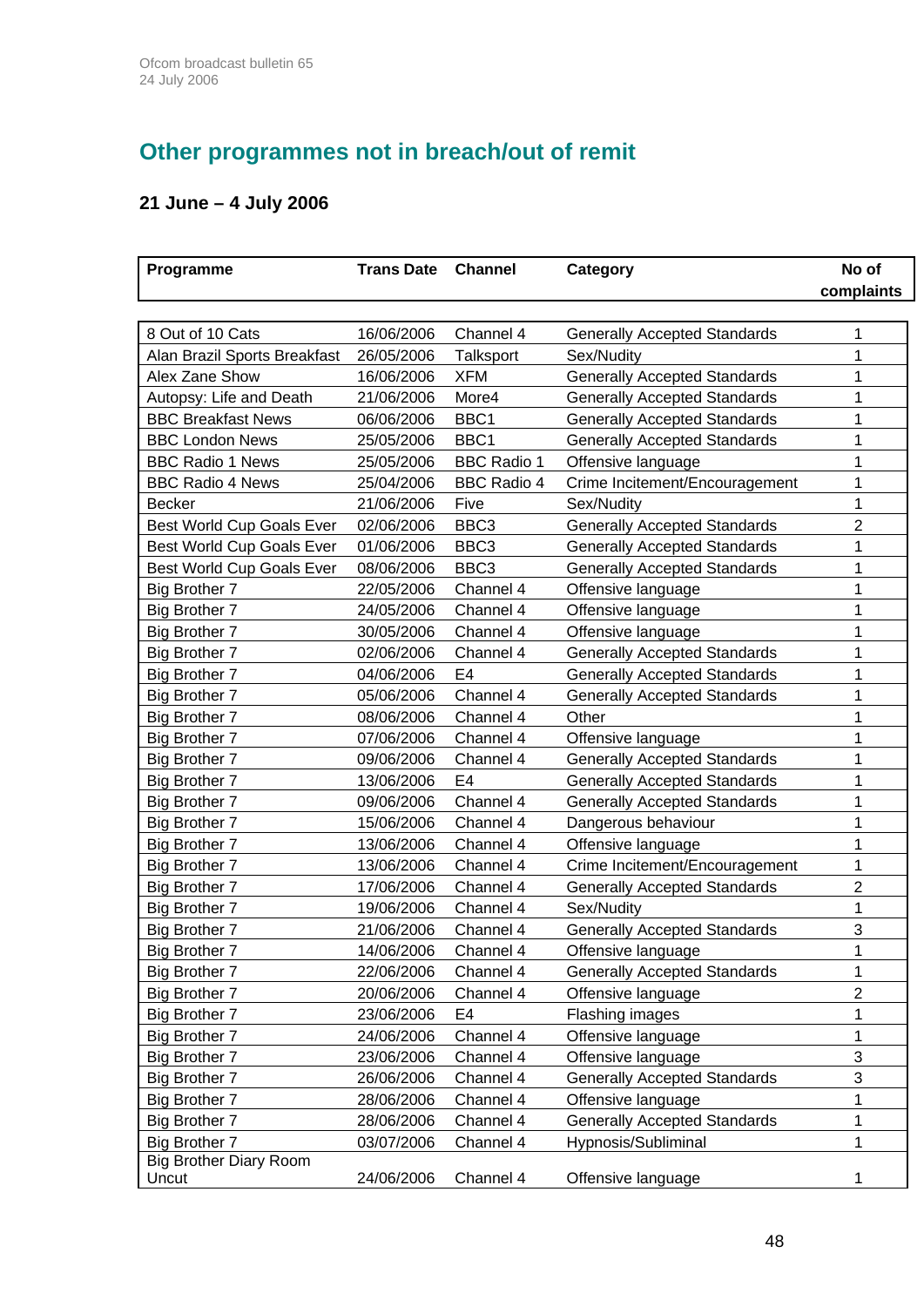| Big Brother's Big Mouth             | 16/06/2006 | E4                  | <b>Religious Offence</b>            | 1                       |
|-------------------------------------|------------|---------------------|-------------------------------------|-------------------------|
| Big Brother's Big Mouth             | 16/06/2006 | E <sub>4</sub>      | <b>Generally Accepted Standards</b> | 1                       |
| Big Brother's Big Mouth             | 22/06/2006 | E <sub>4</sub>      | <b>Generally Accepted Standards</b> | 1                       |
| Big Brother's Big Mouth             | 29/06/2006 | E <sub>4</sub>      | <b>Generally Accepted Standards</b> | 1                       |
| <b>Big Brother's Little Brother</b> | 18/06/2006 | Channel 4           | Offensive language                  | 1                       |
| <b>Big Brother's Little Brother</b> | 20/06/2006 | E <sub>4</sub>      | <b>Generally Accepted Standards</b> | $\overline{\mathbf{4}}$ |
| <b>Big Brother's Little Brother</b> | 21/06/2006 | E <sub>4</sub>      | <b>Generally Accepted Standards</b> | 1                       |
| <b>Big Brother's Little Brother</b> | 25/06/2006 | Channel 4           | Offensive language                  | 1                       |
| <b>Big Love</b>                     | 12/06/2006 | Five                | <b>Religious Offence</b>            | 1                       |
| <b>Booze Britain</b>                | 18/06/2006 | <b>Bravo</b>        | Crime Incitement/Encouragement      | 1                       |
| <b>Bratz</b>                        | 22/05/2006 | ITV1                | Offensive language                  | 1                       |
|                                     | 13/05/2006 | BBC1                |                                     | 1                       |
| Casualty                            |            |                     | <b>Religious Offence</b>            | 1                       |
| Casualty                            | 10/06/2006 | BBC1                | <b>Generally Accepted Standards</b> |                         |
| Casualty                            | 10/06/2006 | BBC1                | Animal welfare                      | 1                       |
| <b>Catherine Tate Show</b>          | 19/06/2006 | BBC <sub>2</sub>    | <b>Generally Accepted Standards</b> | $\mathbf 2$             |
| Channel U                           | 07/12/2005 | Channel U           | <b>Generally Accepted Standards</b> | 1                       |
| Chappelle's Show                    | 15/06/2006 | F/X Channel         | Animal welfare                      | 1                       |
| Children's Party at the             |            |                     |                                     |                         |
| Palace                              | 25/06/2006 | BBC <sub>1</sub>    | <b>Generally Accepted Standards</b> | 4                       |
| Chris Evans                         | 12/05/2006 | <b>BBC Radio 2</b>  | Offensive language                  | 1                       |
| <b>Christian O'Connel</b>           | 08/06/2006 | Virgin Radio        | Substance Abuse                     | 1                       |
| Classic FM                          | 12/06/2006 | Classic FM          | Sex/Nudity                          | 1                       |
| <b>CNN News</b>                     | 24/05/2006 | <b>Sky Movies</b>   | Due Impartiality/Bias               | 1                       |
| Confessions of a pop<br>performer   | 10/06/2006 | Paramount<br>Comedy | Other                               | 1                       |
| <b>Coronation Street</b>            | 19/06/2006 | ITV1                | <b>Undue Prominence</b>             | 1                       |
| Countdown                           | 09/06/2006 | Channel 4           |                                     | 1                       |
|                                     |            |                     | Due Impartiality/Bias               |                         |
| Countdown<br>Dispatches - Mad About | 05/06/2006 | Channel 4           | Due Impartiality/Bias               | 1                       |
| Animals                             | 15/05/2006 | Channel 4           | Due Impartiality/Bias               | 1                       |
| Don't Get Done, Get Dom             | 19/06/2006 | BBC1                | Other                               | 1                       |
| Down the Line                       | 23/05/2006 | <b>BBC Radio 4</b>  | <b>Generally Accepted Standards</b> | 1                       |
| Dr Who                              | 17/06/2006 | BBC1                | Sex/Nudity                          | 1                       |
| EastEnders                          | 08/06/2006 | BBC1                | Offensive language                  | 3                       |
| Emmerdale                           | 03/07/2006 | ITV <sub>1</sub>    | Offensive language                  | 1                       |
| Feedback on Chris Moyles            |            |                     |                                     |                         |
| ruling                              | 15/06/2006 | <b>BBC Radio 1</b>  | Offensive language                  | $\overline{c}$          |
| <b>First Wave</b>                   | 22/03/2006 | ITV4                | Violence                            | 1                       |
| <b>Fizz Music</b>                   | 29/03/2006 | Fizz                | Sex/Nudity                          | 1                       |
| Friday Night With Jonathan          |            |                     |                                     |                         |
| Ross                                | 09/06/2006 | BBC1                | <b>Generally Accepted Standards</b> | 1                       |
| Friday Night With Jonathan          |            |                     |                                     |                         |
| Ross                                | 23/06/2006 | BBC1                | Offensive language                  | 1                       |
| FTN - Quiz Night Live               | 09/04/2006 | <b>FTN</b>          | Competitions                        | 1                       |
| FTN - Quiz Night Live               | 23/06/2006 | <b>FTN</b>          | Competitions                        | 1                       |
| <b>GMTV</b>                         | 25/05/2006 | ITV1                | Due Impartiality/Bias               | 1                       |
| <b>GMTV</b>                         | 07/06/2006 | ITV1                | <b>Generally Accepted Standards</b> | 1                       |
| <b>GMTV</b>                         | 15/06/2006 | ITV1                | <b>Generally Accepted Standards</b> | $\overline{c}$          |
| <b>GMTV</b>                         | 16/06/2006 | ITV1                | <b>Generally Accepted Standards</b> | 1                       |
| <b>GMTV</b>                         | 20/06/2006 | ITV1                | <b>Generally Accepted Standards</b> | 1                       |
| <b>GMTV</b>                         | 19/06/2006 | ITV1                | Offensive language                  | 1                       |
| <b>GMTV</b>                         | 24/06/2006 | ITV1                | Offensive language                  | 1                       |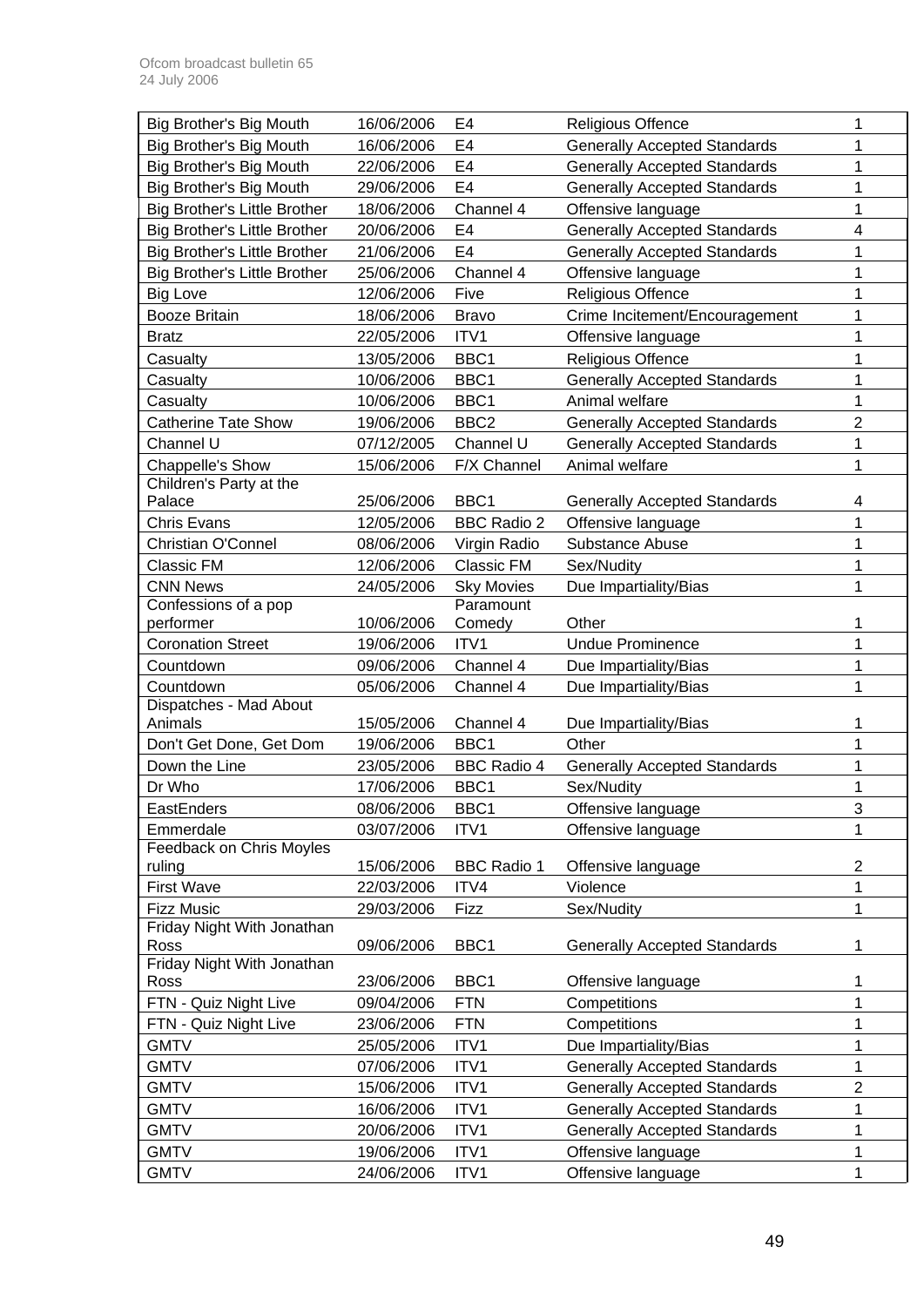|                           |            | <b>BBC Radio</b>                       |                                     |                         |
|---------------------------|------------|----------------------------------------|-------------------------------------|-------------------------|
| <b>Good Evening Wales</b> | 02/06/2006 | Wales                                  | Offensive language                  | 1                       |
| <b>Great British Menu</b> | 02/06/2006 | BBC <sub>2</sub>                       | Competitions                        | 1                       |
| Grumpy Old Men            | 14/04/2006 | BBC <sub>2</sub>                       | <b>Generally Accepted Standards</b> | 1                       |
| Heaven and Earth with     |            |                                        |                                     |                         |
| Gloria Hunniford          | 28/05/2006 | BBC1                                   | Due Impartiality/Bias               | 1                       |
| Heresy                    | 15/06/2006 | <b>BBC Radio 4</b><br>E <sub>4</sub>   | <b>Generally Accepted Standards</b> | 1<br>1                  |
| Hollyoaks                 | 16/06/2006 | E <sub>4</sub>                         | Inaccuracy/Misleading               | 1                       |
| Hollyoaks                 | 21/06/2006 |                                        | Scheduling                          |                         |
| House of Horrors          | 02/05/2006 | ITV1                                   | <b>Generally Accepted Standards</b> | 1                       |
| Human Trafficking         | 15/06/2006 | Sky Two                                | <b>Generally Accepted Standards</b> | 1                       |
| I Want It Now!            | 14/06/2006 | BBC1                                   | Crime Incitement/Encouragement      | 1                       |
| lain Lee                  | 14/06/2006 | LBC97.3                                | Offensive language                  | 1                       |
| Ian Collins               | 26/05/2006 | Talksport                              | <b>Generally Accepted Standards</b> | 1                       |
| <b>ITV News</b>           | 25/05/2006 | ITV1                                   | <b>Generally Accepted Standards</b> | 2                       |
| <b>ITV News</b>           | 26/05/2006 | ITV1                                   | <b>Generally Accepted Standards</b> | 1                       |
| <b>ITV News</b>           | 09/06/2006 | ITV1                                   | Due Impartiality/Bias               | 1                       |
| <b>ITV News</b>           | 14/06/2006 | ITV1                                   | <b>Generally Accepted Standards</b> | 1                       |
| <b>ITV News</b>           | 18/06/2006 | ITV1                                   | Due Impartiality/Bias               | 1                       |
| <b>ITV News</b>           | 20/06/2006 | ITV1                                   | Inaccuracy/Misleading               | $\overline{2}$          |
| <b>ITV West News</b>      | 14/06/2006 | ITV <sub>1</sub>                       | Inaccuracy/Misleading               | 1                       |
| James O'Brien             | 27/04/2006 | LBC97.3                                | <b>Generally Accepted Standards</b> | 1                       |
| <b>James Whale Show</b>   | 03/07/2006 | Talksport                              | <b>Generally Accepted Standards</b> | 1                       |
| JK and Joel               | 19/04/2006 | <b>BBC Radio 1</b><br><b>BBC Radio</b> | Offensive language                  | 1                       |
| John Turner               | 10/05/2006 | <b>Bristol</b>                         | <b>Generally Accepted Standards</b> | 1                       |
| Key103FM                  | 07/02/2006 | <b>Key 103</b>                         | Competitions                        | 1                       |
| Kill or Cure?             | 08/12/2005 | Channel 4                              | Inaccuracy/Misleading               | 1                       |
| <b>LBC Programme</b>      | 21/05/2006 | LBC 97.3                               | <b>Generally Accepted Standards</b> | 1                       |
| Live at Five              | 05/06/2006 | <b>Sky News</b>                        | Religious Offence                   | 1                       |
| Live football             | 29/01/2006 | <b>Sky Sports</b>                      | Offensive language                  | 1                       |
| <b>LK Today</b>           | 13/06/2006 | ITV1                                   | <b>Religious Offence</b>            | 1                       |
| London Tonight            | 23/06/2006 | ITV1                                   | Violence                            | $\mathbf 2$             |
| Mighty Truck of Stuff     | 17/06/2006 | BBC <sub>2</sub>                       | <b>Generally Accepted Standards</b> | 1                       |
| My Parents Are Aliens     | 06/06/2006 | <b>CITV</b>                            | Sex/Nudity                          | 1                       |
| My Super Sweet 16         | 30/05/2006 | <b>MTV</b>                             | Offensive language                  | 1                       |
| <b>Neighbours</b>         | 21/06/2006 | BBC1                                   | Offensive language                  | 1                       |
| <b>New Tricks</b>         | 05/07/2006 | BBC1                                   | <b>Generally Accepted Standards</b> | 1                       |
| Nice House, Shame About   |            |                                        |                                     |                         |
| the Garden                | 09/06/2006 | Five                                   | Offensive language                  | 1                       |
| No Girls Allowed          | 10/06/2006 | Five                                   | Dangerous behaviour                 | 1                       |
| No Girls Allowed          | 24/06/2006 | Five                                   | Violence                            | $\mathbf 2$             |
| Patrick Kinghorn          | 28/05/2006 | Talksport                              | <b>Generally Accepted Standards</b> | 1                       |
| QI                        | 10/06/2006 | BBC <sub>2</sub>                       | <b>Generally Accepted Standards</b> | 1                       |
| <b>Question Time</b>      | 08/06/2006 | BBC1                                   | <b>Generally Accepted Standards</b> | 1                       |
| <b>Question Time</b>      | 22/06/2006 | BBC1                                   | Offensive language                  | 1                       |
| Quizmania                 | 04/06/2006 | ITV1                                   | Competitions                        | 1                       |
| Ramsay's F Word           | 21/06/2006 | Channel 4                              | <b>Generally Accepted Standards</b> | 2                       |
| Ramsay's F Word           | 28/06/2006 | Channel 4                              | Offensive language                  | $\overline{\mathbf{4}}$ |
| Ramsay's F Word           | 03/07/2006 | Channel 4                              | Offensive language                  | 1                       |
| Richard and Judy          | 23/02/2006 | Channel 4                              | Crime Incitement/Encouragement      | 1                       |
| Richard and Judy          | 22/06/2006 | Channel 4                              | <b>Generally Accepted Standards</b> | $\overline{c}$          |